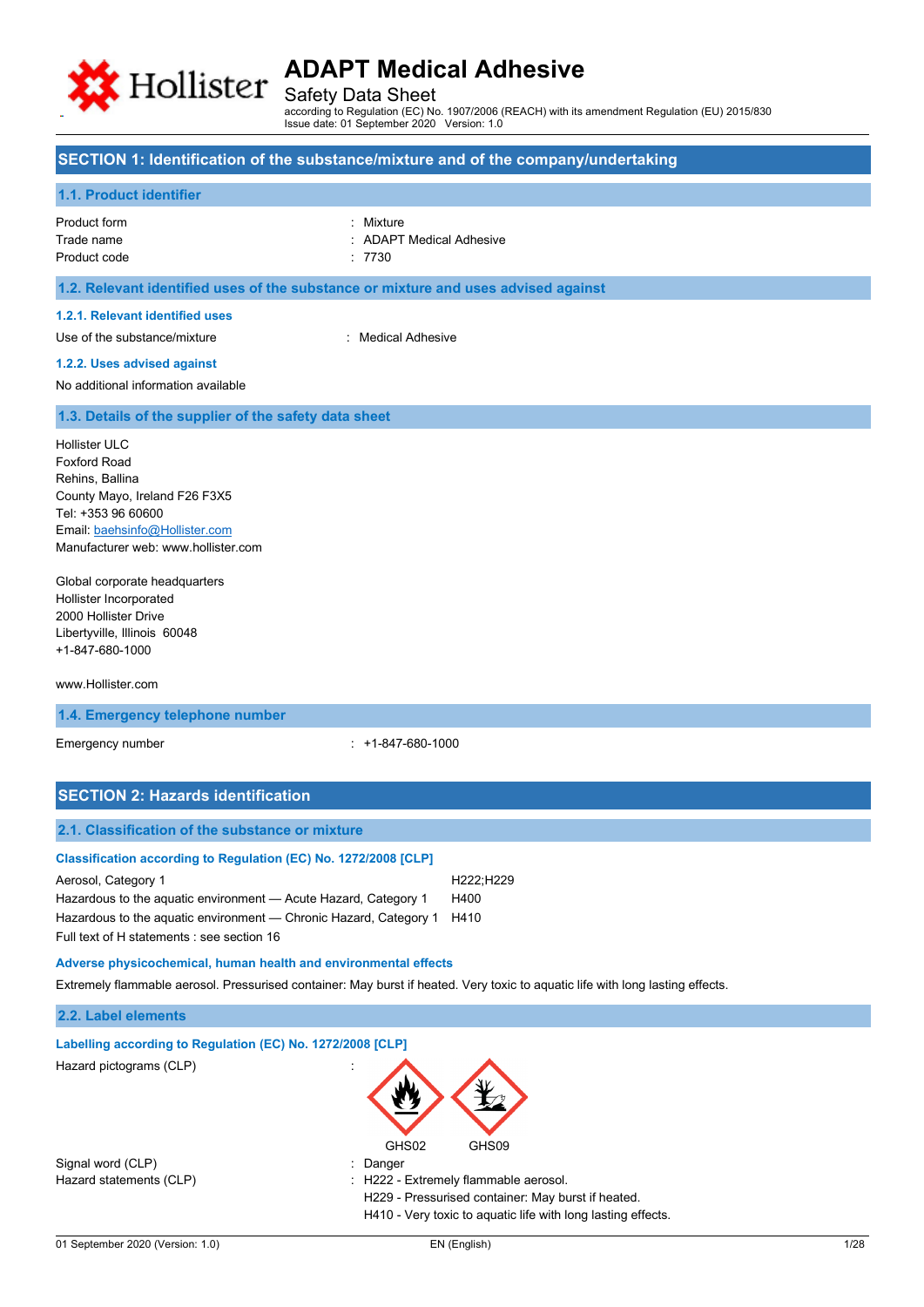Safety Data Sheet according to Regulation (EC) No. 1907/2006 (REACH) with its amendment Regulation (EU) 2015/830

| Precautionary statements (CLP) | : P210 - Keep away from heat, hot surfaces, sparks, open flames and other ignition sources.<br>No smoking.<br>P211 - Do not spray on an open flame or other ignition source.<br>P251 - Do not pierce or burn, even after use.<br>P273 - Avoid release to the environment.<br>P391 - Collect spillage.<br>P410+P412 - Protect from sunlight. Do not expose to temperatures exceeding 50 °C/122 °F. |
|--------------------------------|---------------------------------------------------------------------------------------------------------------------------------------------------------------------------------------------------------------------------------------------------------------------------------------------------------------------------------------------------------------------------------------------------|
| 2.3. Other hazards             |                                                                                                                                                                                                                                                                                                                                                                                                   |

other hazards which do not result in classification : A safety data sheet is not required for this product and has been provided as a service to our customers.

## **SECTION 3: Composition/information on ingredients**

## **3.1. Substances**

### Not applicable

## **3.2. Mixtures**

| <b>Name</b>                                                         | <b>Product identifier</b>                                                | $\frac{9}{6}$        | <b>Classification according to</b><br><b>Regulation (EC) No.</b><br>1272/2008 [CLP]                                                        |
|---------------------------------------------------------------------|--------------------------------------------------------------------------|----------------------|--------------------------------------------------------------------------------------------------------------------------------------------|
| Hexamethyldisiloxane                                                | (CAS-No.) 107-46-0<br>(EC-No.) 203-492-7                                 | $80.5 - 100$         | Flam. Liq. 2, H225<br>Aquatic Acute 1, H400<br>Aquatic Chronic 1, H410                                                                     |
| xylene<br>substance with a Community workplace exposure limit       | (CAS-No.) 1330-20-7<br>(EC-No.) 215-535-7<br>(EC Index-No.) 601-022-00-9 | $0.015 - 0.027$      | Flam. Liq. 3, H226<br>Acute Tox. 4 (Dermal), H312<br>Acute Tox. 4 (Inhalation), H332<br>Skin Irrit. 2, H315                                |
| ethylbenzene<br>substance with a Community workplace exposure limit | (CAS-No.) 100-41-4<br>(EC-No.) 202-849-4<br>(EC Index-No.) 601-023-00-4  | $0.0015 -$<br>0.0027 | Flam. Liq. 2, H225<br>Acute Tox. 4 (Inhalation), H332<br>Asp. Tox. 1, H304<br>Eye Irrit. 2, H319<br>Skin Irrit. 2, H315<br>STOT SE 3, H335 |

Full text of H-statements: see section 16

| <b>SECTION 4: First aid measures</b>                                                        |                                                                                                                                                                                                                                                                                     |  |  |
|---------------------------------------------------------------------------------------------|-------------------------------------------------------------------------------------------------------------------------------------------------------------------------------------------------------------------------------------------------------------------------------------|--|--|
| 4.1. Description of first aid measures                                                      |                                                                                                                                                                                                                                                                                     |  |  |
| First-aid measures after inhalation                                                         | : If experiencing respiratory symptoms: Remove person to fresh air and keep comfortable for<br>breathing.                                                                                                                                                                           |  |  |
| First-aid measures after skin contact                                                       | : Not expected to present a significant hazard under anticipated conditions of normal use. If<br>skin irritation or rash occurs: Remove affected clothing and wash all exposed skin area with<br>mild soap and water, followed by warm water rinse. Wash skin with plenty of water. |  |  |
| First-aid measures after eye contact                                                        | : Rinse immediately with plenty of water. Obtain medical attention if pain, blinking or redness<br>persists. Rinse eyes with water as a precaution.                                                                                                                                 |  |  |
| First-aid measures after ingestion                                                          | : Rinse mouth. Do NOT induce vomiting. Call a poison center or a doctor if you feel unwell.                                                                                                                                                                                         |  |  |
| 4.2. Most important symptoms and effects, both acute and delayed                            |                                                                                                                                                                                                                                                                                     |  |  |
| Symptoms/effects<br>Symptoms/effects after inhalation<br>Symptoms/effects after eye contact | : Not expected to present a significant hazard under anticipated conditions of normal use.<br>: Overexposure to vapours may result in cough.<br>: May cause slight temporary irritation.                                                                                            |  |  |
| 4.3. Indication of any immediate medical attention and special treatment needed             |                                                                                                                                                                                                                                                                                     |  |  |

Treat symptomatically.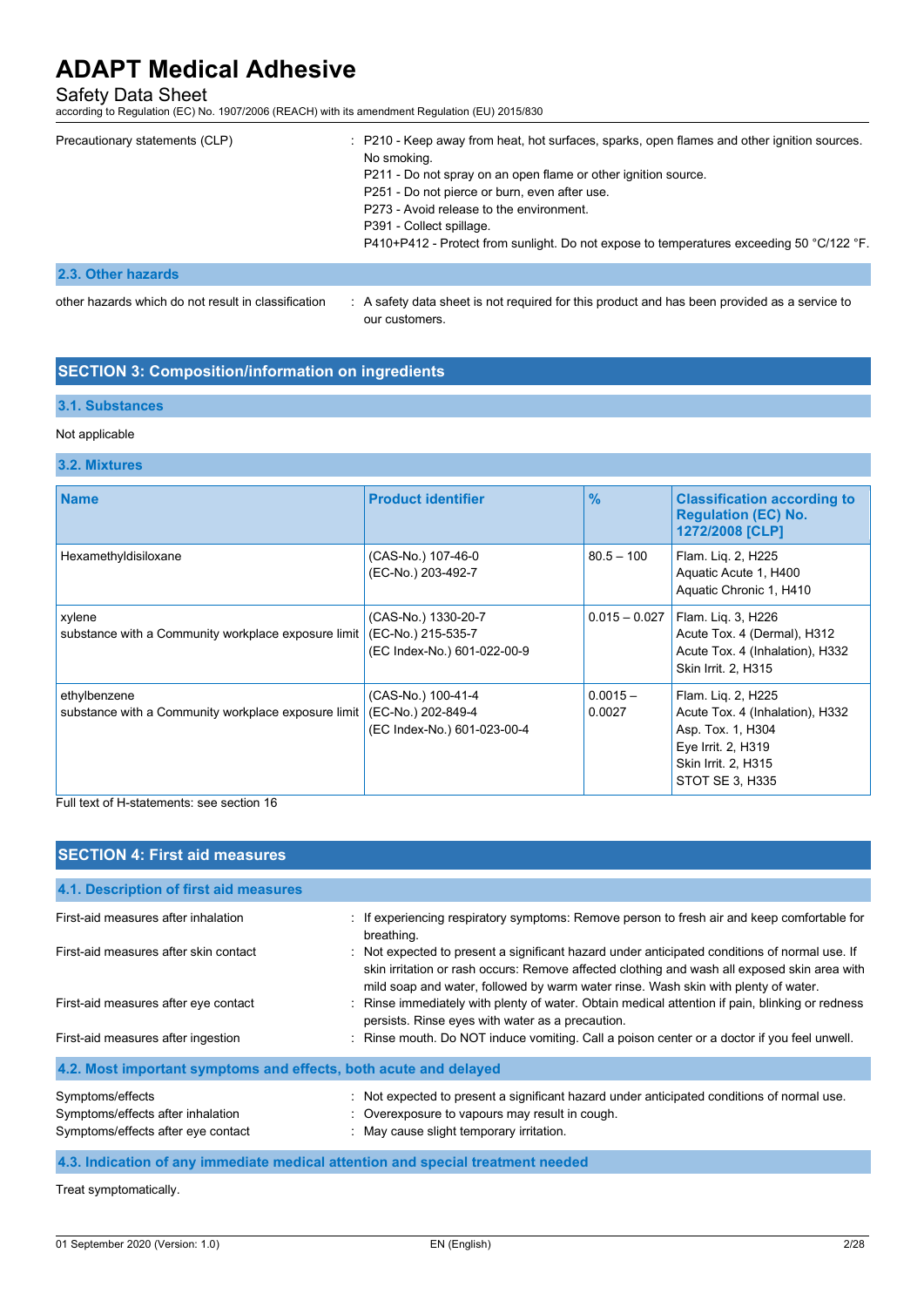Safety Data Sheet according to Regulation (EC) No. 1907/2006 (REACH) with its amendment Regulation (EU) 2015/830

| <b>SECTION 5: Firefighting measures</b>                                                    |                                                                                                                                                                          |  |  |
|--------------------------------------------------------------------------------------------|--------------------------------------------------------------------------------------------------------------------------------------------------------------------------|--|--|
| 5.1. Extinguishing media                                                                   |                                                                                                                                                                          |  |  |
| Suitable extinguishing media<br>Unsuitable extinguishing media                             | : Foam. Dry powder. Carbon dioxide. Water spray. Sand.<br>: Do not use a heavy water stream.                                                                             |  |  |
| 5.2. Special hazards arising from the substance or mixture                                 |                                                                                                                                                                          |  |  |
| Fire hazard<br><b>Explosion hazard</b><br>Hazardous decomposition products in case of fire | Extremely flammable aerosol. On combustion, forms: carbon oxides (CO and CO2).<br>: Pressurised container: May burst if heated.<br>: Toxic fumes may be released.        |  |  |
| 5.3. Advice for firefighters                                                               |                                                                                                                                                                          |  |  |
| Firefighting instructions                                                                  | : Use water spray or fog for cooling exposed containers. Exercise caution when fighting any<br>chemical fire. Prevent fire fighting water from entering the environment. |  |  |
| Protective equipment for firefighters                                                      | : Do not enter fire area without proper protective equipment, including respiratory protection.                                                                          |  |  |

| <b>SECTION 6: Accidental release measures</b>                                                        |                                                                       |  |
|------------------------------------------------------------------------------------------------------|-----------------------------------------------------------------------|--|
| 6.1. Personal precautions, protective equipment and emergency procedures                             |                                                                       |  |
| 6.1.1. For non-emergency personnel<br><b>Emergency procedures</b><br>6.1.2. For emergency responders | : Ventilate spillage area. No open flames, no sparks, and no smoking. |  |
| <b>Emergency procedures</b>                                                                          | : Ventilate spillage area. No open flames, no sparks, and no smoking. |  |
| <b>6.2. Environmental precautions</b>                                                                |                                                                       |  |
| Avoid release to the environment.                                                                    |                                                                       |  |
| 6.3. Methods and material for containment and cleaning up                                            |                                                                       |  |

| Methods for cleaning up | Ventilate area. Take precautionary measures against static discharge. Wipe up remaining |
|-------------------------|-----------------------------------------------------------------------------------------|
|                         | liquid with absorbent material (for example cloth).                                     |

## **6.4. Reference to other sections**

For further information refer to section 8: "Exposure controls/personal protection". For disposal of residues refer to section 13 : "Disposal considerations".

| <b>SECTION 7: Handling and storage</b>                             |                                                                                                                                                                                                                                                                                                                                                                  |  |  |
|--------------------------------------------------------------------|------------------------------------------------------------------------------------------------------------------------------------------------------------------------------------------------------------------------------------------------------------------------------------------------------------------------------------------------------------------|--|--|
| 7.1. Precautions for safe handling                                 |                                                                                                                                                                                                                                                                                                                                                                  |  |  |
| Additional hazards when processed<br>Precautions for safe handling | : Container remains hazardous when empty. Continue to observe all precautions.<br>: Provide good ventilation in process area to prevent formation of vapour. Keep away from<br>heat, hot surfaces, sparks, open flames and other ignition sources. No smoking. Do not<br>spray on an open flame or other ignition source. Do not pierce or burn, even after use. |  |  |
| Hygiene measures                                                   | : Do not smoke while handling product. Use good personal hygiene practices. Wash hands<br>thoroughly after handling.                                                                                                                                                                                                                                             |  |  |
| 7.2. Conditions for safe storage, including any incompatibilities  |                                                                                                                                                                                                                                                                                                                                                                  |  |  |
| Storage conditions                                                 | : Keep cool. Do not overheat the product. Keep out of direct sunlight. Do not expose to<br>temperatures exceeding 50 °C/ 122 °F.                                                                                                                                                                                                                                 |  |  |
| Incompatible materials                                             | Oxidizing materials. Reducing agents.                                                                                                                                                                                                                                                                                                                            |  |  |
| 7.3. Specific end use(s)                                           |                                                                                                                                                                                                                                                                                                                                                                  |  |  |
|                                                                    |                                                                                                                                                                                                                                                                                                                                                                  |  |  |

See Heading 1.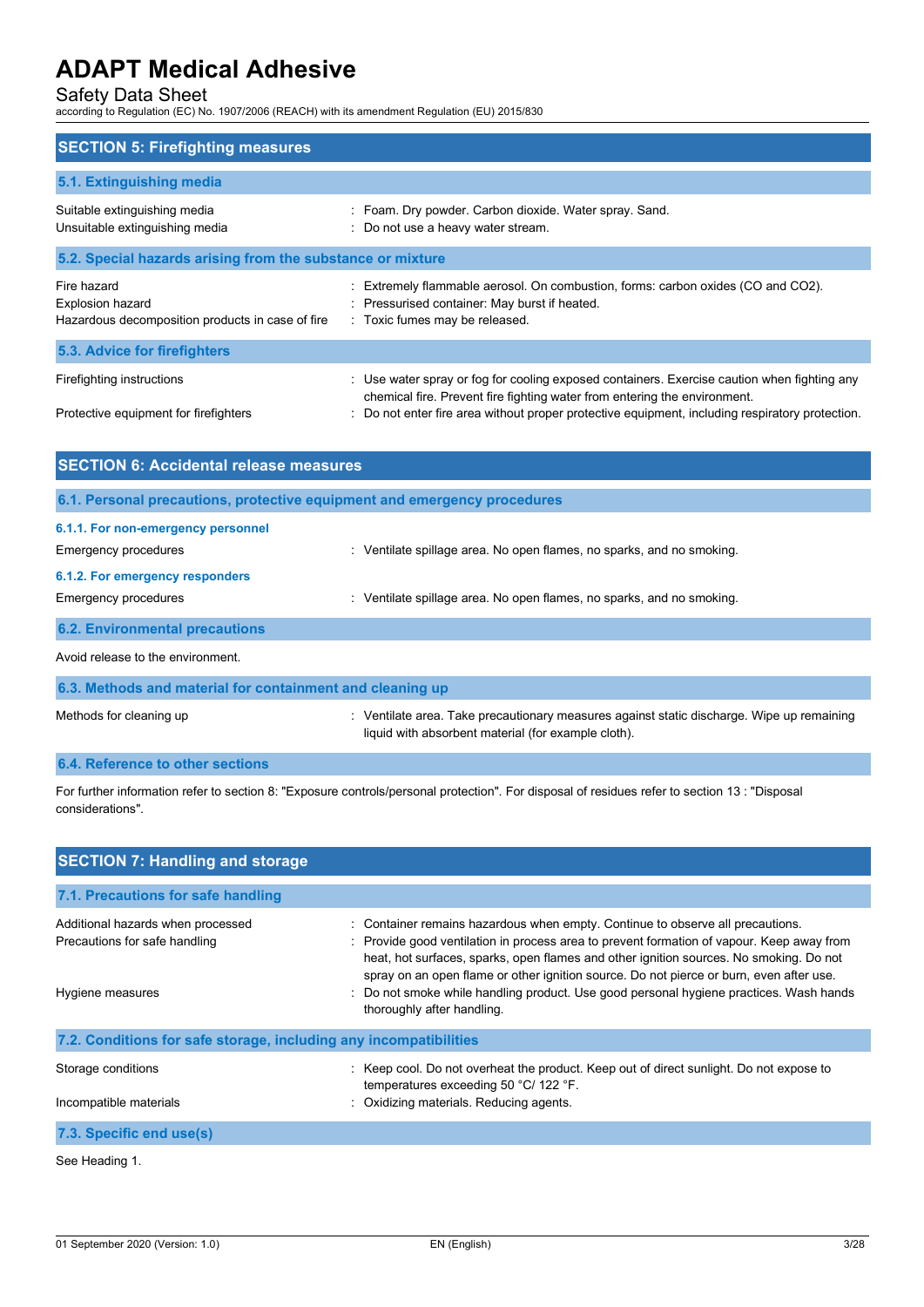| <b>SECTION 8: Exposure controls/personal protection</b>                     |                                                                                                                                                                                                                                                                                                                                                                                                                                                                                                                               |  |
|-----------------------------------------------------------------------------|-------------------------------------------------------------------------------------------------------------------------------------------------------------------------------------------------------------------------------------------------------------------------------------------------------------------------------------------------------------------------------------------------------------------------------------------------------------------------------------------------------------------------------|--|
| <b>8.1. Control parameters</b>                                              |                                                                                                                                                                                                                                                                                                                                                                                                                                                                                                                               |  |
| xylene (1330-20-7)                                                          |                                                                                                                                                                                                                                                                                                                                                                                                                                                                                                                               |  |
| <b>EU - Occupational Exposure Limits</b>                                    |                                                                                                                                                                                                                                                                                                                                                                                                                                                                                                                               |  |
| Local name                                                                  | Xylene, mixed isomers, pure                                                                                                                                                                                                                                                                                                                                                                                                                                                                                                   |  |
| IOELV TWA (mg/m <sup>3</sup> )                                              | 221 mg/m $3$                                                                                                                                                                                                                                                                                                                                                                                                                                                                                                                  |  |
| <b>IOELV TWA (ppm)</b>                                                      | 50 ppm                                                                                                                                                                                                                                                                                                                                                                                                                                                                                                                        |  |
| IOELV STEL (mg/m <sup>3</sup> )                                             | 442 mg/m <sup>3</sup>                                                                                                                                                                                                                                                                                                                                                                                                                                                                                                         |  |
| IOELV STEL (ppm)                                                            | 100 ppm                                                                                                                                                                                                                                                                                                                                                                                                                                                                                                                       |  |
| Notes                                                                       | Skin                                                                                                                                                                                                                                                                                                                                                                                                                                                                                                                          |  |
| Regulatory reference                                                        | COMMISSION DIRECTIVE 2000/39/EC                                                                                                                                                                                                                                                                                                                                                                                                                                                                                               |  |
| <b>Belgium - Occupational Exposure Limits</b>                               |                                                                                                                                                                                                                                                                                                                                                                                                                                                                                                                               |  |
| Local name                                                                  | Xylène, isomères mixtes, purs # Xyleen, mengsel van isomeren, zuiver                                                                                                                                                                                                                                                                                                                                                                                                                                                          |  |
| Limit value $[mg/m3]$                                                       | 221 mg/m $3$                                                                                                                                                                                                                                                                                                                                                                                                                                                                                                                  |  |
| Limit value [ppm]                                                           | 50 ppm                                                                                                                                                                                                                                                                                                                                                                                                                                                                                                                        |  |
| Short time value [mg/m <sup>3</sup> ]                                       | 442 mg/m <sup>3</sup>                                                                                                                                                                                                                                                                                                                                                                                                                                                                                                         |  |
| Short time value [ppm]                                                      | 100 ppm                                                                                                                                                                                                                                                                                                                                                                                                                                                                                                                       |  |
| Remark (BE)                                                                 | D: la mention "D" signifie que la résorption de l'agent, via la peau, les muqueuses ou les<br>yeux, constitue une partie importante de l'exposition totale. Cette résorption peut se faire<br>tant par contact direct que par présence de l'agent dans l'air. # D: de vermelding "D"<br>betekent dat de opname van het agens via de huid, de slijmvliezen of de ogen een<br>belangrijk deel van de totale blootstelling vormt. Deze opname kan het gevolg zijn van<br>zowel direct contact als zijn aanwezigheid in de lucht. |  |
| OEL chemical category (BE)                                                  | Skin, Skin notation pure                                                                                                                                                                                                                                                                                                                                                                                                                                                                                                      |  |
| Regulatory reference                                                        | Koninklijk besluit/Arrêté royal 21/01/2020                                                                                                                                                                                                                                                                                                                                                                                                                                                                                    |  |
| <b>Bulgaria - Occupational Exposure Limits</b>                              |                                                                                                                                                                                                                                                                                                                                                                                                                                                                                                                               |  |
| Local name                                                                  | Ксилен (смес от изомери), чист                                                                                                                                                                                                                                                                                                                                                                                                                                                                                                |  |
| OEL TWA (mg/m <sup>3</sup> )                                                | 221 mg/m $3$                                                                                                                                                                                                                                                                                                                                                                                                                                                                                                                  |  |
| OEL TWA (ppm)                                                               | 50 ppm                                                                                                                                                                                                                                                                                                                                                                                                                                                                                                                        |  |
| OEL STEL (mg/m <sup>3</sup> )                                               | 442 mg/m <sup>3</sup>                                                                                                                                                                                                                                                                                                                                                                                                                                                                                                         |  |
| OEL STEL (ppm)                                                              | 100 ppm                                                                                                                                                                                                                                                                                                                                                                                                                                                                                                                       |  |
| Notes                                                                       | Кожа (възможна е значителна резорбция чрез кожата); • (Химични агенти, за които<br>са определени гранични стойности във въздуха на работната среда за Европейската<br>общност)                                                                                                                                                                                                                                                                                                                                                |  |
| Regulatory reference                                                        | Наредба № 13 от 30.12.2003 г. за защита на работещите от рискове, свързани с<br>експозиция на химични агенти при работа (изм. и доп. ДВ. бр.5 от 17 Януари 2020 г.)                                                                                                                                                                                                                                                                                                                                                           |  |
| <b>Croatia - Occupational Exposure Limits</b>                               |                                                                                                                                                                                                                                                                                                                                                                                                                                                                                                                               |  |
| Local name                                                                  | Ksilen (svi izomeri)                                                                                                                                                                                                                                                                                                                                                                                                                                                                                                          |  |
| GVI (granična vrijednost izloženosti) (mg/m <sup>3</sup> )                  | 221 mg/m $3$                                                                                                                                                                                                                                                                                                                                                                                                                                                                                                                  |  |
| GVI (granična vrijednost izloženosti) (ppm)                                 | 50 ppm                                                                                                                                                                                                                                                                                                                                                                                                                                                                                                                        |  |
| KGVI (kratkotrajna granična vrijednost izloženosti)<br>(mg/m <sup>3</sup> ) | 442 mg/m <sup>3</sup>                                                                                                                                                                                                                                                                                                                                                                                                                                                                                                         |  |
| KGVI (kratkotrajna granična vrijednost izloženosti)<br>(ppm)                | 100 ppm                                                                                                                                                                                                                                                                                                                                                                                                                                                                                                                       |  |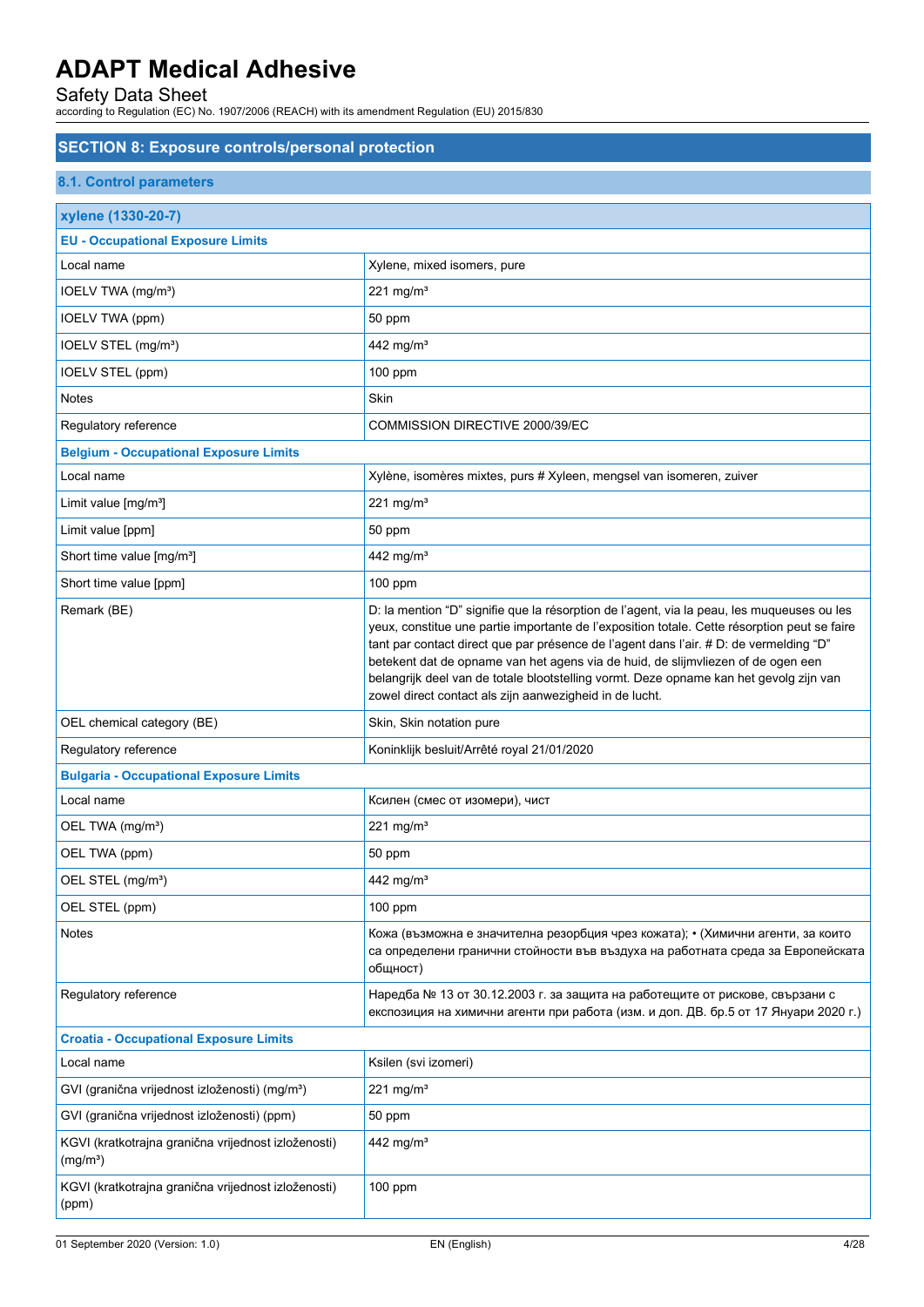| xylene (1330-20-7)                                   |                                                                                                                                                                                                                                                                                                                                                                                                                                                                                                                                                                                                                                                                                                          |  |  |
|------------------------------------------------------|----------------------------------------------------------------------------------------------------------------------------------------------------------------------------------------------------------------------------------------------------------------------------------------------------------------------------------------------------------------------------------------------------------------------------------------------------------------------------------------------------------------------------------------------------------------------------------------------------------------------------------------------------------------------------------------------------------|--|--|
| Naznake (HR)                                         | Direktiva: 2000/39/EZ. Napomena: Koža (razvrstana kao tvar koja nadražuje kožu (H315))                                                                                                                                                                                                                                                                                                                                                                                                                                                                                                                                                                                                                   |  |  |
| Regulatory reference                                 | Pravilnik o izmjenama i dopunama Pravilnika o graničnim vrijednostima izloženosti<br>opasnim tvarima pri radu i o biološkim graničnim vrijednostima (NN 91/2018)                                                                                                                                                                                                                                                                                                                                                                                                                                                                                                                                         |  |  |
| <b>Croatia - Biological limit values</b>             |                                                                                                                                                                                                                                                                                                                                                                                                                                                                                                                                                                                                                                                                                                          |  |  |
| Local name                                           | Ksilen                                                                                                                                                                                                                                                                                                                                                                                                                                                                                                                                                                                                                                                                                                   |  |  |
| Croatia - BLV                                        | 14.13 µmol/l Karakteristični pokazatelj: ksilen - Biološki uzorak: krv - Vrijeme uzorkovanja:<br>na kraju radne smjene - Napomena: uzimanje alkohola prije izloženosti ksilenu povisuje<br>nalaz<br>1.5 mg/l Karakteristični pokazatelj: ksilen - Biološki uzorak: krv - Vrijeme uzorkovanja: na<br>kraju radne smjene - Napomena: uzimanje alkohola prije izloženosti ksilenu povisuje nalaz<br>0.88 mol/mol Creatinine Karakteristični pokazatelj: metilhipurna kiselina - Biološki uzorak:<br>mokraća - Vrijeme uzorkovanja: na kraju radne smjene<br>1.5 g/g creatinine Karakteristični pokazatelj: metilhipurna kiselina - Biološki uzorak:<br>mokraća - Vrijeme uzorkovanja: na kraju radne smjene |  |  |
| Regulatory reference                                 | Pravilnik o izmjenama i dopunama Pravilnika o graničnim vrijednostima izloženosti<br>opasnim tvarima pri radu i o biološkim graničnim vrijednostima (NN 91/2018)                                                                                                                                                                                                                                                                                                                                                                                                                                                                                                                                         |  |  |
| <b>Cyprus - Occupational Exposure Limits</b>         |                                                                                                                                                                                                                                                                                                                                                                                                                                                                                                                                                                                                                                                                                                          |  |  |
| OEL TWA (mg/m <sup>3</sup> )                         | 221 mg/m $3$                                                                                                                                                                                                                                                                                                                                                                                                                                                                                                                                                                                                                                                                                             |  |  |
| OEL TWA (ppm)                                        | 50 ppm                                                                                                                                                                                                                                                                                                                                                                                                                                                                                                                                                                                                                                                                                                   |  |  |
| OEL STEL (mg/m <sup>3</sup> )                        | 442 mg/m <sup>3</sup>                                                                                                                                                                                                                                                                                                                                                                                                                                                                                                                                                                                                                                                                                    |  |  |
| OEL STEL (ppm)                                       | $100$ ppm                                                                                                                                                                                                                                                                                                                                                                                                                                                                                                                                                                                                                                                                                                |  |  |
| OEL chemical category (CY)                           | Skin-potential for cutaneous absorption                                                                                                                                                                                                                                                                                                                                                                                                                                                                                                                                                                                                                                                                  |  |  |
| <b>Czech Republic - Occupational Exposure Limits</b> |                                                                                                                                                                                                                                                                                                                                                                                                                                                                                                                                                                                                                                                                                                          |  |  |
| Local name                                           | Xylen technická směs isomerů a všechny isomery                                                                                                                                                                                                                                                                                                                                                                                                                                                                                                                                                                                                                                                           |  |  |
| Expoziční limity (PEL) (mg/m <sup>3</sup> )          | $200$ mg/m <sup>3</sup>                                                                                                                                                                                                                                                                                                                                                                                                                                                                                                                                                                                                                                                                                  |  |  |
| Expoziční limity (PEL) (ppm)                         | 45 ppm                                                                                                                                                                                                                                                                                                                                                                                                                                                                                                                                                                                                                                                                                                   |  |  |
| Expoziční limity (NPK-P) (mg/m <sup>3</sup> )        | 400 mg/m $3$                                                                                                                                                                                                                                                                                                                                                                                                                                                                                                                                                                                                                                                                                             |  |  |
| Expoziční limity (NPK-P) (ppm)                       | 90 ppm                                                                                                                                                                                                                                                                                                                                                                                                                                                                                                                                                                                                                                                                                                   |  |  |
| Remark (CZ)                                          | B - u látky je zaveden biologický expoziční test (BET) v moči nebo krvi, D - při expozici se<br>významně uplatňuje pronikání faktoru kůží, I - dráždí sliznice (oči, dýchací cesty),<br>respektive kůži.                                                                                                                                                                                                                                                                                                                                                                                                                                                                                                 |  |  |
| OEL chemical category (CZ)                           | Potential for cutaneous absorption                                                                                                                                                                                                                                                                                                                                                                                                                                                                                                                                                                                                                                                                       |  |  |
| Regulatory reference                                 | Nařízení vlády č. 361/2007 Sb. (Předpis 41/2020 Sb.)                                                                                                                                                                                                                                                                                                                                                                                                                                                                                                                                                                                                                                                     |  |  |
| <b>Czech Republic - Biological limit values</b>      |                                                                                                                                                                                                                                                                                                                                                                                                                                                                                                                                                                                                                                                                                                          |  |  |
| Local name                                           | Xyleny                                                                                                                                                                                                                                                                                                                                                                                                                                                                                                                                                                                                                                                                                                   |  |  |
| Czech Republic - BLV                                 | 1400 mg/g creatinine Ukazatel: Methylhippurová kyselina - Biološki uzorak: moči - Doba<br>odběru: konec směny                                                                                                                                                                                                                                                                                                                                                                                                                                                                                                                                                                                            |  |  |
|                                                      | 820 µmol/mmol Creatinine Ukazatel: Methylhippurová kyselina - Biološki uzorak: moči -<br>Doba odběru: konec směny                                                                                                                                                                                                                                                                                                                                                                                                                                                                                                                                                                                        |  |  |
| Regulatory reference                                 | Vyhláška č. 107/2013 Sb. (kterou se mění vyhláška č. 432/2003 Sb.)                                                                                                                                                                                                                                                                                                                                                                                                                                                                                                                                                                                                                                       |  |  |
| <b>Denmark - Occupational Exposure Limits</b>        |                                                                                                                                                                                                                                                                                                                                                                                                                                                                                                                                                                                                                                                                                                          |  |  |
| Local name                                           | Xylen (Dimethylbenzen), alle isomere                                                                                                                                                                                                                                                                                                                                                                                                                                                                                                                                                                                                                                                                     |  |  |
| Grænsevædi (8 timer) (mg/m <sup>3</sup> )            | 109 mg/m $3$                                                                                                                                                                                                                                                                                                                                                                                                                                                                                                                                                                                                                                                                                             |  |  |
| Grænsevædi (8 timer) (ppm)                           | 25 ppm                                                                                                                                                                                                                                                                                                                                                                                                                                                                                                                                                                                                                                                                                                   |  |  |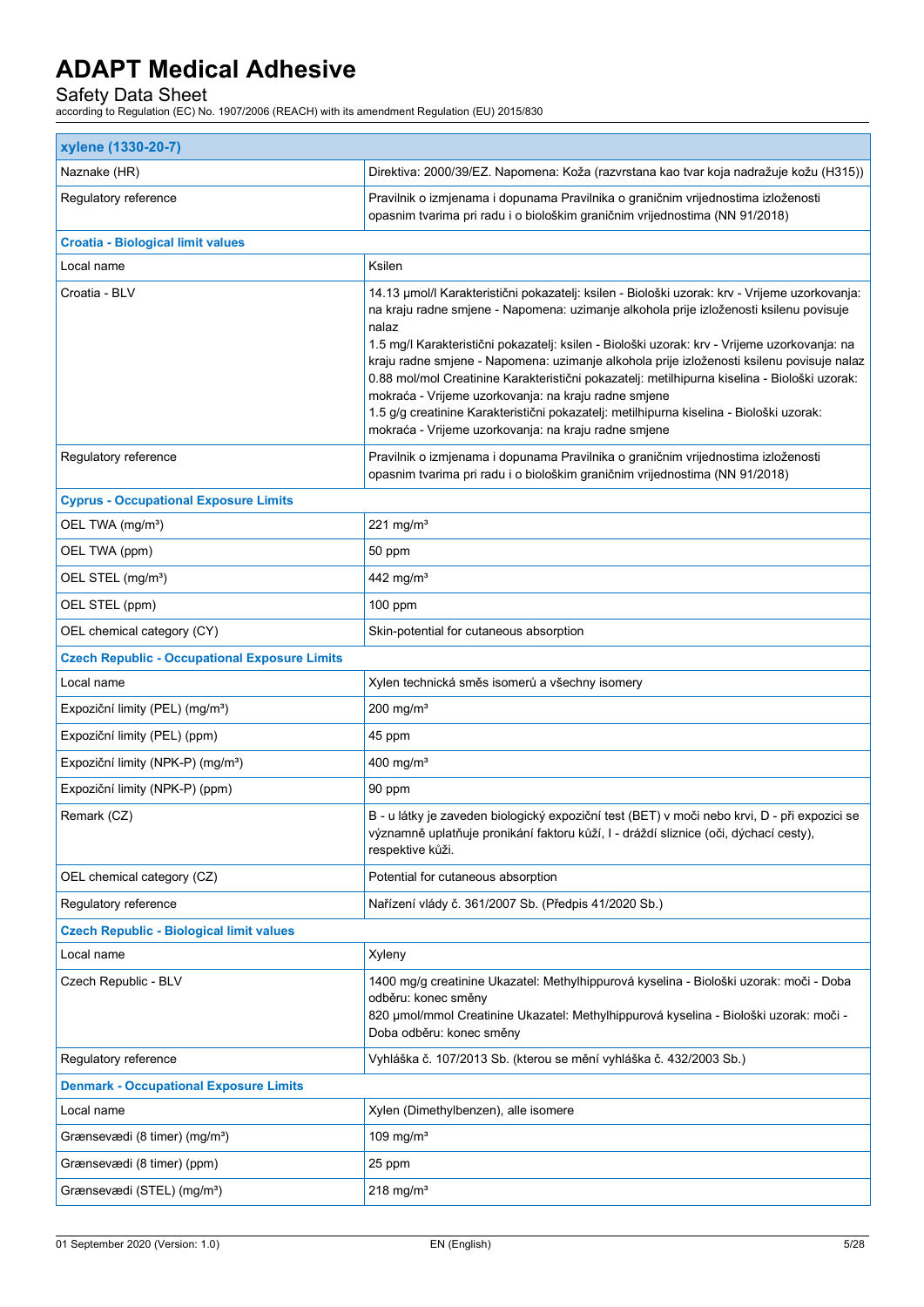| xylene (1330-20-7)                                       |                                                                                                                                      |  |  |
|----------------------------------------------------------|--------------------------------------------------------------------------------------------------------------------------------------|--|--|
| Grænsevædi (STEL) (ppm)                                  | 50 ppm                                                                                                                               |  |  |
| Anmærkninger (DK)                                        | E (betyder, at stoffet har en EF-grænseværdi); H (betyder, at stoffet kan optages gennem<br>huden)                                   |  |  |
| Regulatory reference                                     | BEK nr 1458 af 13/12/2019                                                                                                            |  |  |
| <b>Estonia - Occupational Exposure Limits</b>            |                                                                                                                                      |  |  |
| Local name                                               | Ksüleen (dimetüülbenseen)                                                                                                            |  |  |
| OEL TWA (mg/m <sup>3</sup> )                             | 200 mg/m $3$                                                                                                                         |  |  |
| OEL TWA (ppm)                                            | 50 ppm                                                                                                                               |  |  |
| OEL STEL (mg/m <sup>3</sup> )                            | 450 mg/m <sup>3</sup>                                                                                                                |  |  |
| OEL STEL (ppm)                                           | $100$ ppm                                                                                                                            |  |  |
| Remark (ET)                                              | A (Naha kaudu kergesti imenduv aine)                                                                                                 |  |  |
| OEL chemical category (ET)                               | Skin notation                                                                                                                        |  |  |
| Regulatory reference                                     | Vabariigi Valitsuse 20. märtsi 2001. a määruse nr 105 (RT I, 17.10.2019, 2); Vabariigi<br>Valitsuse 10. märtsi 2019. a määruse nr 84 |  |  |
| <b>Finland - Occupational Exposure Limits</b>            |                                                                                                                                      |  |  |
| Local name                                               | Ksyleeni                                                                                                                             |  |  |
| HTP-arvo (8h) (mg/m <sup>3</sup> )                       | 220 mg/m $3$                                                                                                                         |  |  |
| HTP-arvo (8h) (ppm)                                      | 50 ppm                                                                                                                               |  |  |
| HTP-arvo (15 min)                                        | 440 mg/m <sup>3</sup>                                                                                                                |  |  |
| HTP-arvo (15 min) (ppm)                                  | 100 ppm                                                                                                                              |  |  |
| Huomautus (FI)                                           | iho                                                                                                                                  |  |  |
| OEL chemical category (FI)                               | Potential for cutaneous absorption                                                                                                   |  |  |
| Regulatory reference                                     | HTP-ARVOT 2018 (Sosiaali- ja terveysministeriö)                                                                                      |  |  |
| <b>Finland - Biological limit values</b>                 |                                                                                                                                      |  |  |
| Local name                                               | Ksyleeni                                                                                                                             |  |  |
| Finland - BLV                                            | 5 mmol/l Parametri: Virtsan metyylihippuurihappo - Näytteenottoajankohta: Työvuoron<br>päätyttyä                                     |  |  |
| Regulatory reference                                     | HTP-ARVOT 2018 (Sosiaali- ja terveysministeriö)                                                                                      |  |  |
| <b>France - Occupational Exposure Limits</b>             |                                                                                                                                      |  |  |
| Local name                                               | Xylène: mélange d'isomères                                                                                                           |  |  |
| VME [mg/m <sup>3</sup> ]                                 | 221 mg/m $3$                                                                                                                         |  |  |
| VME [ppm]                                                | 50 ppm                                                                                                                               |  |  |
| VLE [mg/m <sup>3</sup> ]                                 | 442 mg/m <sup>3</sup>                                                                                                                |  |  |
| VLE [ppm]                                                | 100 ppm                                                                                                                              |  |  |
| Note (FR)                                                | Valeurs règlementaires contraignantes; risque de pénétration percutanée                                                              |  |  |
| OEL chemical category (FR)                               | Risk of cutaneous absorption                                                                                                         |  |  |
| Regulatory reference                                     | Article R4412-149 du Code du travail (réf.: INRS ED 984, 2016; Décret n° 2019-1487)                                                  |  |  |
| <b>Germany - Occupational Exposure Limits (TRGS 900)</b> |                                                                                                                                      |  |  |
| TRGS 900 Local name                                      | Xylol (alle Isomeren)                                                                                                                |  |  |
| Occupational exposure limit value (mg/m <sup>3</sup> )   | 440 mg/m <sup>3</sup>                                                                                                                |  |  |
| Occupational exposure limit value (ppm)                  | 100 ppm                                                                                                                              |  |  |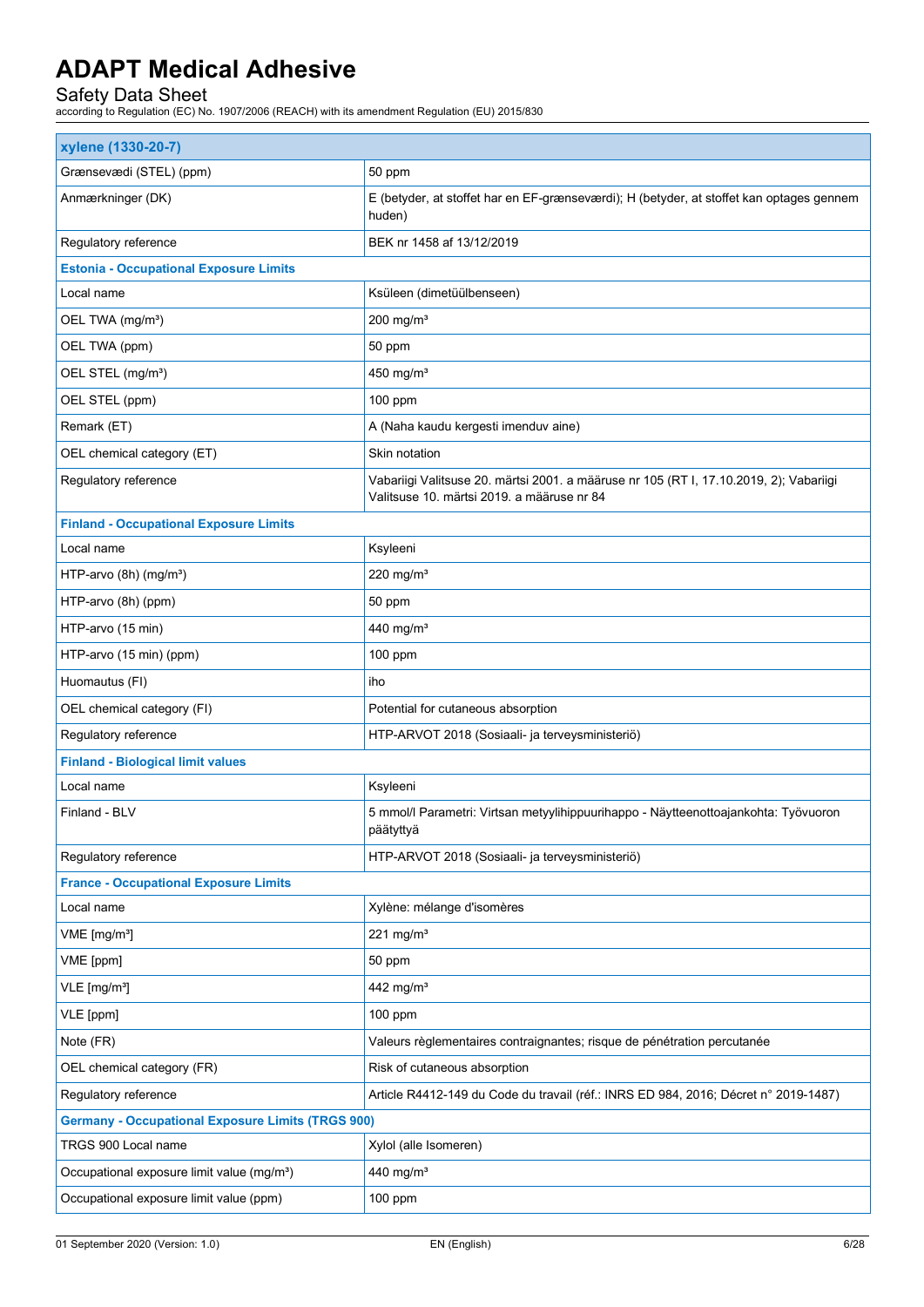| xylene (1330-20-7)                                  |                                                                                                                                                                                                            |
|-----------------------------------------------------|------------------------------------------------------------------------------------------------------------------------------------------------------------------------------------------------------------|
| Peak exposure limitation factor                     | 2(11)                                                                                                                                                                                                      |
| TRGS 900 Remark                                     | DFG;EU;H                                                                                                                                                                                                   |
| Chemical category                                   | Skin notation all isomers                                                                                                                                                                                  |
| TRGS 900 Regulatory reference                       | TRGS900                                                                                                                                                                                                    |
| <b>Germany - Biological limit values (TRGS 903)</b> |                                                                                                                                                                                                            |
| TRGS 903 Local name                                 | Xylol (alle Isomere)                                                                                                                                                                                       |
| TRGS 903 Biological limit value                     | 1.5 mg/l Xylol (Blut; Expositionsende bzw. Schichtende)<br>2 mg/l Methylhippur-(Tolur-)säure (Urin; Expositionsende bzw. Schichtende)                                                                      |
| TRGS 903 Regulatory reference                       | <b>TRGS 903</b>                                                                                                                                                                                            |
| <b>Gibraltar - Occupational Exposure Limits</b>     |                                                                                                                                                                                                            |
| Name of agent                                       | Xylene, mixed isomers, pure                                                                                                                                                                                |
| Eight hours mg/m3                                   | 221 mg/m $3$                                                                                                                                                                                               |
| Eight hours ppm                                     | 50 ppm                                                                                                                                                                                                     |
| Short-term mg/m3                                    | 442 mg/m <sup>3</sup>                                                                                                                                                                                      |
| Short-term ppm                                      | $100$ ppm                                                                                                                                                                                                  |
| Notation                                            | Skin                                                                                                                                                                                                       |
| OEL chemical category (GI)                          | Skin notation pure                                                                                                                                                                                         |
| Regulatory reference                                | Factories (Control of Chemical Agents at Work) Regulations 2003 (LN. 2018/181)                                                                                                                             |
| <b>Greece - Occupational Exposure Limits</b>        |                                                                                                                                                                                                            |
| Local name                                          | Ξυλόλια (όλα τα ισομερή)                                                                                                                                                                                   |
| OEL TWA (mg/m <sup>3</sup> )                        | 435 mg/m <sup>3</sup>                                                                                                                                                                                      |
| OEL TWA (ppm)                                       | 100 ppm                                                                                                                                                                                                    |
| OEL STEL (mg/m <sup>3</sup> )                       | 650 mg/m <sup>3</sup>                                                                                                                                                                                      |
| OEL STEL (ppm)                                      | 150 ppm                                                                                                                                                                                                    |
| OEL chemical category (GR)                          | skin - potential for cutaneous absorption                                                                                                                                                                  |
| Regulatory reference                                | Π.Δ. 90/1999 - Προστασία της υγείας των εργαζομένων που εκτίθενται σε ορισμένους<br>χημικούς παράγοντες κατά τη διάρκεια της εργασίας τους                                                                 |
| <b>Hungary - Occupational Exposure Limits</b>       |                                                                                                                                                                                                            |
| Local name                                          | XILOL izomerek keveréke                                                                                                                                                                                    |
| AK-érték                                            | 221 mg/m $3$                                                                                                                                                                                               |
| CK-érték                                            | 442 mg/m <sup>3</sup>                                                                                                                                                                                      |
| Megjegyzések (HU)                                   | b (Bőrön át is felszívódik), BEM (biológiai expozíciós mutató); EU1 (2000/39/EK<br>irányelvben közölt érték); R (Azok az anyagok, amelyek egészségkárosító hatása RÖVID<br>expozíció hatására jelentkezik) |
| OEL chemical category (HU)                          | Potential for cutaneous absorption                                                                                                                                                                         |
| Regulatory reference                                | 5/2020. (II. 6.) ITM rendelet - A kémiai kóroki tényezők hatásának kitett munkavállalók<br>egészségének és biztonságának védelméről                                                                        |
| <b>Hungary - Biological limit values</b>            |                                                                                                                                                                                                            |
| Local name                                          | Xilol                                                                                                                                                                                                      |
| Regulatory reference                                | 5/2020. (II. 6.) ITM rendelet - A kémiai kóroki tényezők hatásának kitett munkavállalók<br>egészségének és biztonságának védelméről                                                                        |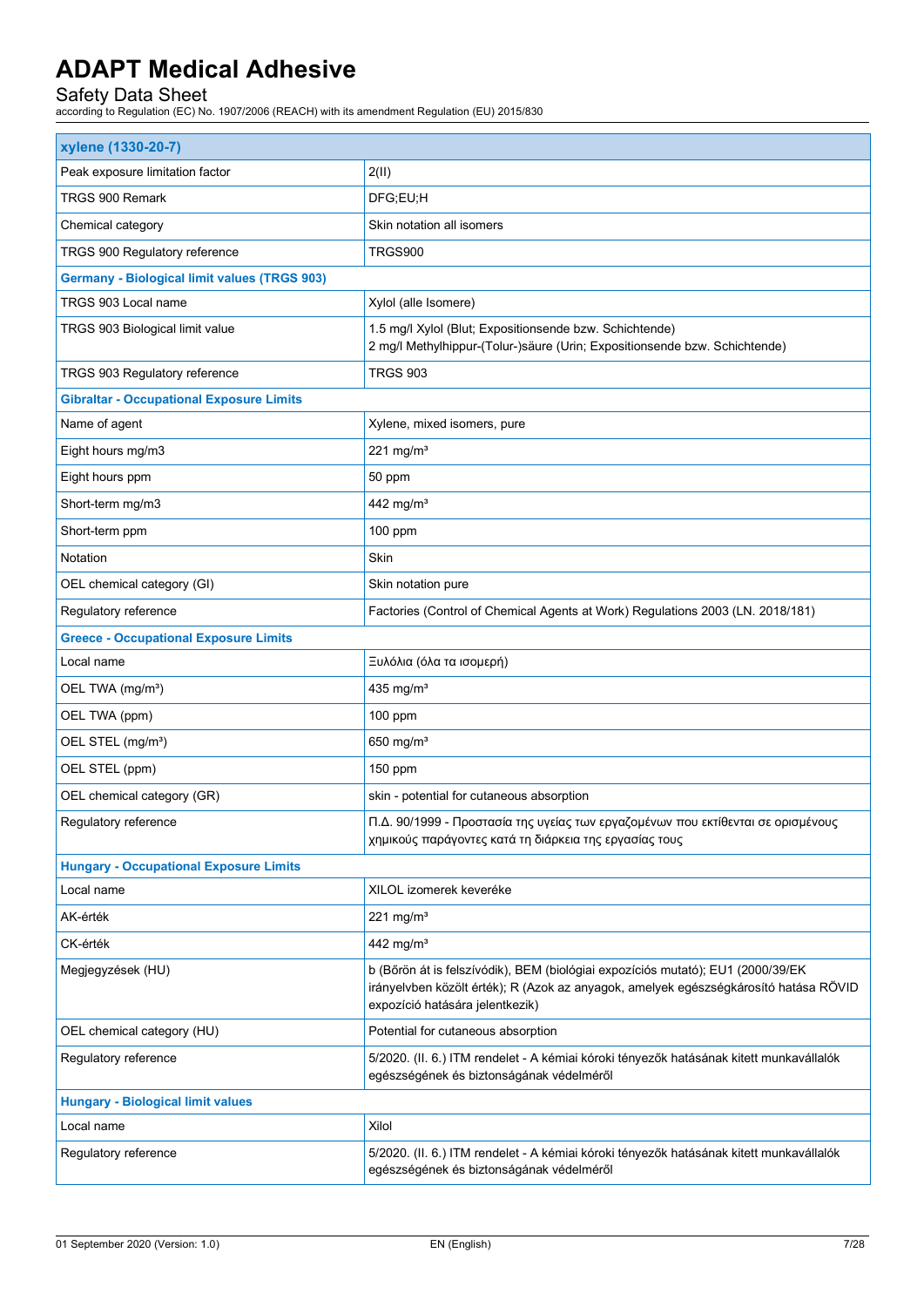| <b>Ireland - Occupational Exposure Limits</b><br>Local name<br>Xylene, mixed isomers<br>221 mg/m $3$<br>OEL (8 hours ref) (mg/m <sup>3</sup> )<br>OEL (8 hours ref) (ppm)<br>50 ppm<br>OEL (15 min ref) (mg/m3)<br>442 mg/m <sup>3</sup><br>OEL (15 min ref) (ppm)<br>100 ppm<br>Notes (IE)<br>Sk (Substances which have the capacity to penetrate intact skin when they come in<br>contact with it, and be absorbed into the body), IOELV (Indicative Occupational Exposure<br>Limit Values)<br>OEL chemical category (IE)<br>Potential for cutaneous absorption<br>Regulatory reference<br>Chemical Agents Code of Practice 2020<br><b>Italy - Occupational Exposure Limits</b><br>Local name<br>Xilene, isomeri misti, puro<br>221 mg/ $m3$<br>OEL TWA (mg/m <sup>3</sup> )<br>OEL TWA (ppm)<br>50 ppm<br>OEL STEL (mg/m <sup>3</sup> )<br>442 mg/m <sup>3</sup><br>OEL STEL (ppm)<br>100 ppm<br>Notes<br>pelle<br>skin - potential for cutaneous absorption pure<br>OEL chemical category (IT)<br>Regulatory reference<br>Allegato XXXVIII del D.Lgs. 9 aprile 2008, n. 81 e s.m.i.<br><b>Latvia - Occupational Exposure Limits</b><br>Ksilols (o-,m-,p-ksilols, dimetilbenzols)<br>Local name<br>221 mg/m $3$<br>OEL TWA (mg/m <sup>3</sup> )<br>OEL TWA (ppm)<br>50 ppm<br>OEL STEL (mg/m <sup>3</sup> )<br>442 mg/m <sup>3</sup><br>OEL STEL (ppm)<br>100 ppm<br>Āda<br>Remark (LV)<br>OEL chemical category (LV)<br>skin - potential for cutaneous exposure<br>Regulatory reference<br>Ministru kabineta 2007. gada 15. maija noteikumiem Nr. 325<br><b>Lithuania - Occupational Exposure Limits</b><br>Local name<br>Ksilenas, mišrūs izomerai, grynas<br>221 mg/m $3$<br>IPRV (mg/m <sup>3</sup> )<br>IPRV (ppm)<br>50 ppm<br>TPRV (mg/m <sup>3</sup> )<br>442 mg/m <sup>3</sup><br>TPRV (ppm)<br>100 ppm<br>Remark (LT)<br>O (medžiaga į organizmą gali prasiskverbti pro nepažeistą odą)<br>OEL chemical category (LT)<br>Skin notation<br>Regulatory reference<br>LIETUVOS HIGIENOS NORMA HN 23:2011 (Nr. V-695/A1-272, 2018-06-12)<br><b>Luxembourg - Occupational Exposure Limits</b><br>Xylène, isomères mixtes, purs<br>Local name<br>221 mg/m <sup>3</sup><br>OEL TWA (mg/m <sup>3</sup> ) | xylene (1330-20-7) |  |  |
|--------------------------------------------------------------------------------------------------------------------------------------------------------------------------------------------------------------------------------------------------------------------------------------------------------------------------------------------------------------------------------------------------------------------------------------------------------------------------------------------------------------------------------------------------------------------------------------------------------------------------------------------------------------------------------------------------------------------------------------------------------------------------------------------------------------------------------------------------------------------------------------------------------------------------------------------------------------------------------------------------------------------------------------------------------------------------------------------------------------------------------------------------------------------------------------------------------------------------------------------------------------------------------------------------------------------------------------------------------------------------------------------------------------------------------------------------------------------------------------------------------------------------------------------------------------------------------------------------------------------------------------------------------------------------------------------------------------------------------------------------------------------------------------------------------------------------------------------------------------------------------------------------------------------------------------------------------------------------------------------------------------------------------------------------------------------------------------------------------------------------------------------------------------------------------------------------------------|--------------------|--|--|
|                                                                                                                                                                                                                                                                                                                                                                                                                                                                                                                                                                                                                                                                                                                                                                                                                                                                                                                                                                                                                                                                                                                                                                                                                                                                                                                                                                                                                                                                                                                                                                                                                                                                                                                                                                                                                                                                                                                                                                                                                                                                                                                                                                                                              |                    |  |  |
|                                                                                                                                                                                                                                                                                                                                                                                                                                                                                                                                                                                                                                                                                                                                                                                                                                                                                                                                                                                                                                                                                                                                                                                                                                                                                                                                                                                                                                                                                                                                                                                                                                                                                                                                                                                                                                                                                                                                                                                                                                                                                                                                                                                                              |                    |  |  |
|                                                                                                                                                                                                                                                                                                                                                                                                                                                                                                                                                                                                                                                                                                                                                                                                                                                                                                                                                                                                                                                                                                                                                                                                                                                                                                                                                                                                                                                                                                                                                                                                                                                                                                                                                                                                                                                                                                                                                                                                                                                                                                                                                                                                              |                    |  |  |
|                                                                                                                                                                                                                                                                                                                                                                                                                                                                                                                                                                                                                                                                                                                                                                                                                                                                                                                                                                                                                                                                                                                                                                                                                                                                                                                                                                                                                                                                                                                                                                                                                                                                                                                                                                                                                                                                                                                                                                                                                                                                                                                                                                                                              |                    |  |  |
|                                                                                                                                                                                                                                                                                                                                                                                                                                                                                                                                                                                                                                                                                                                                                                                                                                                                                                                                                                                                                                                                                                                                                                                                                                                                                                                                                                                                                                                                                                                                                                                                                                                                                                                                                                                                                                                                                                                                                                                                                                                                                                                                                                                                              |                    |  |  |
|                                                                                                                                                                                                                                                                                                                                                                                                                                                                                                                                                                                                                                                                                                                                                                                                                                                                                                                                                                                                                                                                                                                                                                                                                                                                                                                                                                                                                                                                                                                                                                                                                                                                                                                                                                                                                                                                                                                                                                                                                                                                                                                                                                                                              |                    |  |  |
|                                                                                                                                                                                                                                                                                                                                                                                                                                                                                                                                                                                                                                                                                                                                                                                                                                                                                                                                                                                                                                                                                                                                                                                                                                                                                                                                                                                                                                                                                                                                                                                                                                                                                                                                                                                                                                                                                                                                                                                                                                                                                                                                                                                                              |                    |  |  |
|                                                                                                                                                                                                                                                                                                                                                                                                                                                                                                                                                                                                                                                                                                                                                                                                                                                                                                                                                                                                                                                                                                                                                                                                                                                                                                                                                                                                                                                                                                                                                                                                                                                                                                                                                                                                                                                                                                                                                                                                                                                                                                                                                                                                              |                    |  |  |
|                                                                                                                                                                                                                                                                                                                                                                                                                                                                                                                                                                                                                                                                                                                                                                                                                                                                                                                                                                                                                                                                                                                                                                                                                                                                                                                                                                                                                                                                                                                                                                                                                                                                                                                                                                                                                                                                                                                                                                                                                                                                                                                                                                                                              |                    |  |  |
|                                                                                                                                                                                                                                                                                                                                                                                                                                                                                                                                                                                                                                                                                                                                                                                                                                                                                                                                                                                                                                                                                                                                                                                                                                                                                                                                                                                                                                                                                                                                                                                                                                                                                                                                                                                                                                                                                                                                                                                                                                                                                                                                                                                                              |                    |  |  |
|                                                                                                                                                                                                                                                                                                                                                                                                                                                                                                                                                                                                                                                                                                                                                                                                                                                                                                                                                                                                                                                                                                                                                                                                                                                                                                                                                                                                                                                                                                                                                                                                                                                                                                                                                                                                                                                                                                                                                                                                                                                                                                                                                                                                              |                    |  |  |
|                                                                                                                                                                                                                                                                                                                                                                                                                                                                                                                                                                                                                                                                                                                                                                                                                                                                                                                                                                                                                                                                                                                                                                                                                                                                                                                                                                                                                                                                                                                                                                                                                                                                                                                                                                                                                                                                                                                                                                                                                                                                                                                                                                                                              |                    |  |  |
|                                                                                                                                                                                                                                                                                                                                                                                                                                                                                                                                                                                                                                                                                                                                                                                                                                                                                                                                                                                                                                                                                                                                                                                                                                                                                                                                                                                                                                                                                                                                                                                                                                                                                                                                                                                                                                                                                                                                                                                                                                                                                                                                                                                                              |                    |  |  |
|                                                                                                                                                                                                                                                                                                                                                                                                                                                                                                                                                                                                                                                                                                                                                                                                                                                                                                                                                                                                                                                                                                                                                                                                                                                                                                                                                                                                                                                                                                                                                                                                                                                                                                                                                                                                                                                                                                                                                                                                                                                                                                                                                                                                              |                    |  |  |
|                                                                                                                                                                                                                                                                                                                                                                                                                                                                                                                                                                                                                                                                                                                                                                                                                                                                                                                                                                                                                                                                                                                                                                                                                                                                                                                                                                                                                                                                                                                                                                                                                                                                                                                                                                                                                                                                                                                                                                                                                                                                                                                                                                                                              |                    |  |  |
|                                                                                                                                                                                                                                                                                                                                                                                                                                                                                                                                                                                                                                                                                                                                                                                                                                                                                                                                                                                                                                                                                                                                                                                                                                                                                                                                                                                                                                                                                                                                                                                                                                                                                                                                                                                                                                                                                                                                                                                                                                                                                                                                                                                                              |                    |  |  |
|                                                                                                                                                                                                                                                                                                                                                                                                                                                                                                                                                                                                                                                                                                                                                                                                                                                                                                                                                                                                                                                                                                                                                                                                                                                                                                                                                                                                                                                                                                                                                                                                                                                                                                                                                                                                                                                                                                                                                                                                                                                                                                                                                                                                              |                    |  |  |
|                                                                                                                                                                                                                                                                                                                                                                                                                                                                                                                                                                                                                                                                                                                                                                                                                                                                                                                                                                                                                                                                                                                                                                                                                                                                                                                                                                                                                                                                                                                                                                                                                                                                                                                                                                                                                                                                                                                                                                                                                                                                                                                                                                                                              |                    |  |  |
|                                                                                                                                                                                                                                                                                                                                                                                                                                                                                                                                                                                                                                                                                                                                                                                                                                                                                                                                                                                                                                                                                                                                                                                                                                                                                                                                                                                                                                                                                                                                                                                                                                                                                                                                                                                                                                                                                                                                                                                                                                                                                                                                                                                                              |                    |  |  |
|                                                                                                                                                                                                                                                                                                                                                                                                                                                                                                                                                                                                                                                                                                                                                                                                                                                                                                                                                                                                                                                                                                                                                                                                                                                                                                                                                                                                                                                                                                                                                                                                                                                                                                                                                                                                                                                                                                                                                                                                                                                                                                                                                                                                              |                    |  |  |
|                                                                                                                                                                                                                                                                                                                                                                                                                                                                                                                                                                                                                                                                                                                                                                                                                                                                                                                                                                                                                                                                                                                                                                                                                                                                                                                                                                                                                                                                                                                                                                                                                                                                                                                                                                                                                                                                                                                                                                                                                                                                                                                                                                                                              |                    |  |  |
|                                                                                                                                                                                                                                                                                                                                                                                                                                                                                                                                                                                                                                                                                                                                                                                                                                                                                                                                                                                                                                                                                                                                                                                                                                                                                                                                                                                                                                                                                                                                                                                                                                                                                                                                                                                                                                                                                                                                                                                                                                                                                                                                                                                                              |                    |  |  |
|                                                                                                                                                                                                                                                                                                                                                                                                                                                                                                                                                                                                                                                                                                                                                                                                                                                                                                                                                                                                                                                                                                                                                                                                                                                                                                                                                                                                                                                                                                                                                                                                                                                                                                                                                                                                                                                                                                                                                                                                                                                                                                                                                                                                              |                    |  |  |
|                                                                                                                                                                                                                                                                                                                                                                                                                                                                                                                                                                                                                                                                                                                                                                                                                                                                                                                                                                                                                                                                                                                                                                                                                                                                                                                                                                                                                                                                                                                                                                                                                                                                                                                                                                                                                                                                                                                                                                                                                                                                                                                                                                                                              |                    |  |  |
|                                                                                                                                                                                                                                                                                                                                                                                                                                                                                                                                                                                                                                                                                                                                                                                                                                                                                                                                                                                                                                                                                                                                                                                                                                                                                                                                                                                                                                                                                                                                                                                                                                                                                                                                                                                                                                                                                                                                                                                                                                                                                                                                                                                                              |                    |  |  |
|                                                                                                                                                                                                                                                                                                                                                                                                                                                                                                                                                                                                                                                                                                                                                                                                                                                                                                                                                                                                                                                                                                                                                                                                                                                                                                                                                                                                                                                                                                                                                                                                                                                                                                                                                                                                                                                                                                                                                                                                                                                                                                                                                                                                              |                    |  |  |
|                                                                                                                                                                                                                                                                                                                                                                                                                                                                                                                                                                                                                                                                                                                                                                                                                                                                                                                                                                                                                                                                                                                                                                                                                                                                                                                                                                                                                                                                                                                                                                                                                                                                                                                                                                                                                                                                                                                                                                                                                                                                                                                                                                                                              |                    |  |  |
|                                                                                                                                                                                                                                                                                                                                                                                                                                                                                                                                                                                                                                                                                                                                                                                                                                                                                                                                                                                                                                                                                                                                                                                                                                                                                                                                                                                                                                                                                                                                                                                                                                                                                                                                                                                                                                                                                                                                                                                                                                                                                                                                                                                                              |                    |  |  |
|                                                                                                                                                                                                                                                                                                                                                                                                                                                                                                                                                                                                                                                                                                                                                                                                                                                                                                                                                                                                                                                                                                                                                                                                                                                                                                                                                                                                                                                                                                                                                                                                                                                                                                                                                                                                                                                                                                                                                                                                                                                                                                                                                                                                              |                    |  |  |
|                                                                                                                                                                                                                                                                                                                                                                                                                                                                                                                                                                                                                                                                                                                                                                                                                                                                                                                                                                                                                                                                                                                                                                                                                                                                                                                                                                                                                                                                                                                                                                                                                                                                                                                                                                                                                                                                                                                                                                                                                                                                                                                                                                                                              |                    |  |  |
|                                                                                                                                                                                                                                                                                                                                                                                                                                                                                                                                                                                                                                                                                                                                                                                                                                                                                                                                                                                                                                                                                                                                                                                                                                                                                                                                                                                                                                                                                                                                                                                                                                                                                                                                                                                                                                                                                                                                                                                                                                                                                                                                                                                                              |                    |  |  |
|                                                                                                                                                                                                                                                                                                                                                                                                                                                                                                                                                                                                                                                                                                                                                                                                                                                                                                                                                                                                                                                                                                                                                                                                                                                                                                                                                                                                                                                                                                                                                                                                                                                                                                                                                                                                                                                                                                                                                                                                                                                                                                                                                                                                              |                    |  |  |
|                                                                                                                                                                                                                                                                                                                                                                                                                                                                                                                                                                                                                                                                                                                                                                                                                                                                                                                                                                                                                                                                                                                                                                                                                                                                                                                                                                                                                                                                                                                                                                                                                                                                                                                                                                                                                                                                                                                                                                                                                                                                                                                                                                                                              |                    |  |  |
|                                                                                                                                                                                                                                                                                                                                                                                                                                                                                                                                                                                                                                                                                                                                                                                                                                                                                                                                                                                                                                                                                                                                                                                                                                                                                                                                                                                                                                                                                                                                                                                                                                                                                                                                                                                                                                                                                                                                                                                                                                                                                                                                                                                                              |                    |  |  |
|                                                                                                                                                                                                                                                                                                                                                                                                                                                                                                                                                                                                                                                                                                                                                                                                                                                                                                                                                                                                                                                                                                                                                                                                                                                                                                                                                                                                                                                                                                                                                                                                                                                                                                                                                                                                                                                                                                                                                                                                                                                                                                                                                                                                              |                    |  |  |
|                                                                                                                                                                                                                                                                                                                                                                                                                                                                                                                                                                                                                                                                                                                                                                                                                                                                                                                                                                                                                                                                                                                                                                                                                                                                                                                                                                                                                                                                                                                                                                                                                                                                                                                                                                                                                                                                                                                                                                                                                                                                                                                                                                                                              |                    |  |  |
|                                                                                                                                                                                                                                                                                                                                                                                                                                                                                                                                                                                                                                                                                                                                                                                                                                                                                                                                                                                                                                                                                                                                                                                                                                                                                                                                                                                                                                                                                                                                                                                                                                                                                                                                                                                                                                                                                                                                                                                                                                                                                                                                                                                                              |                    |  |  |
|                                                                                                                                                                                                                                                                                                                                                                                                                                                                                                                                                                                                                                                                                                                                                                                                                                                                                                                                                                                                                                                                                                                                                                                                                                                                                                                                                                                                                                                                                                                                                                                                                                                                                                                                                                                                                                                                                                                                                                                                                                                                                                                                                                                                              |                    |  |  |
|                                                                                                                                                                                                                                                                                                                                                                                                                                                                                                                                                                                                                                                                                                                                                                                                                                                                                                                                                                                                                                                                                                                                                                                                                                                                                                                                                                                                                                                                                                                                                                                                                                                                                                                                                                                                                                                                                                                                                                                                                                                                                                                                                                                                              |                    |  |  |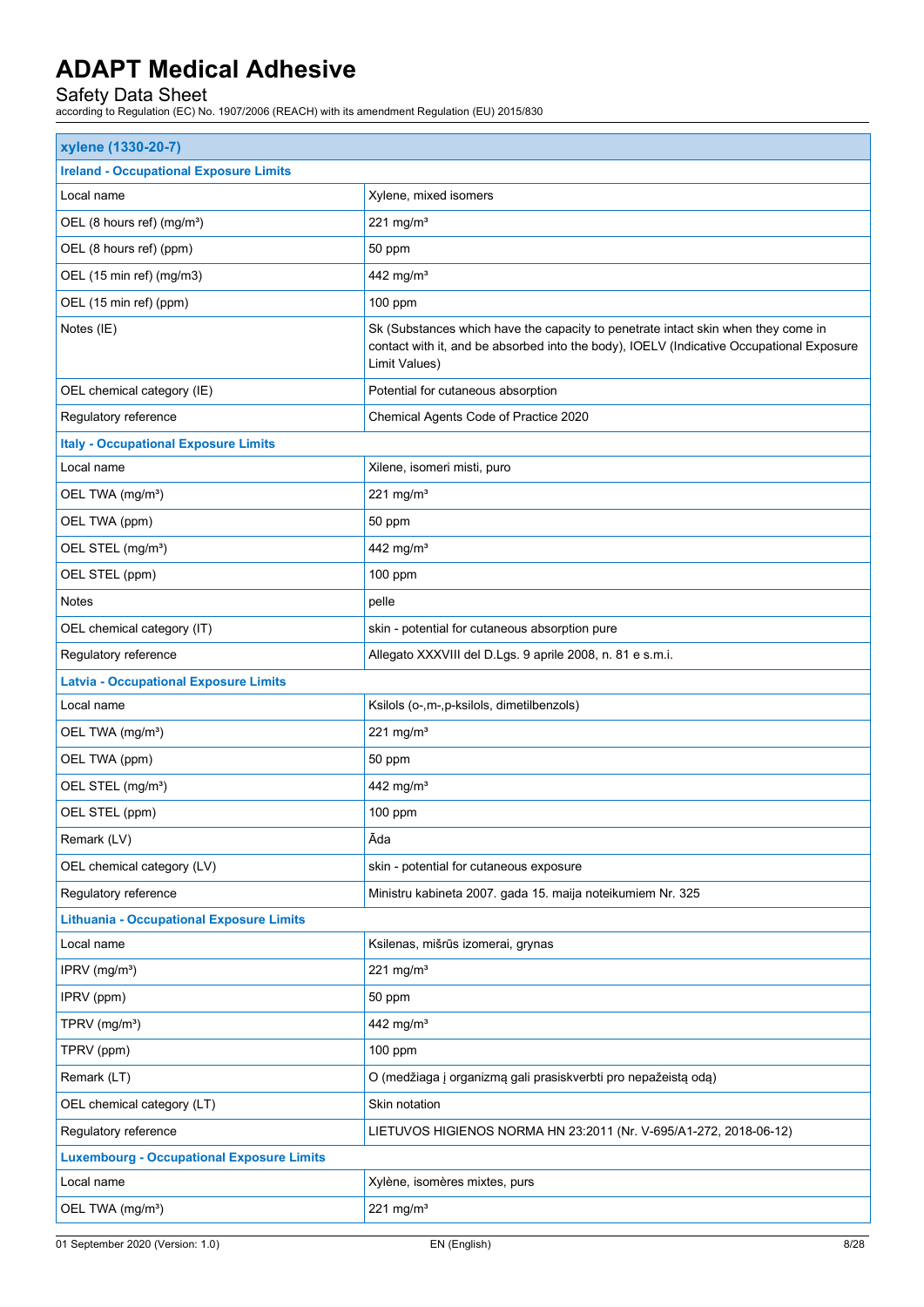| xylene (1330-20-7)                                |                                                                                                                                                                                                                                                                                                                                                              |  |
|---------------------------------------------------|--------------------------------------------------------------------------------------------------------------------------------------------------------------------------------------------------------------------------------------------------------------------------------------------------------------------------------------------------------------|--|
| OEL TWA (ppm)                                     | 50 ppm                                                                                                                                                                                                                                                                                                                                                       |  |
| OEL STEL (mg/m <sup>3</sup> )                     | 442 mg/m <sup>3</sup>                                                                                                                                                                                                                                                                                                                                        |  |
| OEL STEL (ppm)                                    | 100 ppm                                                                                                                                                                                                                                                                                                                                                      |  |
| Regulatory reference                              | Mémorial A Nº 684 de 2018 concernant la protection de la sécurité et de la santé des<br>salariés contre les risques liés à des agents chimiques sur le lieu de travail                                                                                                                                                                                       |  |
| <b>Malta - Occupational Exposure Limits</b>       |                                                                                                                                                                                                                                                                                                                                                              |  |
| Local name                                        | Xylene, mixed isomers, pure # Xylene, Isomeri mhallta, puri                                                                                                                                                                                                                                                                                                  |  |
| OEL TWA (mg/m <sup>3</sup> )                      | 221 mg/m $3$                                                                                                                                                                                                                                                                                                                                                 |  |
| OEL TWA (ppm)                                     | 50 ppm                                                                                                                                                                                                                                                                                                                                                       |  |
| OEL STEL (mg/m <sup>3</sup> )                     | 442 mg/m <sup>3</sup>                                                                                                                                                                                                                                                                                                                                        |  |
| OEL STEL (ppm)                                    | 100 ppm                                                                                                                                                                                                                                                                                                                                                      |  |
| Remark (MT)                                       | Skin # Gilda                                                                                                                                                                                                                                                                                                                                                 |  |
| OEL chemical category (MT)                        | Possibility of significant uptake through the skin pure                                                                                                                                                                                                                                                                                                      |  |
| Regulatory reference                              | S.L.424.24 - Chemical Agents at Work Regulations (L.N.57 of 2018)                                                                                                                                                                                                                                                                                            |  |
| <b>Netherlands - Occupational Exposure Limits</b> |                                                                                                                                                                                                                                                                                                                                                              |  |
| Local name                                        | Xyleen, o-, m-, p-isomeren                                                                                                                                                                                                                                                                                                                                   |  |
| Grenswaarde TGG 8H (mg/m <sup>3</sup> )           | $210$ mg/m <sup>3</sup>                                                                                                                                                                                                                                                                                                                                      |  |
| Grenswaarde TGG 15MIN (mg/m <sup>3</sup> )        | 442 mg/m <sup>3</sup>                                                                                                                                                                                                                                                                                                                                        |  |
| Remark (MAC)                                      | H (Huidopname) Stoffen die relatief gemakkelijk door de huid kunnen worden opgenomen,<br>hetgeen een substantiële bijdrage kan betekenen aan de totale inwendige blootstelling,<br>hebben in de lijst een H-aanduiding. Bij deze stoffen moeten naast maatregelen tegen<br>inademing ook adequate maatregelen ter voorkoming van huidcontact worden genomen. |  |
| Regulatory reference                              | Arbeidsomstandighedenregeling 2020                                                                                                                                                                                                                                                                                                                           |  |
| <b>Poland - Occupational Exposure Limits</b>      |                                                                                                                                                                                                                                                                                                                                                              |  |
| Local name                                        | Ksylen mieszanina izomerów: 1,2-; 1,3-; 1,4-                                                                                                                                                                                                                                                                                                                 |  |
| $NDS$ (mg/m <sup>3</sup> )                        | 100 mg/ $m3$                                                                                                                                                                                                                                                                                                                                                 |  |
| NDSCh (mg/m <sup>3</sup> )                        | $200$ mg/m <sup>3</sup>                                                                                                                                                                                                                                                                                                                                      |  |
| Remark (PL)                                       | Skóra (Oznakowanie substancji notacją "skóra" oznacza, że wchłanianie substancji przez<br>skórę może być tak samo istotne jak przy narażeniu drogą oddechową).                                                                                                                                                                                               |  |
| Regulatory reference                              | Dz. U. 2018 poz. 1286                                                                                                                                                                                                                                                                                                                                        |  |
| <b>Portugal - Occupational Exposure Limits</b>    |                                                                                                                                                                                                                                                                                                                                                              |  |
| Local name                                        | Xileno (isómeros)                                                                                                                                                                                                                                                                                                                                            |  |
| OEL TWA (ppm)                                     | $100$ ppm                                                                                                                                                                                                                                                                                                                                                    |  |
| OEL STEL (ppm)                                    | 150 ppm                                                                                                                                                                                                                                                                                                                                                      |  |
| OEL chemical category (PT)                        | A4 - Not Classifiable as a Human Carcinogen                                                                                                                                                                                                                                                                                                                  |  |
| Regulatory reference                              | Norma Portuguesa NP 1796:2014                                                                                                                                                                                                                                                                                                                                |  |
| <b>Portugal - Biological limit values</b>         |                                                                                                                                                                                                                                                                                                                                                              |  |
| Local name                                        | Xilenos (graus técnico e comercial)                                                                                                                                                                                                                                                                                                                          |  |
| Portugal (BEI)                                    | 1.5 g/g creatinine Parâmetro: Ácidos (o, m, p)-metilhipúricos - Meio: urina - Momento da<br>amostragem: Fim do turno                                                                                                                                                                                                                                         |  |
| Regulatory reference                              | Norma Portuguesa NP 1796:2014                                                                                                                                                                                                                                                                                                                                |  |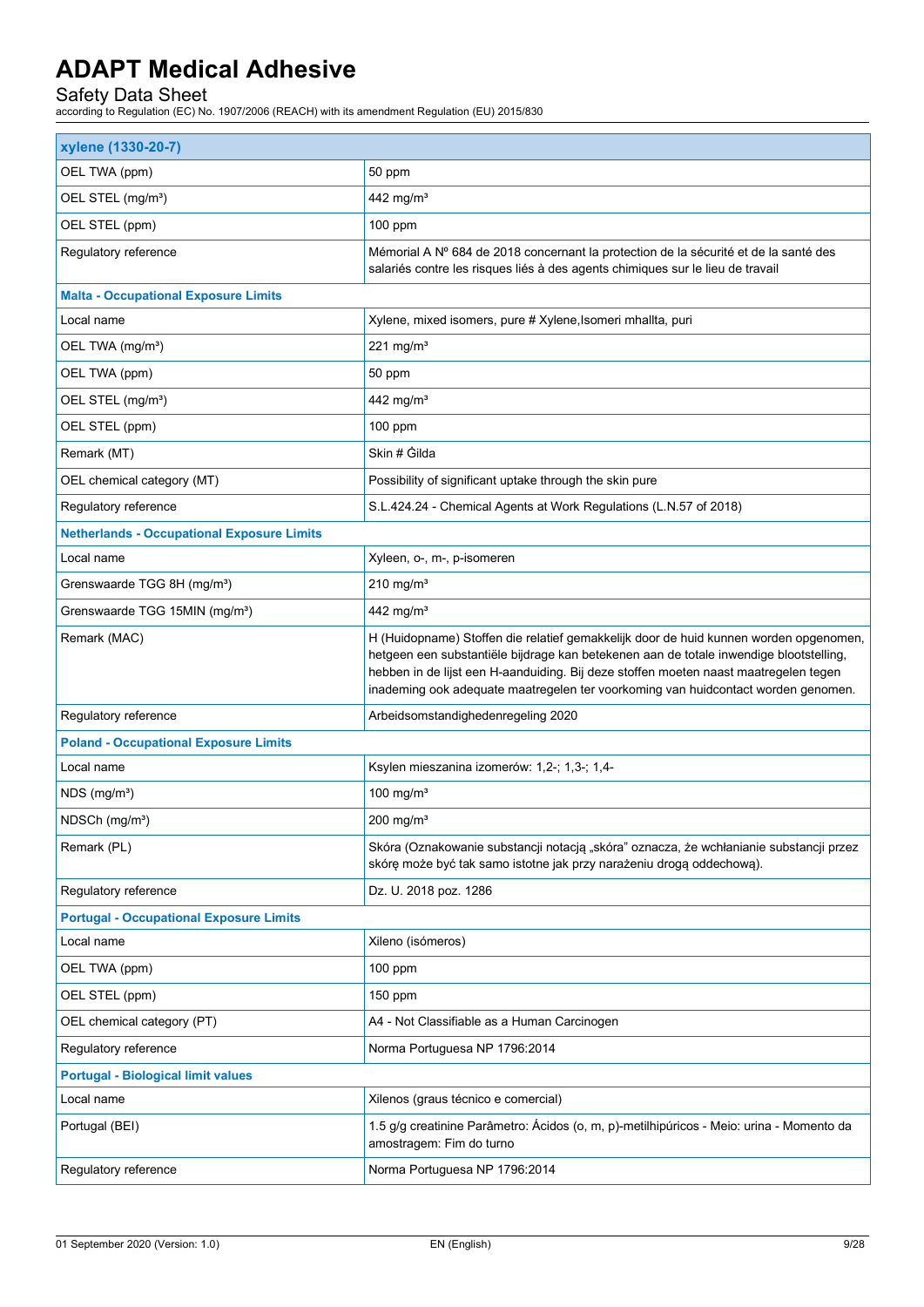| xylene (1330-20-7)                             |                                                                                                                                                                                                                                                                                                  |
|------------------------------------------------|--------------------------------------------------------------------------------------------------------------------------------------------------------------------------------------------------------------------------------------------------------------------------------------------------|
| <b>Romania - Occupational Exposure Limits</b>  |                                                                                                                                                                                                                                                                                                  |
| Local name                                     | Xilen, izomer mixt, pur                                                                                                                                                                                                                                                                          |
| OEL TWA (mg/m <sup>3</sup> )                   | 221 mg/m $3$                                                                                                                                                                                                                                                                                     |
| OEL TWA (ppm)                                  | 50 ppm                                                                                                                                                                                                                                                                                           |
| OEL STEL (mg/m <sup>3</sup> )                  | 442 mg/m <sup>3</sup>                                                                                                                                                                                                                                                                            |
| OEL STEL (ppm)                                 | 100 ppm                                                                                                                                                                                                                                                                                          |
| OEL chemical category (RO)                     | Skin notation pure                                                                                                                                                                                                                                                                               |
| Regulatory reference                           | Hotărârea Guvernului nr. 1.218/2006 (Hotărârea nr. 157/2020)                                                                                                                                                                                                                                     |
| Romania - Biological limit values              |                                                                                                                                                                                                                                                                                                  |
| Local name                                     | Xilen                                                                                                                                                                                                                                                                                            |
| Romania - BLV                                  | 3 g/l Indicador biologic: Acid metilhipuric - Material biologic: urină - Momentul recoltarii:<br>sfârșit schimb                                                                                                                                                                                  |
| Regulatory reference                           | Hotărârea Guvernului nr. 1.218/2006 (Hotărârea nr. 584/2018)                                                                                                                                                                                                                                     |
| <b>Slovakia - Occupational Exposure Limits</b> |                                                                                                                                                                                                                                                                                                  |
| Local name                                     | Xylén, zmiešané izoméry                                                                                                                                                                                                                                                                          |
| NPHV (priemerná) (mg/m <sup>3</sup> )          | 221 mg/m $3$                                                                                                                                                                                                                                                                                     |
| NPHV (priemerná) (ppm)                         | 50 ppm                                                                                                                                                                                                                                                                                           |
| OEL STEL (mg/m <sup>3</sup> )                  | 442 mg/m <sup>3</sup>                                                                                                                                                                                                                                                                            |
| OEL STEL (ppm)                                 | 100 ppm                                                                                                                                                                                                                                                                                          |
| NPHV (Hraničná) (mg/m <sup>3</sup> )           | 442 mg/m <sup>3</sup>                                                                                                                                                                                                                                                                            |
| Upozornenie (SK)                               | K - znamená, že faktor môže byť ľahko absorbovaný kožou                                                                                                                                                                                                                                          |
| OEL chemical category (SK)                     | Potential for cutaneous absorption                                                                                                                                                                                                                                                               |
| Regulatory reference                           | Nariadenie vlády č. 33/2018 Z. z.                                                                                                                                                                                                                                                                |
| Slovakia - Biological limit values             |                                                                                                                                                                                                                                                                                                  |
| Local name                                     | Xylén (všetky izoméry)                                                                                                                                                                                                                                                                           |
| Slovakia - BLV                                 | 1.5 mg/l Zisťovaný faktor: Xylén - Vyšetrovaný materiál: krv - Čas odberu vzorky: b) koniec<br>expozície alebo pracovnej zmeny<br>2000 mg/l Zisťovaný faktor: Suma kyselín 2,3,4-metyl-hippurových - Vyšetrovaný materiál:<br>moč - Čas odberu vzorky: b) koniec expozície alebo pracovnej zmeny |
| Regulatory reference                           | Nariadenie vlády č. 355/2006 Z. z. (Zmena: 471/2011 Z.z.)                                                                                                                                                                                                                                        |
| <b>Slovenia - Occupational Exposure Limits</b> |                                                                                                                                                                                                                                                                                                  |
| Local name                                     | ksilen (mešane izomere)                                                                                                                                                                                                                                                                          |
| OEL TWA (mg/m <sup>3</sup> )                   | 221 mg/m $3$                                                                                                                                                                                                                                                                                     |
| OEL TWA (ppm)                                  | 50 ppm                                                                                                                                                                                                                                                                                           |
| OEL STEL (mg/m <sup>3</sup> )                  | 442 mg/m <sup>3</sup>                                                                                                                                                                                                                                                                            |
| OEL STEL (ppm)                                 | $100$ ppm                                                                                                                                                                                                                                                                                        |
| Remark (SI)                                    | K (Lastnost lažjega prehajanja snovi v organizem skozi kožo), BAT (Biološka mejna<br>vrednost), EU                                                                                                                                                                                               |
| OEL chemical category (SI)                     | Potential for cutaneous absorption                                                                                                                                                                                                                                                               |
| Regulatory reference                           | Uradni list RS, št. 78/2019 z dne 20.12.2019                                                                                                                                                                                                                                                     |
| Slovenia - Biological limit values             |                                                                                                                                                                                                                                                                                                  |
| Local name                                     | ksilen (vse izomere)                                                                                                                                                                                                                                                                             |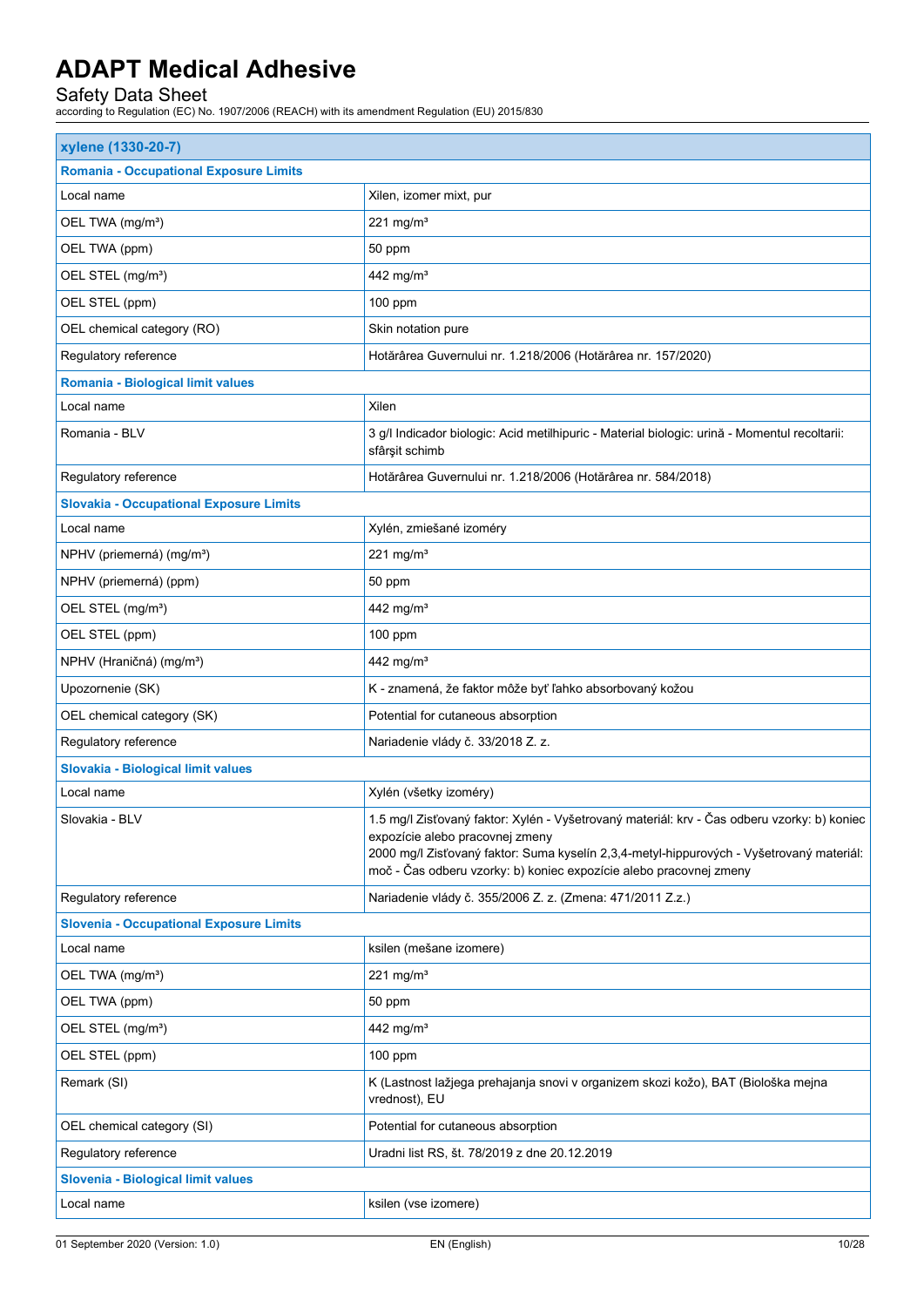| xylene (1330-20-7)                                   |                                                                                                                                                                                                                                                                                                                                                                                                                                                                                                                                      |  |
|------------------------------------------------------|--------------------------------------------------------------------------------------------------------------------------------------------------------------------------------------------------------------------------------------------------------------------------------------------------------------------------------------------------------------------------------------------------------------------------------------------------------------------------------------------------------------------------------------|--|
| Regulatory reference                                 | Uradni list RS, št. 78/2018 z dne 4.12.2018                                                                                                                                                                                                                                                                                                                                                                                                                                                                                          |  |
| <b>Spain - Occupational Exposure Limits</b>          |                                                                                                                                                                                                                                                                                                                                                                                                                                                                                                                                      |  |
| Local name                                           | Xileno, mezcla isómeros                                                                                                                                                                                                                                                                                                                                                                                                                                                                                                              |  |
| VLA-ED (mg/m <sup>3</sup> )                          | 221 mg/m $3$                                                                                                                                                                                                                                                                                                                                                                                                                                                                                                                         |  |
| VLA-ED (ppm)                                         | 50 ppm                                                                                                                                                                                                                                                                                                                                                                                                                                                                                                                               |  |
| VLA-EC (mg/m <sup>3</sup> )                          | 442 mg/m <sup>3</sup>                                                                                                                                                                                                                                                                                                                                                                                                                                                                                                                |  |
| VLA-EC (ppm)                                         | $100$ ppm                                                                                                                                                                                                                                                                                                                                                                                                                                                                                                                            |  |
| <b>Notes</b>                                         | Vía dérmica (Indica que, en las exposiciones a esta sustancia, la aportación por la vía<br>cutánea puede resultar significativa para el contenido corporal total si no se adoptan<br>medidas para prevenir la absorción. En estas situaciones, es aconsejable la utilización del<br>control biológico para poder cuantificar la cantidad global absorbida del contaminante),<br>VLB® (Agente químico que tiene Valor Límite Biológico), VLI (Agente químico para el que<br>la U.E. estableció en su día un valor límite indicativo). |  |
| OEL chemical category (ES)                           | skin - potential for cutaneous absorption                                                                                                                                                                                                                                                                                                                                                                                                                                                                                            |  |
| Regulatory reference                                 | Límites de Exposición Profesional para Agentes Químicos en España 2019. INSHT                                                                                                                                                                                                                                                                                                                                                                                                                                                        |  |
| <b>Spain - Biological limit values</b>               |                                                                                                                                                                                                                                                                                                                                                                                                                                                                                                                                      |  |
| Local name                                           | Xilenos, mezcla isómeros                                                                                                                                                                                                                                                                                                                                                                                                                                                                                                             |  |
| Spain - BLV                                          | 1 g/g creatinine Parámetro: Ácidos metilhipúricos - Medio: Orina - Momento de muestreo:<br>Final de la jornada laboral                                                                                                                                                                                                                                                                                                                                                                                                               |  |
| Regulatory reference                                 | Límites de Exposición Profesional para Agentes Químicos en España 2019. INSHT                                                                                                                                                                                                                                                                                                                                                                                                                                                        |  |
| <b>Sweden - Occupational Exposure Limits</b>         |                                                                                                                                                                                                                                                                                                                                                                                                                                                                                                                                      |  |
| Local name                                           | Xylen                                                                                                                                                                                                                                                                                                                                                                                                                                                                                                                                |  |
| nivågränsvärde (NVG) (mg/m <sup>3</sup> )            | 221 mg/m $3$                                                                                                                                                                                                                                                                                                                                                                                                                                                                                                                         |  |
| nivågränsvärde (NVG) (ppm)                           | 50 ppm                                                                                                                                                                                                                                                                                                                                                                                                                                                                                                                               |  |
| kortidsvärde (KTV) (mg/m <sup>3</sup> )              | 442 mg/m <sup>3</sup>                                                                                                                                                                                                                                                                                                                                                                                                                                                                                                                |  |
| kortidsvärde (KTV) (ppm)                             | $100$ ppm                                                                                                                                                                                                                                                                                                                                                                                                                                                                                                                            |  |
| Anmärkning (SE)                                      | H (Ämnet kan lätt upptas genom huden. Det föreskrivna gränsvärdet bedöms ge tillräckligt<br>skydd endast under förutsättning att huden är skyddad mot exponering för ämnet ifråga)                                                                                                                                                                                                                                                                                                                                                   |  |
| OEL chemical category (SE)                           | Skin notation                                                                                                                                                                                                                                                                                                                                                                                                                                                                                                                        |  |
| Regulatory reference                                 | Hygieniska gränsvärden (AFS 2018:1)                                                                                                                                                                                                                                                                                                                                                                                                                                                                                                  |  |
| <b>United Kingdom - Occupational Exposure Limits</b> |                                                                                                                                                                                                                                                                                                                                                                                                                                                                                                                                      |  |
| Local name                                           | Xylene                                                                                                                                                                                                                                                                                                                                                                                                                                                                                                                               |  |
| WEL TWA (mg/m <sup>3</sup> )                         | 220 mg/m <sup>3</sup> o-,m-,p- or mixed isomers                                                                                                                                                                                                                                                                                                                                                                                                                                                                                      |  |
| WEL TWA (ppm)                                        | 50 ppm o-,m-,p- or mixed isomers                                                                                                                                                                                                                                                                                                                                                                                                                                                                                                     |  |
| WEL STEL (mg/m <sup>3</sup> )                        | 441 mg/m <sup>3</sup> o-,m-,p- or mixed isomers                                                                                                                                                                                                                                                                                                                                                                                                                                                                                      |  |
| WEL STEL [ppm]                                       | 100 ppm o-,m-,p- or mixed isomers                                                                                                                                                                                                                                                                                                                                                                                                                                                                                                    |  |
| Remark (WEL)                                         | Sk (Can be absorbed through the skin. The assigned substances are those for which there<br>are concerns that dermal absorption will lead to systemic toxicity)                                                                                                                                                                                                                                                                                                                                                                       |  |
| WEL chemical category                                | Potential for cutaneous absorption                                                                                                                                                                                                                                                                                                                                                                                                                                                                                                   |  |
| Regulatory reference                                 | EH40/2005 (Fourth edition, 2020). HSE                                                                                                                                                                                                                                                                                                                                                                                                                                                                                                |  |
| <b>United Kingdom - Biological limit values</b>      |                                                                                                                                                                                                                                                                                                                                                                                                                                                                                                                                      |  |
| Local name                                           | Xylene, o-, m-, p- or mixed isomers                                                                                                                                                                                                                                                                                                                                                                                                                                                                                                  |  |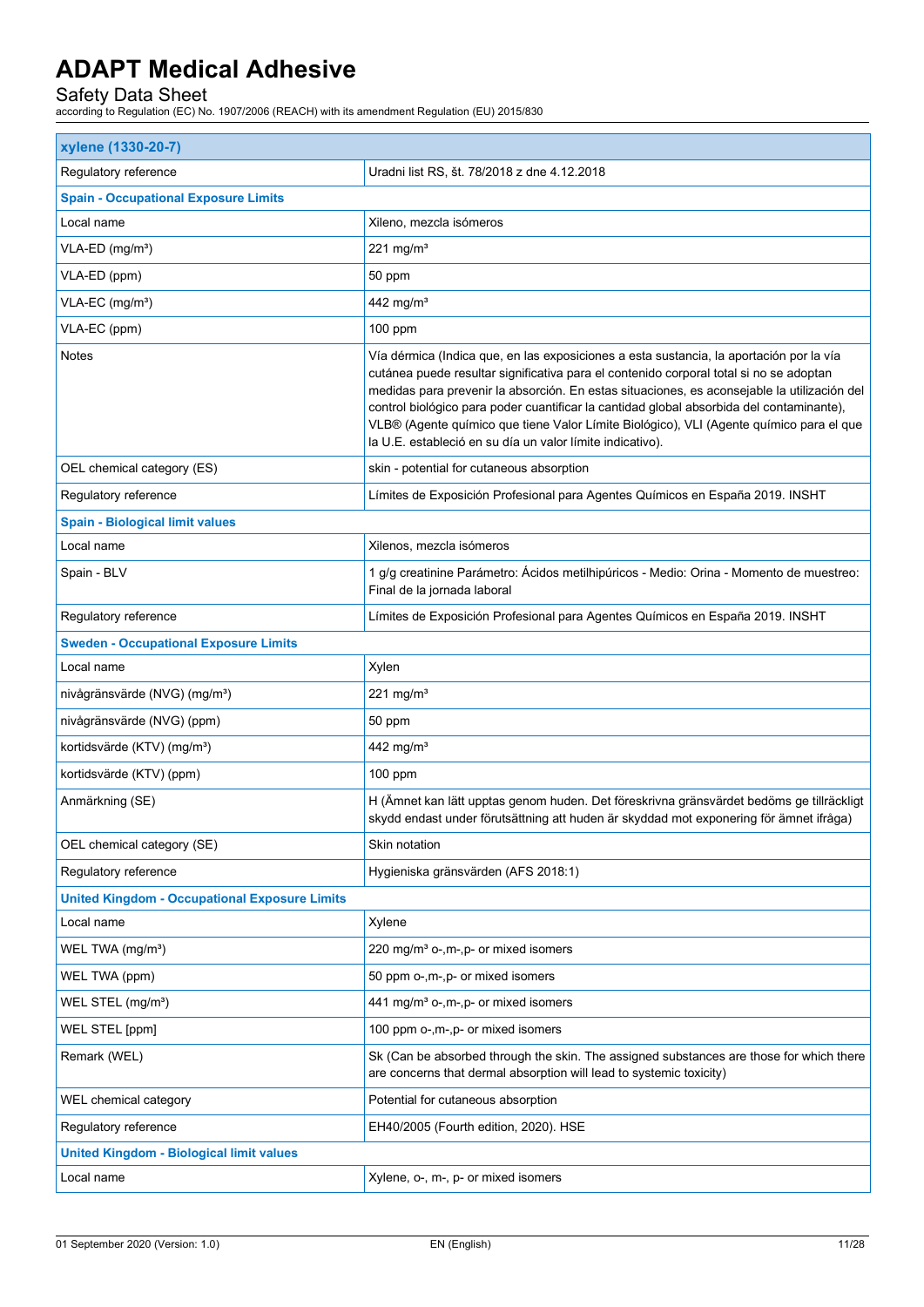| xylene (1330-20-7)                                |                                                                                                        |  |
|---------------------------------------------------|--------------------------------------------------------------------------------------------------------|--|
| United Kingdom (BEI)                              | 650 mmol/mol Creatinine Parameter: methyl hippuric acid - Medium: urine - Sampling<br>time: Post shift |  |
| Regulatory reference                              | EH40/2005 (Fourth edition, 2020). HSE                                                                  |  |
| <b>Iceland - Occupational Exposure Limits</b>     |                                                                                                        |  |
| Local name                                        | Xýlen, allir ísómerar (dímetýlbensen)                                                                  |  |
| OEL (8 hours ref) (mg/m <sup>3</sup> )            | 109 mg/ $m3$                                                                                           |  |
| OEL (8 hours ref) (ppm)                           | 25 ppm                                                                                                 |  |
| OEL (15 min ref) (mg/m3)                          | 442 mg/m <sup>3</sup>                                                                                  |  |
| OEL (15 min ref) (ppm)                            | 100 ppm                                                                                                |  |
| Notes (IS)                                        | H (efnið getur auðveldlega borist inn í líkamann gegnum húð)                                           |  |
| Regulatory reference                              | Reglugerð um mengunarmörk og aðgerðir til að draga úr mengun á vinnustöðum (Nr.<br>390/2009)           |  |
| <b>Norway - Occupational Exposure Limits</b>      |                                                                                                        |  |
| Local name                                        | Xylen (alle isomere)                                                                                   |  |
| Grenseverdier (AN) (mg/m <sup>3</sup> )           | 108 mg/ $m3$                                                                                           |  |
| Grenseverdier (AN) (ppm)                          | 25 ppm                                                                                                 |  |
| Grenseverdier (Korttidsverdi) (mg/m3)             | 135 mg/m <sup>3</sup> (value calculated)                                                               |  |
| Grenseverdier (Korttidsverdi) (ppm)               | 37.5 ppm (value calculated)                                                                            |  |
| Merknader (NO)                                    | H: Kjemikalier som kan tas opp gjennom huden; E: EU har en veiledende grenseverdi for<br>stoffet.      |  |
| OEL chemical category (NO)                        | Skin notation                                                                                          |  |
| Regulatory reference                              | FOR-2020-04-06-695                                                                                     |  |
| <b>USA - ACGIH - Occupational Exposure Limits</b> |                                                                                                        |  |
| Local name                                        | Xylene, mixed isomers (Dimethylbenzene)                                                                |  |
| ACGIH TWA (ppm)                                   | 100 ppm                                                                                                |  |
| ACGIH STEL (ppm)                                  | 150 ppm                                                                                                |  |
| Remark (ACGIH)                                    | TLV® Basis: URT & eye irr; CNS impair. Notations: A4 (Not classifiable as a Human<br>Carcinogen); BEI  |  |
| Regulatory reference                              | ACGIH 2020                                                                                             |  |
| <b>USA - ACGIH - Biological Exposure Indices</b>  |                                                                                                        |  |
| Local name                                        | XYLENES (Technical or commercial grade)                                                                |  |
| Biological Exposure Indices (BEI)                 | 1.5 g/g creatinine Parameter: Methylhippuric acids - Medium: urine - Sampling time: End<br>of shift    |  |
| Regulatory reference                              | ACGIH 2020                                                                                             |  |

| ethylbenzene (100-41-4)                  |                       |
|------------------------------------------|-----------------------|
| <b>EU - Occupational Exposure Limits</b> |                       |
| Local name                               | Ethylbenzene          |
| IOELV TWA (mg/m <sup>3</sup> )           | 442 mg/m <sup>3</sup> |
| IOELV TWA (ppm)                          | $100$ ppm             |
| IOELV STEL (mg/m <sup>3</sup> )          | 884 mg/m <sup>3</sup> |
| <b>IOELV STEL (ppm)</b>                  | 200 ppm               |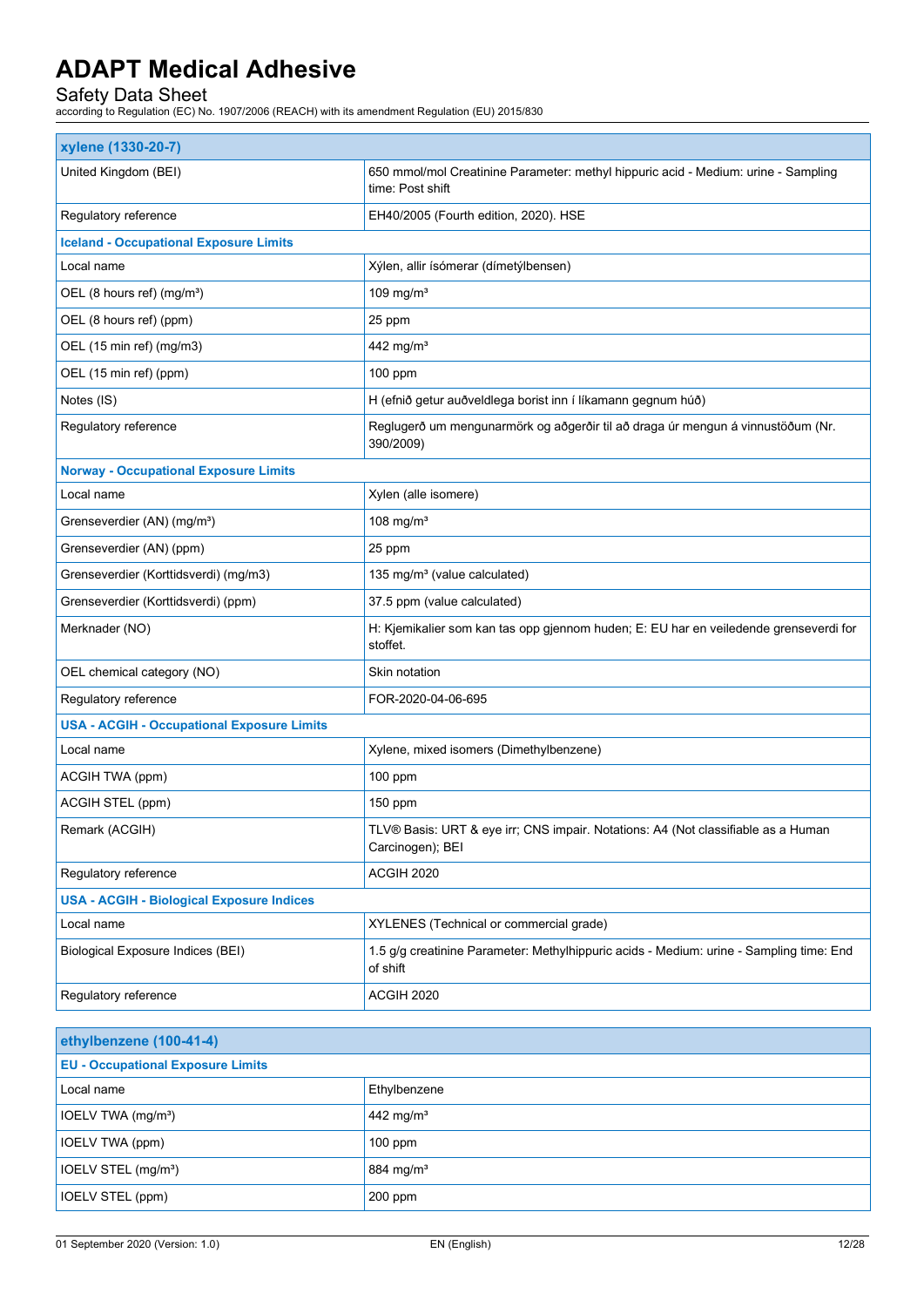| Skin<br>Notes<br>Regulatory reference<br>COMMISSION DIRECTIVE 2000/39/EC<br><b>Austria - Occupational Exposure Limits</b><br>Local name<br>Ethylbenzol<br>MAK Daily average value (mg/m <sup>3</sup> )<br>440 mg/m <sup>3</sup><br>MAK Daily average value (ppm)<br>100 ppm<br>880 mg/m <sup>3</sup> (8x 5(Mow) min)<br>MAK Short time value [mg/m <sup>3</sup> ]<br>MAK Short time value [ppm]<br>200 ppm (8x 5(Mow) min)<br>Н<br>Remark (AT)<br>OEL chemical category (AT)<br>Skin notation<br>Regulatory reference<br>BGBI. II Nr. 238/2018<br><b>Belgium - Occupational Exposure Limits</b><br>442 mg/m <sup>3</sup><br>Limit value [mg/m <sup>3</sup> ]<br>Limit value [ppm]<br>$100$ ppm<br>Short time value [mg/m <sup>3</sup> ]<br>551 mg/ $m3$<br>Short time value [ppm]<br>$125$ ppm<br>D<br>Remark (BE)<br>OEL chemical category (BE)<br>Skin, Skin notation<br><b>Bulgaria - Occupational Exposure Limits</b><br>Local name<br>Етилбензен<br>OEL TWA (mg/m <sup>3</sup> )<br>435 mg/m <sup>3</sup><br>OEL STEL (mg/m <sup>3</sup> )<br>$545$ mg/m <sup>3</sup><br>Notes<br>Кожа (възможна е значителна резорбция чрез кожата); • (Химични агенти, за които<br>са определени гранични стойности във въздуха на работната среда за Европейската<br>общност)<br>Regulatory reference<br>Наредба № 13 от 30.12.2003 г. за защита на работещите от рискове, свързани с<br>експозиция на химични агенти при работа (изм. и доп. ДВ. бр.5 от 17 Януари 2020 г.)<br><b>Bulgaria - Biological limit values</b><br>Етилбензен<br>Local name<br>2000 mg/g creatinine Parameter: Mandelic acid and Phenylglyoxylic acid - total - Medium:<br>Bulgaria - BLV<br>urine - Sampling time: at the end of exposure or end of work shift (possible significant<br>absorption through the skin)<br>Наредба № 13 от 30.12.2003 г. за защита на работещите от рискове, свързани с<br>Regulatory reference<br>експозиция на химични агенти при работа (изм. и доп. ДВ. бр.5 от 17 Януари 2020 г.)<br><b>Croatia - Occupational Exposure Limits</b><br>Local name<br>Etilbenzen<br>GVI (granična vrijednost izloženosti) (mg/m <sup>3</sup> )<br>442 mg/m <sup>3</sup><br>GVI (granična vrijednost izloženosti) (ppm)<br>$100$ ppm<br>KGVI (kratkotrajna granična vrijednost izloženosti)<br>884 mg/m <sup>3</sup><br>(mg/m <sup>3</sup> )<br>KGVI (kratkotrajna granična vrijednost izloženosti)<br>200 ppm<br>(ppm)<br>Naznake (HR)<br>Direktiva: 2000/39/EZ. Napomena: Koža (razvrstana kao tvar koja nadražuje kožu (H315)) | ethylbenzene (100-41-4) |  |  |
|---------------------------------------------------------------------------------------------------------------------------------------------------------------------------------------------------------------------------------------------------------------------------------------------------------------------------------------------------------------------------------------------------------------------------------------------------------------------------------------------------------------------------------------------------------------------------------------------------------------------------------------------------------------------------------------------------------------------------------------------------------------------------------------------------------------------------------------------------------------------------------------------------------------------------------------------------------------------------------------------------------------------------------------------------------------------------------------------------------------------------------------------------------------------------------------------------------------------------------------------------------------------------------------------------------------------------------------------------------------------------------------------------------------------------------------------------------------------------------------------------------------------------------------------------------------------------------------------------------------------------------------------------------------------------------------------------------------------------------------------------------------------------------------------------------------------------------------------------------------------------------------------------------------------------------------------------------------------------------------------------------------------------------------------------------------------------------------------------------------------------------------------------------------------------------------------------------------------------------------------------------------------------------------------------------------------------------------------------------------------------------------------------------------------------------------------------------------------------------------------------------------------|-------------------------|--|--|
|                                                                                                                                                                                                                                                                                                                                                                                                                                                                                                                                                                                                                                                                                                                                                                                                                                                                                                                                                                                                                                                                                                                                                                                                                                                                                                                                                                                                                                                                                                                                                                                                                                                                                                                                                                                                                                                                                                                                                                                                                                                                                                                                                                                                                                                                                                                                                                                                                                                                                                                     |                         |  |  |
|                                                                                                                                                                                                                                                                                                                                                                                                                                                                                                                                                                                                                                                                                                                                                                                                                                                                                                                                                                                                                                                                                                                                                                                                                                                                                                                                                                                                                                                                                                                                                                                                                                                                                                                                                                                                                                                                                                                                                                                                                                                                                                                                                                                                                                                                                                                                                                                                                                                                                                                     |                         |  |  |
|                                                                                                                                                                                                                                                                                                                                                                                                                                                                                                                                                                                                                                                                                                                                                                                                                                                                                                                                                                                                                                                                                                                                                                                                                                                                                                                                                                                                                                                                                                                                                                                                                                                                                                                                                                                                                                                                                                                                                                                                                                                                                                                                                                                                                                                                                                                                                                                                                                                                                                                     |                         |  |  |
|                                                                                                                                                                                                                                                                                                                                                                                                                                                                                                                                                                                                                                                                                                                                                                                                                                                                                                                                                                                                                                                                                                                                                                                                                                                                                                                                                                                                                                                                                                                                                                                                                                                                                                                                                                                                                                                                                                                                                                                                                                                                                                                                                                                                                                                                                                                                                                                                                                                                                                                     |                         |  |  |
|                                                                                                                                                                                                                                                                                                                                                                                                                                                                                                                                                                                                                                                                                                                                                                                                                                                                                                                                                                                                                                                                                                                                                                                                                                                                                                                                                                                                                                                                                                                                                                                                                                                                                                                                                                                                                                                                                                                                                                                                                                                                                                                                                                                                                                                                                                                                                                                                                                                                                                                     |                         |  |  |
|                                                                                                                                                                                                                                                                                                                                                                                                                                                                                                                                                                                                                                                                                                                                                                                                                                                                                                                                                                                                                                                                                                                                                                                                                                                                                                                                                                                                                                                                                                                                                                                                                                                                                                                                                                                                                                                                                                                                                                                                                                                                                                                                                                                                                                                                                                                                                                                                                                                                                                                     |                         |  |  |
|                                                                                                                                                                                                                                                                                                                                                                                                                                                                                                                                                                                                                                                                                                                                                                                                                                                                                                                                                                                                                                                                                                                                                                                                                                                                                                                                                                                                                                                                                                                                                                                                                                                                                                                                                                                                                                                                                                                                                                                                                                                                                                                                                                                                                                                                                                                                                                                                                                                                                                                     |                         |  |  |
|                                                                                                                                                                                                                                                                                                                                                                                                                                                                                                                                                                                                                                                                                                                                                                                                                                                                                                                                                                                                                                                                                                                                                                                                                                                                                                                                                                                                                                                                                                                                                                                                                                                                                                                                                                                                                                                                                                                                                                                                                                                                                                                                                                                                                                                                                                                                                                                                                                                                                                                     |                         |  |  |
|                                                                                                                                                                                                                                                                                                                                                                                                                                                                                                                                                                                                                                                                                                                                                                                                                                                                                                                                                                                                                                                                                                                                                                                                                                                                                                                                                                                                                                                                                                                                                                                                                                                                                                                                                                                                                                                                                                                                                                                                                                                                                                                                                                                                                                                                                                                                                                                                                                                                                                                     |                         |  |  |
|                                                                                                                                                                                                                                                                                                                                                                                                                                                                                                                                                                                                                                                                                                                                                                                                                                                                                                                                                                                                                                                                                                                                                                                                                                                                                                                                                                                                                                                                                                                                                                                                                                                                                                                                                                                                                                                                                                                                                                                                                                                                                                                                                                                                                                                                                                                                                                                                                                                                                                                     |                         |  |  |
|                                                                                                                                                                                                                                                                                                                                                                                                                                                                                                                                                                                                                                                                                                                                                                                                                                                                                                                                                                                                                                                                                                                                                                                                                                                                                                                                                                                                                                                                                                                                                                                                                                                                                                                                                                                                                                                                                                                                                                                                                                                                                                                                                                                                                                                                                                                                                                                                                                                                                                                     |                         |  |  |
|                                                                                                                                                                                                                                                                                                                                                                                                                                                                                                                                                                                                                                                                                                                                                                                                                                                                                                                                                                                                                                                                                                                                                                                                                                                                                                                                                                                                                                                                                                                                                                                                                                                                                                                                                                                                                                                                                                                                                                                                                                                                                                                                                                                                                                                                                                                                                                                                                                                                                                                     |                         |  |  |
|                                                                                                                                                                                                                                                                                                                                                                                                                                                                                                                                                                                                                                                                                                                                                                                                                                                                                                                                                                                                                                                                                                                                                                                                                                                                                                                                                                                                                                                                                                                                                                                                                                                                                                                                                                                                                                                                                                                                                                                                                                                                                                                                                                                                                                                                                                                                                                                                                                                                                                                     |                         |  |  |
|                                                                                                                                                                                                                                                                                                                                                                                                                                                                                                                                                                                                                                                                                                                                                                                                                                                                                                                                                                                                                                                                                                                                                                                                                                                                                                                                                                                                                                                                                                                                                                                                                                                                                                                                                                                                                                                                                                                                                                                                                                                                                                                                                                                                                                                                                                                                                                                                                                                                                                                     |                         |  |  |
|                                                                                                                                                                                                                                                                                                                                                                                                                                                                                                                                                                                                                                                                                                                                                                                                                                                                                                                                                                                                                                                                                                                                                                                                                                                                                                                                                                                                                                                                                                                                                                                                                                                                                                                                                                                                                                                                                                                                                                                                                                                                                                                                                                                                                                                                                                                                                                                                                                                                                                                     |                         |  |  |
|                                                                                                                                                                                                                                                                                                                                                                                                                                                                                                                                                                                                                                                                                                                                                                                                                                                                                                                                                                                                                                                                                                                                                                                                                                                                                                                                                                                                                                                                                                                                                                                                                                                                                                                                                                                                                                                                                                                                                                                                                                                                                                                                                                                                                                                                                                                                                                                                                                                                                                                     |                         |  |  |
|                                                                                                                                                                                                                                                                                                                                                                                                                                                                                                                                                                                                                                                                                                                                                                                                                                                                                                                                                                                                                                                                                                                                                                                                                                                                                                                                                                                                                                                                                                                                                                                                                                                                                                                                                                                                                                                                                                                                                                                                                                                                                                                                                                                                                                                                                                                                                                                                                                                                                                                     |                         |  |  |
|                                                                                                                                                                                                                                                                                                                                                                                                                                                                                                                                                                                                                                                                                                                                                                                                                                                                                                                                                                                                                                                                                                                                                                                                                                                                                                                                                                                                                                                                                                                                                                                                                                                                                                                                                                                                                                                                                                                                                                                                                                                                                                                                                                                                                                                                                                                                                                                                                                                                                                                     |                         |  |  |
|                                                                                                                                                                                                                                                                                                                                                                                                                                                                                                                                                                                                                                                                                                                                                                                                                                                                                                                                                                                                                                                                                                                                                                                                                                                                                                                                                                                                                                                                                                                                                                                                                                                                                                                                                                                                                                                                                                                                                                                                                                                                                                                                                                                                                                                                                                                                                                                                                                                                                                                     |                         |  |  |
|                                                                                                                                                                                                                                                                                                                                                                                                                                                                                                                                                                                                                                                                                                                                                                                                                                                                                                                                                                                                                                                                                                                                                                                                                                                                                                                                                                                                                                                                                                                                                                                                                                                                                                                                                                                                                                                                                                                                                                                                                                                                                                                                                                                                                                                                                                                                                                                                                                                                                                                     |                         |  |  |
|                                                                                                                                                                                                                                                                                                                                                                                                                                                                                                                                                                                                                                                                                                                                                                                                                                                                                                                                                                                                                                                                                                                                                                                                                                                                                                                                                                                                                                                                                                                                                                                                                                                                                                                                                                                                                                                                                                                                                                                                                                                                                                                                                                                                                                                                                                                                                                                                                                                                                                                     |                         |  |  |
|                                                                                                                                                                                                                                                                                                                                                                                                                                                                                                                                                                                                                                                                                                                                                                                                                                                                                                                                                                                                                                                                                                                                                                                                                                                                                                                                                                                                                                                                                                                                                                                                                                                                                                                                                                                                                                                                                                                                                                                                                                                                                                                                                                                                                                                                                                                                                                                                                                                                                                                     |                         |  |  |
|                                                                                                                                                                                                                                                                                                                                                                                                                                                                                                                                                                                                                                                                                                                                                                                                                                                                                                                                                                                                                                                                                                                                                                                                                                                                                                                                                                                                                                                                                                                                                                                                                                                                                                                                                                                                                                                                                                                                                                                                                                                                                                                                                                                                                                                                                                                                                                                                                                                                                                                     |                         |  |  |
|                                                                                                                                                                                                                                                                                                                                                                                                                                                                                                                                                                                                                                                                                                                                                                                                                                                                                                                                                                                                                                                                                                                                                                                                                                                                                                                                                                                                                                                                                                                                                                                                                                                                                                                                                                                                                                                                                                                                                                                                                                                                                                                                                                                                                                                                                                                                                                                                                                                                                                                     |                         |  |  |
|                                                                                                                                                                                                                                                                                                                                                                                                                                                                                                                                                                                                                                                                                                                                                                                                                                                                                                                                                                                                                                                                                                                                                                                                                                                                                                                                                                                                                                                                                                                                                                                                                                                                                                                                                                                                                                                                                                                                                                                                                                                                                                                                                                                                                                                                                                                                                                                                                                                                                                                     |                         |  |  |
|                                                                                                                                                                                                                                                                                                                                                                                                                                                                                                                                                                                                                                                                                                                                                                                                                                                                                                                                                                                                                                                                                                                                                                                                                                                                                                                                                                                                                                                                                                                                                                                                                                                                                                                                                                                                                                                                                                                                                                                                                                                                                                                                                                                                                                                                                                                                                                                                                                                                                                                     |                         |  |  |
|                                                                                                                                                                                                                                                                                                                                                                                                                                                                                                                                                                                                                                                                                                                                                                                                                                                                                                                                                                                                                                                                                                                                                                                                                                                                                                                                                                                                                                                                                                                                                                                                                                                                                                                                                                                                                                                                                                                                                                                                                                                                                                                                                                                                                                                                                                                                                                                                                                                                                                                     |                         |  |  |
|                                                                                                                                                                                                                                                                                                                                                                                                                                                                                                                                                                                                                                                                                                                                                                                                                                                                                                                                                                                                                                                                                                                                                                                                                                                                                                                                                                                                                                                                                                                                                                                                                                                                                                                                                                                                                                                                                                                                                                                                                                                                                                                                                                                                                                                                                                                                                                                                                                                                                                                     |                         |  |  |
|                                                                                                                                                                                                                                                                                                                                                                                                                                                                                                                                                                                                                                                                                                                                                                                                                                                                                                                                                                                                                                                                                                                                                                                                                                                                                                                                                                                                                                                                                                                                                                                                                                                                                                                                                                                                                                                                                                                                                                                                                                                                                                                                                                                                                                                                                                                                                                                                                                                                                                                     |                         |  |  |
|                                                                                                                                                                                                                                                                                                                                                                                                                                                                                                                                                                                                                                                                                                                                                                                                                                                                                                                                                                                                                                                                                                                                                                                                                                                                                                                                                                                                                                                                                                                                                                                                                                                                                                                                                                                                                                                                                                                                                                                                                                                                                                                                                                                                                                                                                                                                                                                                                                                                                                                     |                         |  |  |
|                                                                                                                                                                                                                                                                                                                                                                                                                                                                                                                                                                                                                                                                                                                                                                                                                                                                                                                                                                                                                                                                                                                                                                                                                                                                                                                                                                                                                                                                                                                                                                                                                                                                                                                                                                                                                                                                                                                                                                                                                                                                                                                                                                                                                                                                                                                                                                                                                                                                                                                     |                         |  |  |
|                                                                                                                                                                                                                                                                                                                                                                                                                                                                                                                                                                                                                                                                                                                                                                                                                                                                                                                                                                                                                                                                                                                                                                                                                                                                                                                                                                                                                                                                                                                                                                                                                                                                                                                                                                                                                                                                                                                                                                                                                                                                                                                                                                                                                                                                                                                                                                                                                                                                                                                     |                         |  |  |
|                                                                                                                                                                                                                                                                                                                                                                                                                                                                                                                                                                                                                                                                                                                                                                                                                                                                                                                                                                                                                                                                                                                                                                                                                                                                                                                                                                                                                                                                                                                                                                                                                                                                                                                                                                                                                                                                                                                                                                                                                                                                                                                                                                                                                                                                                                                                                                                                                                                                                                                     |                         |  |  |
|                                                                                                                                                                                                                                                                                                                                                                                                                                                                                                                                                                                                                                                                                                                                                                                                                                                                                                                                                                                                                                                                                                                                                                                                                                                                                                                                                                                                                                                                                                                                                                                                                                                                                                                                                                                                                                                                                                                                                                                                                                                                                                                                                                                                                                                                                                                                                                                                                                                                                                                     |                         |  |  |
|                                                                                                                                                                                                                                                                                                                                                                                                                                                                                                                                                                                                                                                                                                                                                                                                                                                                                                                                                                                                                                                                                                                                                                                                                                                                                                                                                                                                                                                                                                                                                                                                                                                                                                                                                                                                                                                                                                                                                                                                                                                                                                                                                                                                                                                                                                                                                                                                                                                                                                                     |                         |  |  |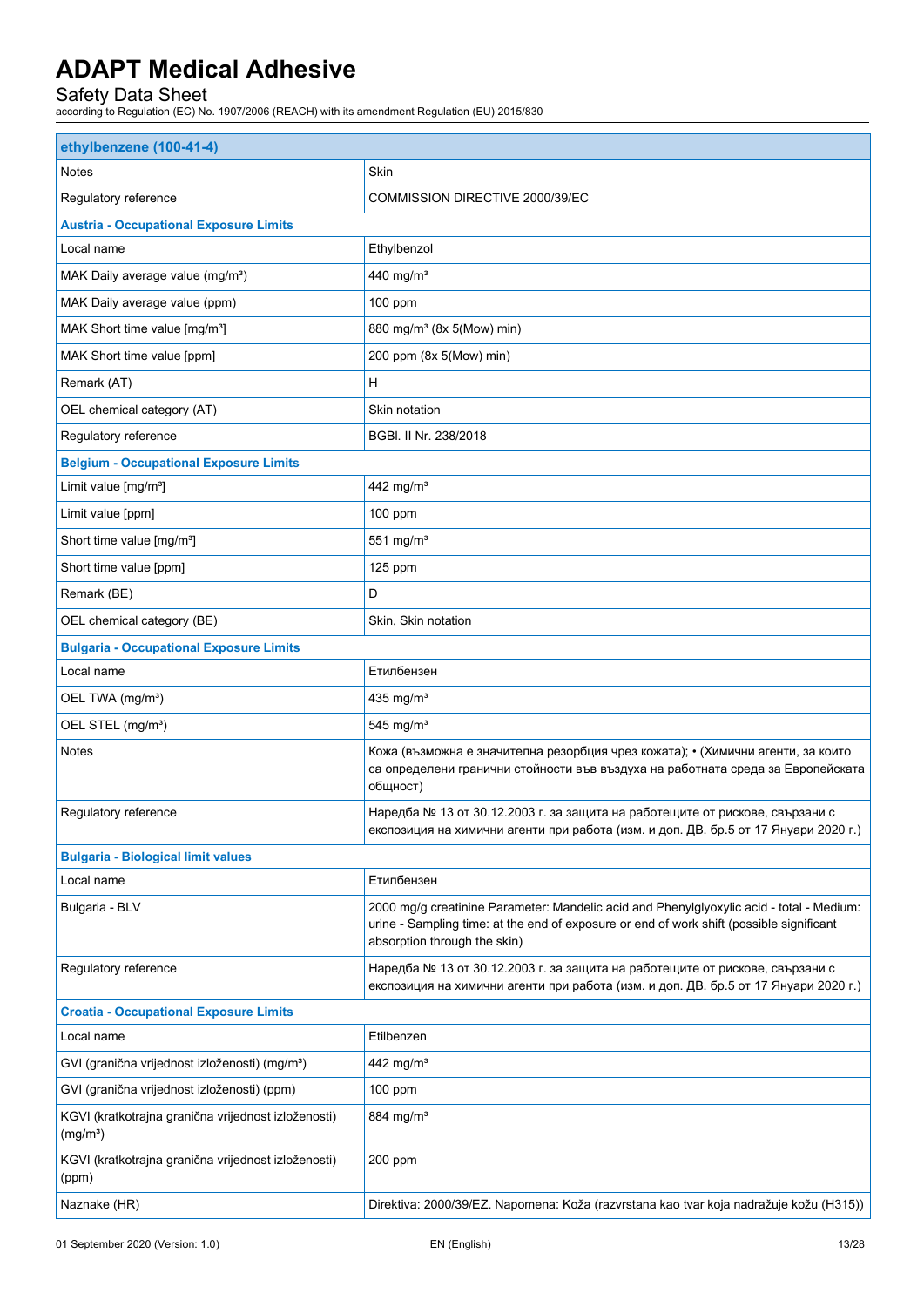| ethylbenzene (100-41-4)                              |                                                                                                                                                                                                                                                                                                       |
|------------------------------------------------------|-------------------------------------------------------------------------------------------------------------------------------------------------------------------------------------------------------------------------------------------------------------------------------------------------------|
| OEL chemical category (HR)                           | Skin notation                                                                                                                                                                                                                                                                                         |
| Regulatory reference                                 | Pravilnik o izmjenama i dopunama Pravilnika o graničnim vrijednostima izloženosti<br>opasnim tvarima pri radu i o biološkim graničnim vrijednostima (NN 91/2018)                                                                                                                                      |
| <b>Croatia - Biological limit values</b>             |                                                                                                                                                                                                                                                                                                       |
| Local name                                           | Etilbenzen                                                                                                                                                                                                                                                                                            |
| Croatia - BLV                                        | 1.5 mg/l Parameter: Ethylbenzene - Medium: blood - Sampling time: during exposure<br>1.5 g/g creatinine Parameter: Mandelic acid - Medium: urine - Sampling time: at the end of<br>the work shift and at the end of the working week (calculated on the average Creatinine<br>value of 1.2 g/L urine) |
| Regulatory reference                                 | Pravilnik o izmjenama i dopunama Pravilnika o graničnim vrijednostima izloženosti<br>opasnim tvarima pri radu i o biološkim graničnim vrijednostima (NN 91/2018)                                                                                                                                      |
| <b>Cyprus - Occupational Exposure Limits</b>         |                                                                                                                                                                                                                                                                                                       |
| OEL TWA (mg/m <sup>3</sup> )                         | 442 mg/m <sup>3</sup>                                                                                                                                                                                                                                                                                 |
| OEL TWA (ppm)                                        | 100 ppm                                                                                                                                                                                                                                                                                               |
| OEL STEL (mg/m <sup>3</sup> )                        | 884 mg/m <sup>3</sup>                                                                                                                                                                                                                                                                                 |
| OEL STEL (ppm)                                       | 200 ppm                                                                                                                                                                                                                                                                                               |
| OEL chemical category (CY)                           | Skin-potential for cutaneous absorption                                                                                                                                                                                                                                                               |
| <b>Czech Republic - Occupational Exposure Limits</b> |                                                                                                                                                                                                                                                                                                       |
| Local name                                           | Ethylbenzen                                                                                                                                                                                                                                                                                           |
| Expoziční limity (PEL) (mg/m <sup>3</sup> )          | $200$ mg/m <sup>3</sup>                                                                                                                                                                                                                                                                               |
| Expoziční limity (PEL) (ppm)                         | 45 ppm                                                                                                                                                                                                                                                                                                |
| Expoziční limity (NPK-P) (mg/m <sup>3</sup> )        | 500 mg/ $m3$                                                                                                                                                                                                                                                                                          |
| Expoziční limity (NPK-P) (ppm)                       | 114 ppm                                                                                                                                                                                                                                                                                               |
| Remark (CZ)                                          | D - při expozici se významně uplatňuje pronikání faktoru kůží, B - u látky je zaveden<br>biologický expoziční test (BET) v moči nebo krvi.                                                                                                                                                            |
| OEL chemical category (CZ)                           | Potential for cutaneous absorption                                                                                                                                                                                                                                                                    |
| Regulatory reference                                 | Nařízení vlády č. 361/2007 Sb. (Předpis 41/2020 Sb.)                                                                                                                                                                                                                                                  |
| <b>Czech Republic - Biological limit values</b>      |                                                                                                                                                                                                                                                                                                       |
| Local name                                           | Ethylbenzen                                                                                                                                                                                                                                                                                           |
| Czech Republic - BLV                                 | 1100 µmol/mmol Creatinine Parameter: Mandelic acid - Medium: urine - Sampling time:<br>end of shift<br>1500 mg/g creatinine Parameter: Mandelic acid - Medium: urine - Sampling time: end of<br>shift                                                                                                 |
| Regulatory reference                                 | Vyhláška č. 107/2013 Sb. (kterou se mění vyhláška č. 432/2003 Sb.)                                                                                                                                                                                                                                    |
| <b>Denmark - Occupational Exposure Limits</b>        |                                                                                                                                                                                                                                                                                                       |
| Local name                                           | Ethylbenzen                                                                                                                                                                                                                                                                                           |
| Grænsevædi (8 timer) (mg/m <sup>3</sup> )            | $217 \text{ mg/m}^3$                                                                                                                                                                                                                                                                                  |
| Grænsevædi (8 timer) (ppm)                           | 50 ppm                                                                                                                                                                                                                                                                                                |
| Anmærkninger (DK)                                    | E (betyder, at stoffet har en EF-grænseværdi); K (betyder, at stoffet anses for at kunne<br>være kræftfremkaldende)                                                                                                                                                                                   |
| OEL chemical category (DK)                           | Potential for cutaneous absorption                                                                                                                                                                                                                                                                    |
| Regulatory reference                                 | BEK nr 1458 af 13/12/2019                                                                                                                                                                                                                                                                             |
| <b>Estonia - Occupational Exposure Limits</b>        |                                                                                                                                                                                                                                                                                                       |
| Local name                                           | Etüülbenseen                                                                                                                                                                                                                                                                                          |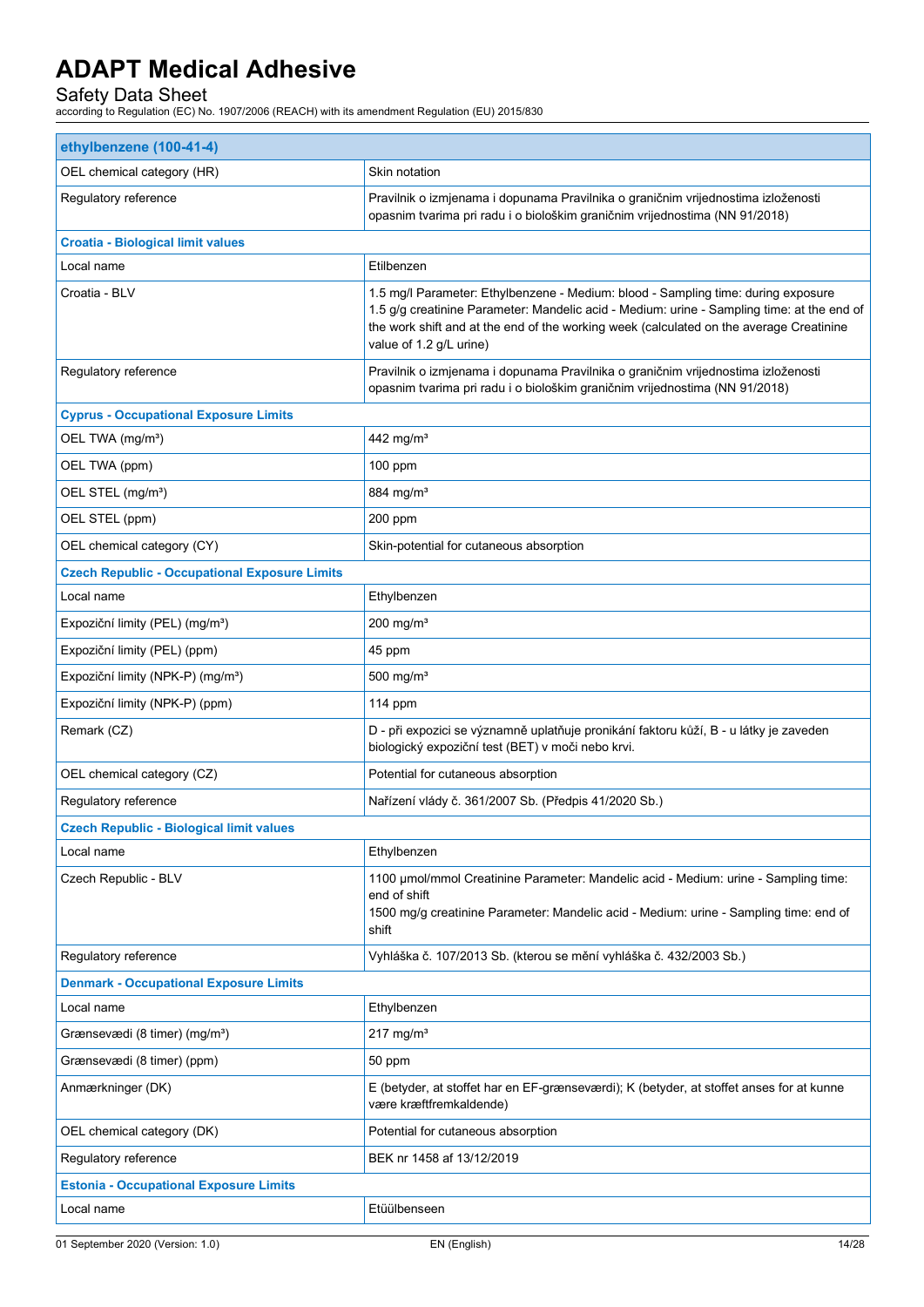| ethylbenzene (100-41-4)                                  |                                                                                                                                                                                    |  |
|----------------------------------------------------------|------------------------------------------------------------------------------------------------------------------------------------------------------------------------------------|--|
| OEL TWA (mg/m <sup>3</sup> )                             | 442 mg/m <sup>3</sup>                                                                                                                                                              |  |
| OEL TWA (ppm)                                            | $100$ ppm                                                                                                                                                                          |  |
| OEL STEL (mg/m <sup>3</sup> )                            | 884 mg/m <sup>3</sup>                                                                                                                                                              |  |
| OEL STEL (ppm)                                           | 200 ppm                                                                                                                                                                            |  |
| Remark (ET)                                              | A (Naha kaudu kergesti imenduv aine), S (Sensibiliseeriv aine)                                                                                                                     |  |
| OEL chemical category (ET)                               | Sensitizer, Skin notation                                                                                                                                                          |  |
| Regulatory reference                                     | Vabariigi Valitsuse 20. märtsi 2001. a määruse nr 105 (RT I, 17.10.2019, 2); Vabariigi<br>Valitsuse 10. märtsi 2019. a määruse nr 84                                               |  |
| <b>Finland - Occupational Exposure Limits</b>            |                                                                                                                                                                                    |  |
| Local name                                               | Etyylibentseeni                                                                                                                                                                    |  |
| HTP-arvo (8h) (mg/m <sup>3</sup> )                       | $220$ mg/m <sup>3</sup>                                                                                                                                                            |  |
| HTP-arvo (8h) (ppm)                                      | 50 ppm                                                                                                                                                                             |  |
| HTP-arvo (15 min)                                        | 880 mg/m <sup>3</sup>                                                                                                                                                              |  |
| HTP-arvo (15 min) (ppm)                                  | 200 ppm                                                                                                                                                                            |  |
| Huomautus (FI)                                           | iho                                                                                                                                                                                |  |
| OEL chemical category (FI)                               | Potential for cutaneous absorption                                                                                                                                                 |  |
| Regulatory reference                                     | HTP-ARVOT 2018 (Sosiaali- ja terveysministeriö)                                                                                                                                    |  |
| <b>Finland - Biological limit values</b>                 |                                                                                                                                                                                    |  |
| Local name                                               | Etyylibentseeni                                                                                                                                                                    |  |
| Finland - BLV                                            | Parameter: Mandelic acid - Medium: urine - Sampling time: after the shift after a working<br>week or exposure period                                                               |  |
| Regulatory reference                                     | HTP-ARVOT 2018 (Sosiaali- ja terveysministeriö)                                                                                                                                    |  |
| <b>France - Occupational Exposure Limits</b>             |                                                                                                                                                                                    |  |
| Local name                                               | Ethylbenzène                                                                                                                                                                       |  |
| VME [mg/m <sup>3</sup> ]                                 | 88.4 mg/m <sup>3</sup>                                                                                                                                                             |  |
| VME [ppm]                                                | 20 ppm                                                                                                                                                                             |  |
| VLE [mg/m <sup>3</sup> ]                                 | 442 mg/m <sup>3</sup>                                                                                                                                                              |  |
| VLE [ppm]                                                | $100$ ppm                                                                                                                                                                          |  |
| Note (FR)                                                | Valeurs règlementaires contraignantes; risque de pénétration percutanée                                                                                                            |  |
| OEL chemical category (FR)                               | Risk of cutaneous absorption                                                                                                                                                       |  |
| Regulatory reference                                     | Article R4412-149 du Code du travail (réf.: INRS ED 984, 2016; Décret n° 2019-1487)                                                                                                |  |
| <b>France - Biological limit values</b>                  |                                                                                                                                                                                    |  |
| France - BLV                                             | 1500 mg/g creatinine Parameter: Mandelic acid - Medium: urine - Sampling time: end of<br>shift at end of workweek (Non-specific (observed after the exposure to other substances)) |  |
| <b>Germany - Occupational Exposure Limits (TRGS 900)</b> |                                                                                                                                                                                    |  |
| TRGS 900 Local name                                      | Ethylbenzol                                                                                                                                                                        |  |
| Occupational exposure limit value (mg/m <sup>3</sup> )   | 88 mg/m <sup>3</sup> (the risk of damage to the embryo or fetus can be excluded when AGW and<br>BGW values are observed)                                                           |  |
| Occupational exposure limit value (ppm)                  | 20 ppm (the risk of damage to the embryo or fetus can be excluded when AGW and BGW<br>values are observed)                                                                         |  |
| Peak exposure limitation factor                          | 2(11)                                                                                                                                                                              |  |
| TRGS 900 Remark                                          | DFG;H;Y;EU                                                                                                                                                                         |  |
|                                                          |                                                                                                                                                                                    |  |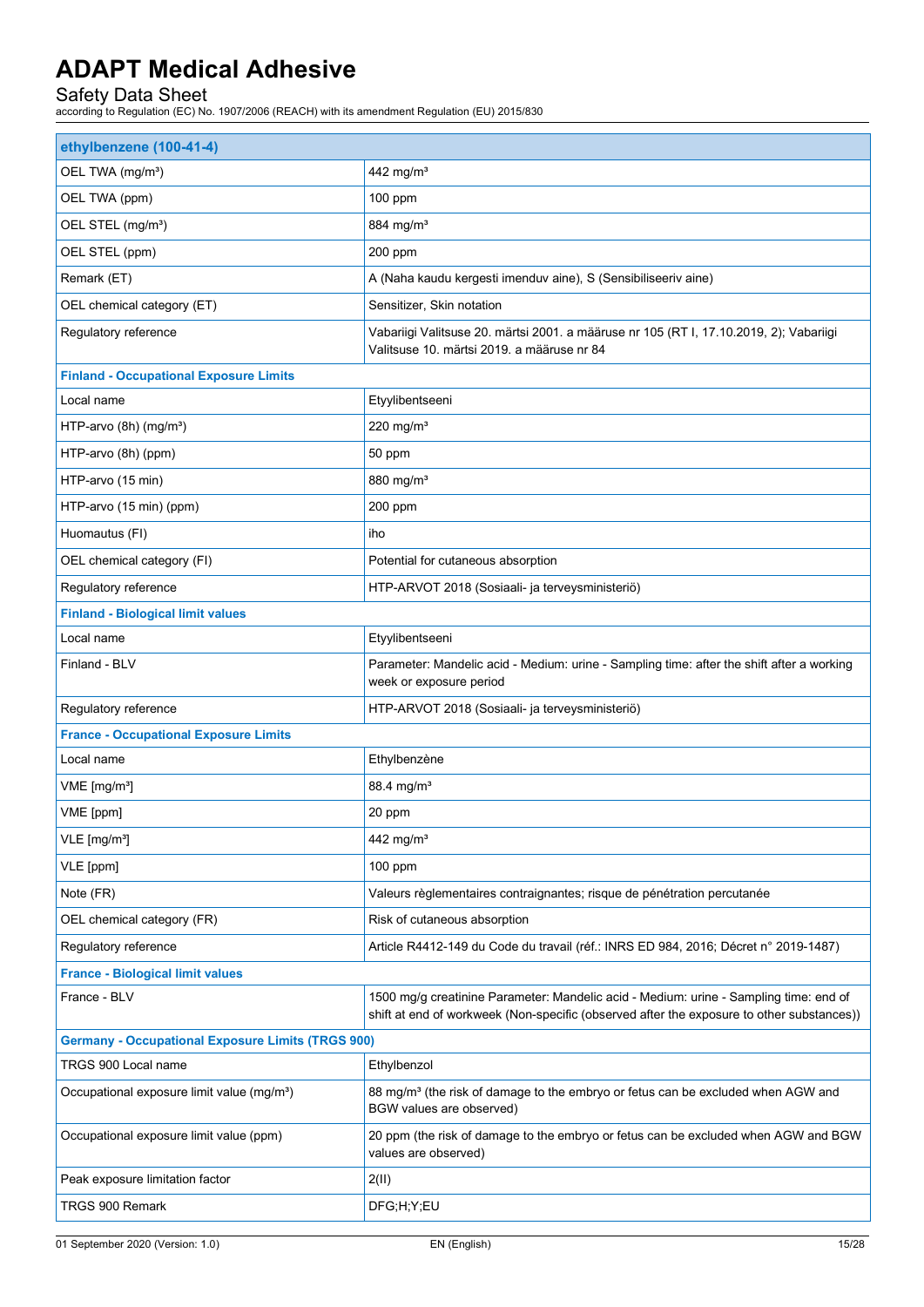| ethylbenzene (100-41-4)                             |                                                                                                                                                                                                                                                                                                 |
|-----------------------------------------------------|-------------------------------------------------------------------------------------------------------------------------------------------------------------------------------------------------------------------------------------------------------------------------------------------------|
| Chemical category                                   | Skin notation                                                                                                                                                                                                                                                                                   |
| TRGS 900 Regulatory reference                       | TRGS900                                                                                                                                                                                                                                                                                         |
| <b>Germany - Biological limit values (TRGS 903)</b> |                                                                                                                                                                                                                                                                                                 |
| TRGS 903 Local name                                 | Ethylbenzol                                                                                                                                                                                                                                                                                     |
| TRGS 903 Biological limit value                     | 250 mg/g creatinine Parameter: Mandelic acid plus Phenylglyoxylic acid - Medium: urine -<br>Sampling time: end of shift                                                                                                                                                                         |
| TRGS 903 Regulatory reference                       | <b>TRGS 903</b>                                                                                                                                                                                                                                                                                 |
| <b>Gibraltar - Occupational Exposure Limits</b>     |                                                                                                                                                                                                                                                                                                 |
| Name of agent                                       | Ethylbenzene                                                                                                                                                                                                                                                                                    |
| Eight hours mg/m3                                   | 442 mg/m <sup>3</sup>                                                                                                                                                                                                                                                                           |
| Eight hours ppm                                     | 100 ppm                                                                                                                                                                                                                                                                                         |
| Short-term mg/m3                                    | 884 mg/m <sup>3</sup>                                                                                                                                                                                                                                                                           |
| Short-term ppm                                      | 200 ppm                                                                                                                                                                                                                                                                                         |
| Notation                                            | Skin                                                                                                                                                                                                                                                                                            |
| OEL chemical category (GI)                          | Skin notation                                                                                                                                                                                                                                                                                   |
| Regulatory reference                                | Factories (Control of Chemical Agents at Work) Regulations 2003 (LN. 2018/181)                                                                                                                                                                                                                  |
| <b>Greece - Occupational Exposure Limits</b>        |                                                                                                                                                                                                                                                                                                 |
| Local name                                          | Αιθυλοβενζόλιο                                                                                                                                                                                                                                                                                  |
| OEL TWA (mg/m <sup>3</sup> )                        | 435 mg/m <sup>3</sup>                                                                                                                                                                                                                                                                           |
| OEL TWA (ppm)                                       | $100$ ppm                                                                                                                                                                                                                                                                                       |
| OEL STEL (mg/m <sup>3</sup> )                       | 545 mg/ $m3$                                                                                                                                                                                                                                                                                    |
| OEL STEL (ppm)                                      | 125 ppm                                                                                                                                                                                                                                                                                         |
| Regulatory reference                                | Π.Δ. 90/1999 - Προστασία της υγείας των εργαζομένων που εκτίθενται σε ορισμένους<br>χημικούς παράγοντες κατά τη διάρκεια της εργασίας τους                                                                                                                                                      |
| <b>Hungary - Occupational Exposure Limits</b>       |                                                                                                                                                                                                                                                                                                 |
| Local name                                          | <b>ETILBENZOL</b>                                                                                                                                                                                                                                                                               |
| AK-érték                                            | 442 mg/m <sup>3</sup>                                                                                                                                                                                                                                                                           |
| CK-érték                                            | 884 mg/m <sup>3</sup>                                                                                                                                                                                                                                                                           |
| Megjegyzések (HU)                                   | b (Bőrön át is felszívódik), i (ingerlő anyag, amely izgatja a bőrt, nyálkahártyát, szemet<br>vagy mindhármat), BEM (biológiai expozíciós mutató); EU1 (2000/39/EK irányelvben<br>közölt érték); T (Azok az anyagok, amelyek egészségkárosító hatása TARTÓS expozíciót<br>követően jelentkezik) |
| OEL chemical category (HU)                          | Potential for cutaneous absorption                                                                                                                                                                                                                                                              |
| Regulatory reference                                | 5/2020. (II. 6.) ITM rendelet - A kémiai kóroki tényezők hatásának kitett munkavállalók<br>egészségének és biztonságának védelméről                                                                                                                                                             |
| <b>Hungary - Biological limit values</b>            |                                                                                                                                                                                                                                                                                                 |
| Local name                                          | Etilbenzol                                                                                                                                                                                                                                                                                      |
| Regulatory reference                                | 5/2020. (II. 6.) ITM rendelet - A kémiai kóroki tényezők hatásának kitett munkavállalók<br>egészségének és biztonságának védelméről                                                                                                                                                             |
| <b>Ireland - Occupational Exposure Limits</b>       |                                                                                                                                                                                                                                                                                                 |
| Local name                                          | Ethylbenzene                                                                                                                                                                                                                                                                                    |
| OEL (8 hours ref) (mg/m <sup>3</sup> )              | 442 mg/m <sup>3</sup>                                                                                                                                                                                                                                                                           |
| OEL (8 hours ref) (ppm)                             | 100 ppm                                                                                                                                                                                                                                                                                         |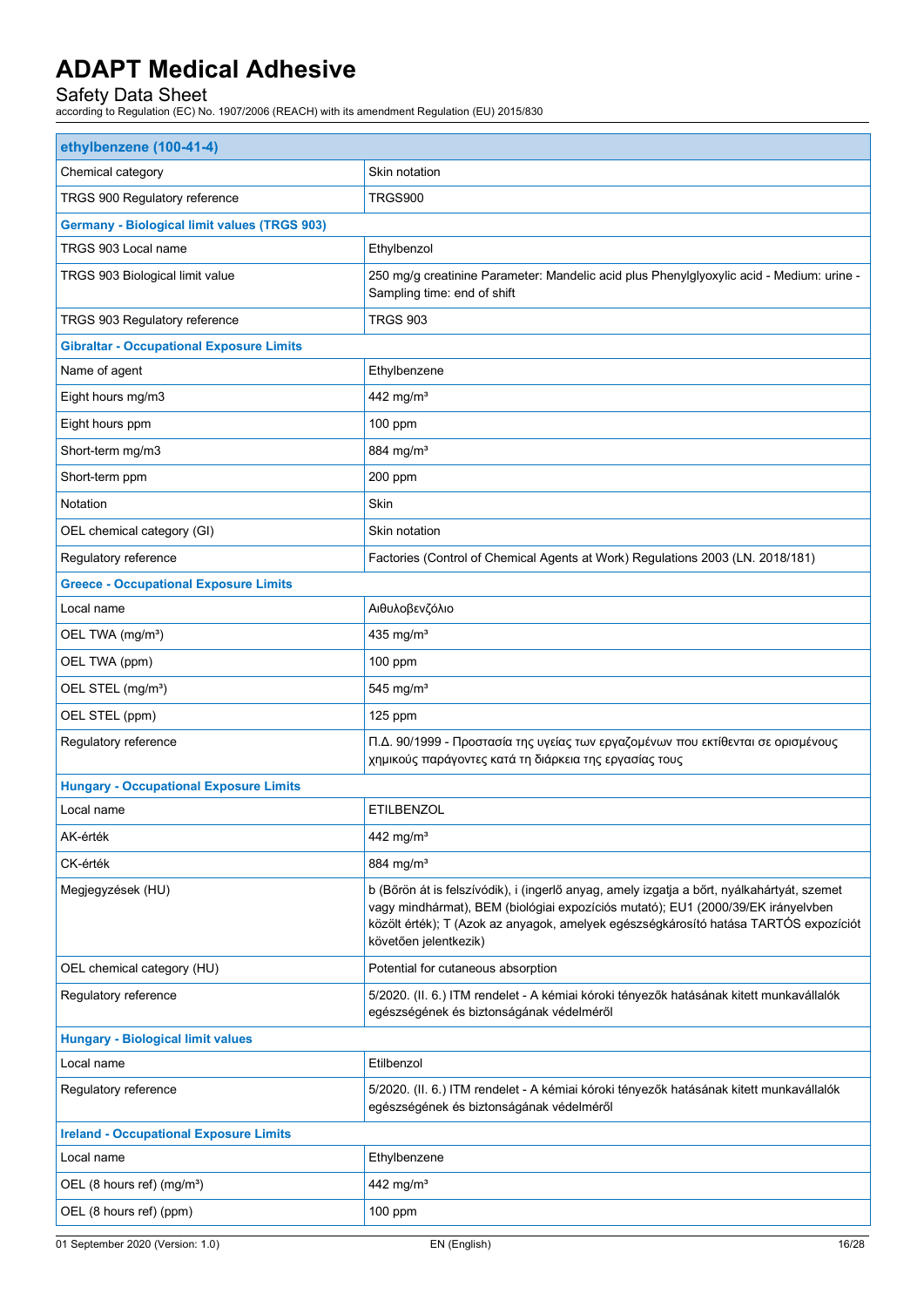| ethylbenzene (100-41-4)                          |                                                                                                                                                                                                |
|--------------------------------------------------|------------------------------------------------------------------------------------------------------------------------------------------------------------------------------------------------|
| OEL (15 min ref) (mg/m3)                         | 884 mg/m <sup>3</sup>                                                                                                                                                                          |
| OEL (15 min ref) (ppm)                           | 200 ppm                                                                                                                                                                                        |
| Notes (IE)                                       | Sk (Substances which have the capacity to penetrate intact skin when they come in<br>contact with it, and be absorbed into the body), IOELV (Indicative Occupational Exposure<br>Limit Values) |
| OEL chemical category (IE)                       | Potential for cutaneous absorption                                                                                                                                                             |
| Regulatory reference                             | Chemical Agents Code of Practice 2020                                                                                                                                                          |
| <b>Italy - Occupational Exposure Limits</b>      |                                                                                                                                                                                                |
| Local name                                       | Etilbenzene                                                                                                                                                                                    |
| OEL TWA (mg/m <sup>3</sup> )                     | 442 mg/m <sup>3</sup>                                                                                                                                                                          |
| OEL TWA (ppm)                                    | 100 ppm                                                                                                                                                                                        |
| OEL STEL (mg/m <sup>3</sup> )                    | 884 mg/m <sup>3</sup>                                                                                                                                                                          |
| OEL STEL (ppm)                                   | 200 ppm                                                                                                                                                                                        |
| <b>Notes</b>                                     | pelle                                                                                                                                                                                          |
| OEL chemical category (IT)                       | skin - potential for cutaneous absorption                                                                                                                                                      |
| Regulatory reference                             | Allegato XXXVIII del D.Lgs. 9 aprile 2008, n. 81 e s.m.i.                                                                                                                                      |
| <b>Latvia - Occupational Exposure Limits</b>     |                                                                                                                                                                                                |
| Local name                                       | Etilbenzols                                                                                                                                                                                    |
| OEL TWA (mg/m <sup>3</sup> )                     | 442 mg/m <sup>3</sup>                                                                                                                                                                          |
| OEL TWA (ppm)                                    | 100 ppm                                                                                                                                                                                        |
| OEL STEL (mg/m <sup>3</sup> )                    | 884 mg/m <sup>3</sup>                                                                                                                                                                          |
| OEL STEL (ppm)                                   | 200 ppm                                                                                                                                                                                        |
| Remark (LV)                                      | Āda, letekme uz dzirdi                                                                                                                                                                         |
| OEL chemical category (LV)                       | skin - potential for cutaneous exposure                                                                                                                                                        |
| Regulatory reference                             | Ministru kabineta 2007. gada 15. maija noteikumiem Nr. 325 (Grozījumi Ministru kabineta<br>2015. gada 7. aprīlī noteikumiem Nr. 163)                                                           |
| <b>Lithuania - Occupational Exposure Limits</b>  |                                                                                                                                                                                                |
| Local name                                       | Etilbenzenas                                                                                                                                                                                   |
| IPRV (mg/m <sup>3</sup> )                        | 442 mg/m <sup>3</sup>                                                                                                                                                                          |
| IPRV (ppm)                                       | $100$ ppm                                                                                                                                                                                      |
| TPRV (mg/m <sup>3</sup> )                        | 884 mg/m <sup>3</sup>                                                                                                                                                                          |
| TPRV (ppm)                                       | 200 ppm                                                                                                                                                                                        |
| Remark (LT)                                      | O (medžiaga į organizmą gali prasiskverbti pro nepažeistą odą)                                                                                                                                 |
| OEL chemical category (LT)                       | Skin notation                                                                                                                                                                                  |
| Regulatory reference                             | LIETUVOS HIGIENOS NORMA HN 23:2011 (Nr. V-695/A1-272, 2018-06-12)                                                                                                                              |
| <b>Luxembourg - Occupational Exposure Limits</b> |                                                                                                                                                                                                |
| Local name                                       | Ethylbenzène                                                                                                                                                                                   |
| OEL TWA (mg/m <sup>3</sup> )                     | 442 mg/m <sup>3</sup>                                                                                                                                                                          |
| OEL TWA (ppm)                                    | 100 ppm                                                                                                                                                                                        |
| OEL STEL (mg/m <sup>3</sup> )                    | 884 mg/m <sup>3</sup>                                                                                                                                                                          |
| OEL STEL (ppm)                                   | 200 ppm                                                                                                                                                                                        |
|                                                  |                                                                                                                                                                                                |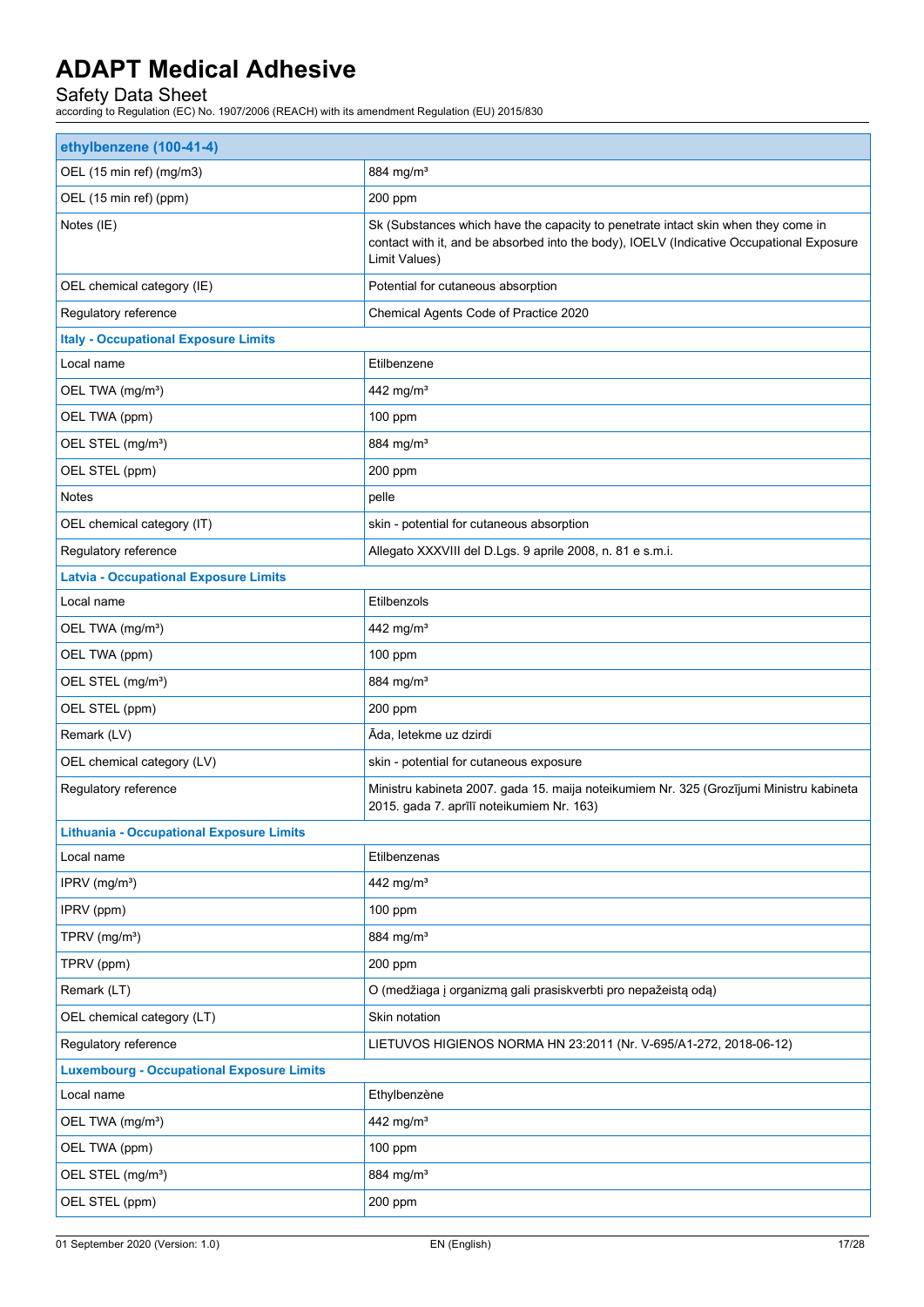| ethylbenzene (100-41-4)                           |                                                                                                                                                                                                                                                                                                                                                              |  |
|---------------------------------------------------|--------------------------------------------------------------------------------------------------------------------------------------------------------------------------------------------------------------------------------------------------------------------------------------------------------------------------------------------------------------|--|
| OEL chemical category (LU)                        | Possibility of significant uptake through the skin                                                                                                                                                                                                                                                                                                           |  |
| Regulatory reference                              | Mémorial A Nº 684 de 2018 concernant la protection de la sécurité et de la santé des<br>salariés contre les risques liés à des agents chimiques sur le lieu de travail                                                                                                                                                                                       |  |
| <b>Malta - Occupational Exposure Limits</b>       |                                                                                                                                                                                                                                                                                                                                                              |  |
| Local name                                        | Ethylbenzene                                                                                                                                                                                                                                                                                                                                                 |  |
| OEL TWA (mg/m <sup>3</sup> )                      | 442 mg/m <sup>3</sup>                                                                                                                                                                                                                                                                                                                                        |  |
| OEL TWA (ppm)                                     | 100 ppm                                                                                                                                                                                                                                                                                                                                                      |  |
| OEL STEL (mg/m <sup>3</sup> )                     | 884 mg/m <sup>3</sup>                                                                                                                                                                                                                                                                                                                                        |  |
| OEL STEL (ppm)                                    | 200 ppm                                                                                                                                                                                                                                                                                                                                                      |  |
| Remark (MT)                                       | Skin # Gilda                                                                                                                                                                                                                                                                                                                                                 |  |
| OEL chemical category (MT)                        | Possibility of significant uptake through the skin                                                                                                                                                                                                                                                                                                           |  |
| Regulatory reference                              | S.L.424.24 - Chemical Agents at Work Regulations (L.N.57 of 2018)                                                                                                                                                                                                                                                                                            |  |
| <b>Netherlands - Occupational Exposure Limits</b> |                                                                                                                                                                                                                                                                                                                                                              |  |
| Local name                                        | Ethylbenzeen                                                                                                                                                                                                                                                                                                                                                 |  |
| Grenswaarde TGG 8H (mg/m <sup>3</sup> )           | $215$ mg/m <sup>3</sup>                                                                                                                                                                                                                                                                                                                                      |  |
| Grenswaarde TGG 15MIN (mg/m <sup>3</sup> )        | 430 mg/m <sup>3</sup>                                                                                                                                                                                                                                                                                                                                        |  |
| Remark (MAC)                                      | H (Huidopname) Stoffen die relatief gemakkelijk door de huid kunnen worden opgenomen,<br>hetgeen een substantiële bijdrage kan betekenen aan de totale inwendige blootstelling,<br>hebben in de lijst een H-aanduiding. Bij deze stoffen moeten naast maatregelen tegen<br>inademing ook adequate maatregelen ter voorkoming van huidcontact worden genomen. |  |
| MAC chemical category                             | Skin notation                                                                                                                                                                                                                                                                                                                                                |  |
| Regulatory reference                              | Arbeidsomstandighedenregeling 2020                                                                                                                                                                                                                                                                                                                           |  |
| <b>Poland - Occupational Exposure Limits</b>      |                                                                                                                                                                                                                                                                                                                                                              |  |
| Local name                                        | Etylobenzen                                                                                                                                                                                                                                                                                                                                                  |  |
| $NDS$ (mg/m <sup>3</sup> )                        | $200$ mg/m <sup>3</sup>                                                                                                                                                                                                                                                                                                                                      |  |
| NDSCh (mg/m <sup>3</sup> )                        | 400 mg/m <sup>3</sup>                                                                                                                                                                                                                                                                                                                                        |  |
| Remark (PL)                                       | Skóra (Oznakowanie substancji notacją "skóra" oznacza, że wchłanianie substancji przez<br>skórę może być tak samo istotne jak przy narażeniu drogą oddechową).                                                                                                                                                                                               |  |
| Regulatory reference                              | Dz. U. 2018 poz. 1286                                                                                                                                                                                                                                                                                                                                        |  |
| <b>Portugal - Occupational Exposure Limits</b>    |                                                                                                                                                                                                                                                                                                                                                              |  |
| Local name                                        | Etilbenzeno                                                                                                                                                                                                                                                                                                                                                  |  |
| OEL TWA (mg/m <sup>3</sup> )                      | 442 mg/m <sup>3</sup> (indicative limit value)                                                                                                                                                                                                                                                                                                               |  |
| OEL TWA (ppm)                                     | 20 ppm                                                                                                                                                                                                                                                                                                                                                       |  |
| OEL STEL (mg/m <sup>3</sup> )                     | 884 mg/m <sup>3</sup> (indicative limit value)                                                                                                                                                                                                                                                                                                               |  |
| OEL STEL (ppm)                                    | 200 ppm (indicative limit value)                                                                                                                                                                                                                                                                                                                             |  |
| OEL chemical category (PT)                        | A3 - Confirmed Animal Carcinogen with Unknown Relevance to Humans, skin - potential<br>for cutaneous exposure indicative limit value                                                                                                                                                                                                                         |  |
| Regulatory reference                              | Norma Portuguesa NP 1796:2014                                                                                                                                                                                                                                                                                                                                |  |
| <b>Portugal - Biological limit values</b>         |                                                                                                                                                                                                                                                                                                                                                              |  |
| Local name                                        | Etilbenzeno                                                                                                                                                                                                                                                                                                                                                  |  |
| Portugal (BEI)                                    | 0.7 g/g creatinine Parâmetro: Soma do ácido mandélico e do ácido fenilflioxílico - Meio:<br>urina - Momento da amostragem: Fim do turno - Notaçao: Ne (Não específico)                                                                                                                                                                                       |  |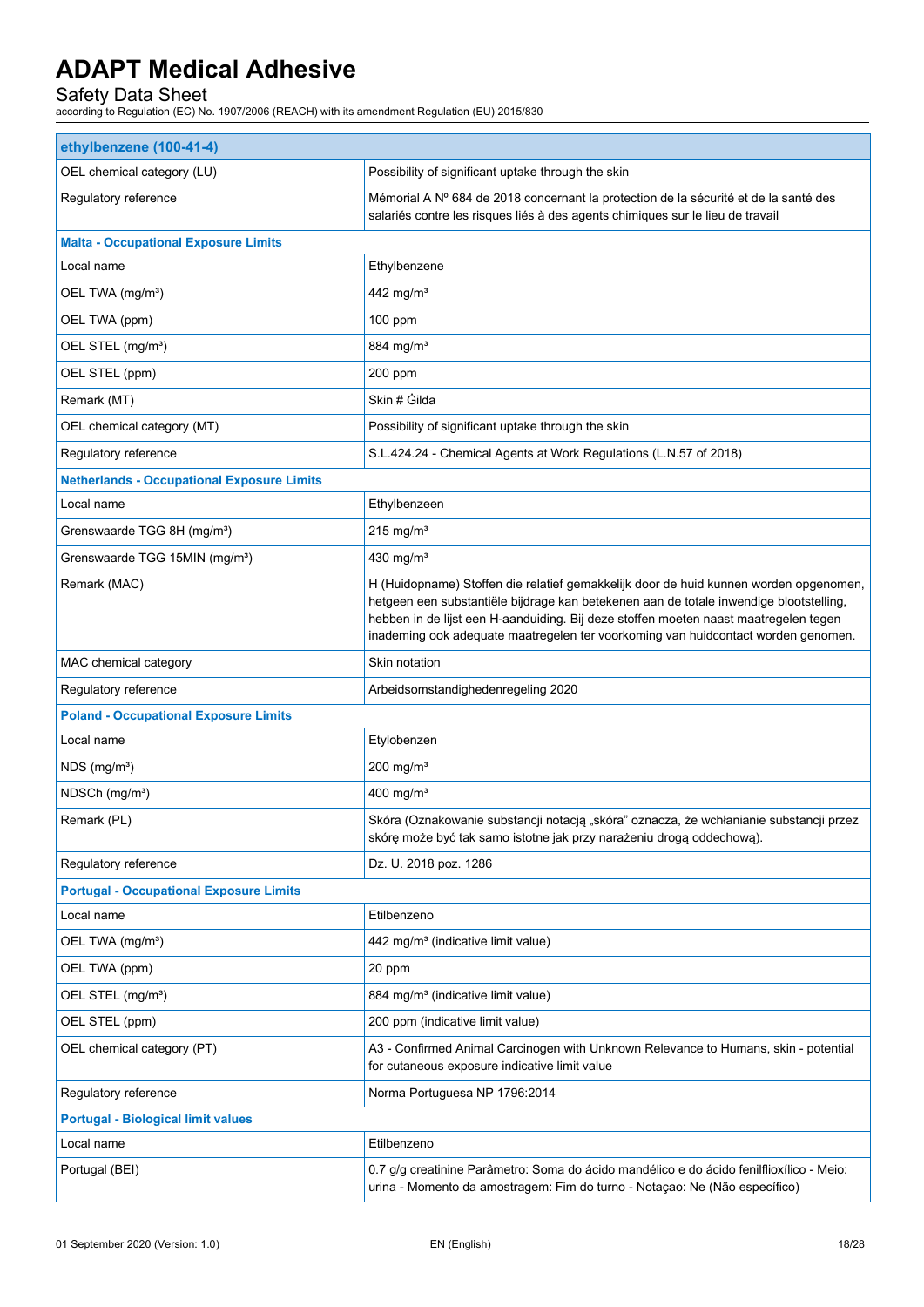| ethylbenzene (100-41-4)                               |                                                                                                                                                                                                                                                                                                                                                  |  |
|-------------------------------------------------------|--------------------------------------------------------------------------------------------------------------------------------------------------------------------------------------------------------------------------------------------------------------------------------------------------------------------------------------------------|--|
| Regulatory reference<br>Norma Portuguesa NP 1796:2014 |                                                                                                                                                                                                                                                                                                                                                  |  |
| <b>Romania - Occupational Exposure Limits</b>         |                                                                                                                                                                                                                                                                                                                                                  |  |
| Local name                                            | Etilbenzen                                                                                                                                                                                                                                                                                                                                       |  |
| OEL TWA (mg/m <sup>3</sup> )                          | 442 mg/m <sup>3</sup>                                                                                                                                                                                                                                                                                                                            |  |
| OEL TWA (ppm)                                         | 100 ppm                                                                                                                                                                                                                                                                                                                                          |  |
| OEL STEL (mg/m <sup>3</sup> )                         | 884 mg/m <sup>3</sup>                                                                                                                                                                                                                                                                                                                            |  |
| OEL STEL (ppm)                                        | 200 ppm                                                                                                                                                                                                                                                                                                                                          |  |
| OEL chemical category (RO)                            | Skin notation                                                                                                                                                                                                                                                                                                                                    |  |
| Regulatory reference                                  | Hotărârea Guvernului nr. 1.218/2006 (Hotărârea nr. 157/2020)                                                                                                                                                                                                                                                                                     |  |
| Romania - Biological limit values                     |                                                                                                                                                                                                                                                                                                                                                  |  |
| Local name                                            | Etilbenzen                                                                                                                                                                                                                                                                                                                                       |  |
| Romania - BLV                                         | 1.5 g/g creatinine Parameter: Mandelic acid - Medium: urine - Sampling time: end of work<br>week                                                                                                                                                                                                                                                 |  |
| Regulatory reference                                  | Hotărârea Guvernului nr. 1.218/2006 (Hotărârea nr. 584/2018)                                                                                                                                                                                                                                                                                     |  |
| <b>Slovakia - Occupational Exposure Limits</b>        |                                                                                                                                                                                                                                                                                                                                                  |  |
| Local name                                            | Etylbenzén                                                                                                                                                                                                                                                                                                                                       |  |
| NPHV (priemerná) (mg/m <sup>3</sup> )                 | 442 mg/m <sup>3</sup>                                                                                                                                                                                                                                                                                                                            |  |
| NPHV (priemerná) (ppm)                                | 100 ppm                                                                                                                                                                                                                                                                                                                                          |  |
| OEL STEL (mg/m <sup>3</sup> )                         | 884 mg/m <sup>3</sup>                                                                                                                                                                                                                                                                                                                            |  |
| OEL STEL (ppm)                                        | 200 ppm                                                                                                                                                                                                                                                                                                                                          |  |
| NPHV (Hraničná) (mg/m <sup>3</sup> )                  | 884 mg/m <sup>3</sup>                                                                                                                                                                                                                                                                                                                            |  |
| Upozornenie (SK)                                      | K - znamená, že faktor môže byť ľahko absorbovaný kožou                                                                                                                                                                                                                                                                                          |  |
| OEL chemical category (SK)                            | Potential for cutaneous absorption                                                                                                                                                                                                                                                                                                               |  |
| Regulatory reference                                  | Nariadenie vlády č. 33/2018 Z. z.                                                                                                                                                                                                                                                                                                                |  |
| Slovakia - Biological limit values                    |                                                                                                                                                                                                                                                                                                                                                  |  |
| Local name                                            | Etylbenzén                                                                                                                                                                                                                                                                                                                                       |  |
| Slovakia - BLV                                        | 12 mg/l Parameter: 2 and 4-Ethylphenol - Medium: urine - Sampling time: end of exposure<br>or work shift (also after all work shifts for long-term exposure)<br>1600 mg/l Parameter: Mandelic acid and Phenylglycolic acid - Medium: urine - Sampling<br>time: end of exposure or work shift (also after all work shifts for long-term exposure) |  |
| Regulatory reference                                  | Nariadenie vlády č. 355/2006 Z. z. (Zmena: 471/2011 Z.z.)                                                                                                                                                                                                                                                                                        |  |
| <b>Slovenia - Occupational Exposure Limits</b>        |                                                                                                                                                                                                                                                                                                                                                  |  |
| Local name                                            | etilbenzen                                                                                                                                                                                                                                                                                                                                       |  |
| OEL TWA (mg/m <sup>3</sup> )                          | 442 mg/m <sup>3</sup>                                                                                                                                                                                                                                                                                                                            |  |
| OEL TWA (ppm)                                         | $100$ ppm                                                                                                                                                                                                                                                                                                                                        |  |
| OEL STEL (mg/m <sup>3</sup> )                         | 884 mg/m <sup>3</sup>                                                                                                                                                                                                                                                                                                                            |  |
| OEL STEL (ppm)                                        | 200 ppm                                                                                                                                                                                                                                                                                                                                          |  |
| Remark (SI)                                           | K (Lastnost lažjega prehajanja snovi v organizem skozi kožo), Y (Snovi, pri katerih ni<br>nevarnosti za zarodek ob upoštevanju mejnih vrednosti in bat vrednosti), BAT (Biološka<br>mejna vrednost), EKA (Zveza med koncentracijo rakotvornih snovi v zraku na delovnem<br>mestu in količino snovi in/ali njenih metabolitov v organizmu), EU    |  |
| OEL chemical category (SI)                            | Potential for cutaneous absorption                                                                                                                                                                                                                                                                                                               |  |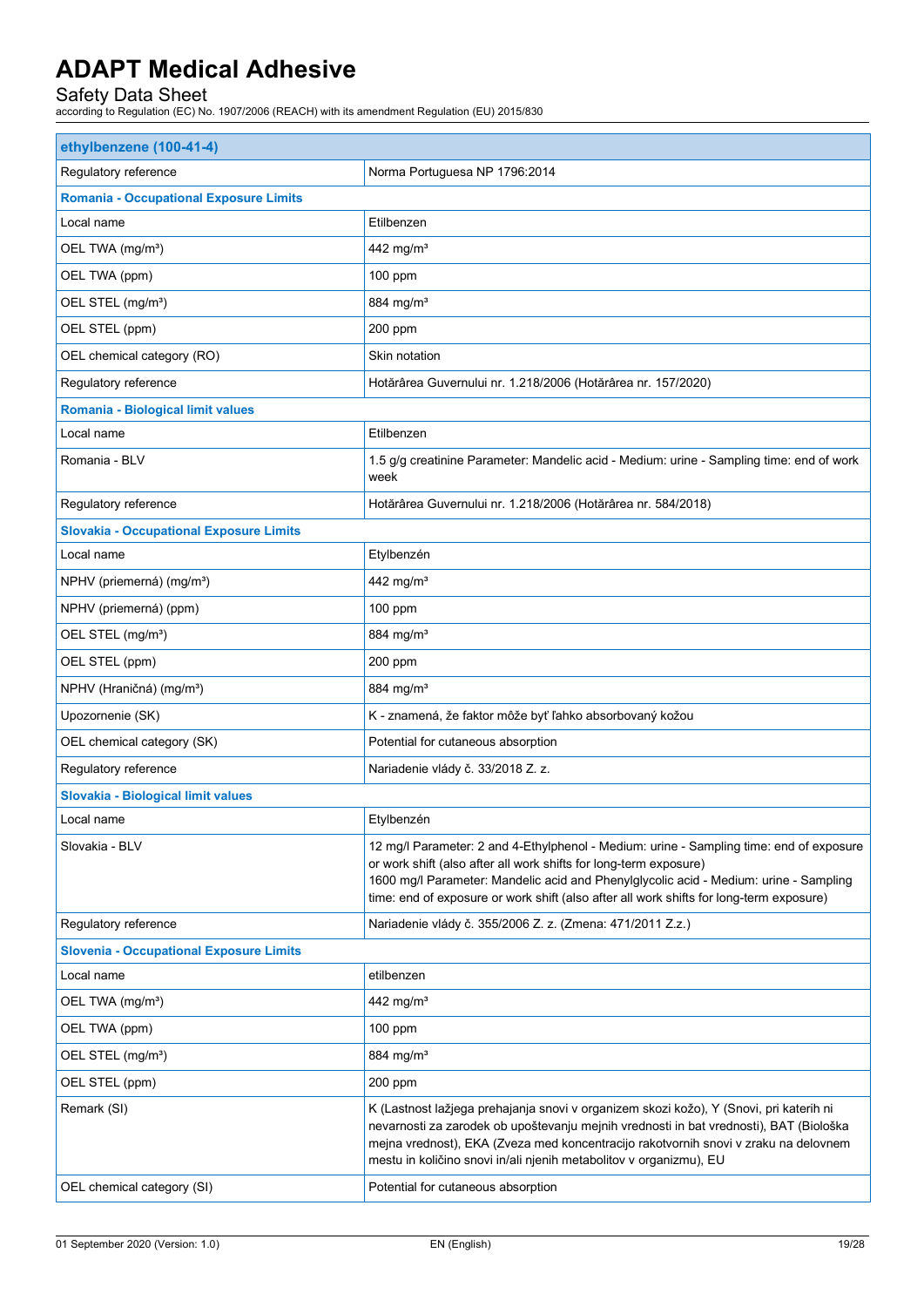| ethylbenzene (100-41-4)                              |                                                                                                                                                                                                                                                                                                                                                                                                                                                                                                                                      |  |  |
|------------------------------------------------------|--------------------------------------------------------------------------------------------------------------------------------------------------------------------------------------------------------------------------------------------------------------------------------------------------------------------------------------------------------------------------------------------------------------------------------------------------------------------------------------------------------------------------------------|--|--|
| Regulatory reference                                 | Uradni list RS, št. 78/2019 z dne 20.12.2019                                                                                                                                                                                                                                                                                                                                                                                                                                                                                         |  |  |
| Slovenia - Biological limit values                   |                                                                                                                                                                                                                                                                                                                                                                                                                                                                                                                                      |  |  |
| Local name                                           | etilbenzen                                                                                                                                                                                                                                                                                                                                                                                                                                                                                                                           |  |  |
| Regulatory reference                                 | Uradni list RS, št. 78/2018 z dne 4.12.2018                                                                                                                                                                                                                                                                                                                                                                                                                                                                                          |  |  |
| <b>Spain - Occupational Exposure Limits</b>          |                                                                                                                                                                                                                                                                                                                                                                                                                                                                                                                                      |  |  |
| Local name                                           | Etilbenceno                                                                                                                                                                                                                                                                                                                                                                                                                                                                                                                          |  |  |
| VLA-ED (mg/m <sup>3</sup> )                          | 441 mg/m <sup>3</sup> (indicative limit value)                                                                                                                                                                                                                                                                                                                                                                                                                                                                                       |  |  |
| VLA-ED (ppm)                                         | 100 ppm (indicative limit value)                                                                                                                                                                                                                                                                                                                                                                                                                                                                                                     |  |  |
| VLA-EC (mg/m <sup>3</sup> )                          | 884 mg/m <sup>3</sup>                                                                                                                                                                                                                                                                                                                                                                                                                                                                                                                |  |  |
| VLA-EC (ppm)                                         | $200$ ppm                                                                                                                                                                                                                                                                                                                                                                                                                                                                                                                            |  |  |
| <b>Notes</b>                                         | Vía dérmica (Indica que, en las exposiciones a esta sustancia, la aportación por la vía<br>cutánea puede resultar significativa para el contenido corporal total si no se adoptan<br>medidas para prevenir la absorción. En estas situaciones, es aconsejable la utilización del<br>control biológico para poder cuantificar la cantidad global absorbida del contaminante),<br>VLB® (Agente químico que tiene Valor Límite Biológico), VLI (Agente químico para el que<br>la U.E. estableció en su día un valor límite indicativo). |  |  |
| OEL chemical category (ES)                           | skin - potential for cutaneous absorption                                                                                                                                                                                                                                                                                                                                                                                                                                                                                            |  |  |
| Regulatory reference                                 | Límites de Exposición Profesional para Agentes Químicos en España 2019. INSHT                                                                                                                                                                                                                                                                                                                                                                                                                                                        |  |  |
| <b>Spain - Biological limit values</b>               |                                                                                                                                                                                                                                                                                                                                                                                                                                                                                                                                      |  |  |
| Spain - BLV                                          | 700 mg/g creatinine Parameter: Mandelic acid plus Phenylglyoxylic acid - Medium: urine -<br>Sampling time: end of workweek                                                                                                                                                                                                                                                                                                                                                                                                           |  |  |
| <b>Sweden - Occupational Exposure Limits</b>         |                                                                                                                                                                                                                                                                                                                                                                                                                                                                                                                                      |  |  |
| Local name                                           | Etylbensen                                                                                                                                                                                                                                                                                                                                                                                                                                                                                                                           |  |  |
| nivågränsvärde (NVG) (mg/m <sup>3</sup> )            | 220 mg/m <sup>3</sup>                                                                                                                                                                                                                                                                                                                                                                                                                                                                                                                |  |  |
| nivågränsvärde (NVG) (ppm)                           | 50 ppm                                                                                                                                                                                                                                                                                                                                                                                                                                                                                                                               |  |  |
| kortidsvärde (KTV) (mg/m <sup>3</sup> )              | 884 mg/m <sup>3</sup>                                                                                                                                                                                                                                                                                                                                                                                                                                                                                                                |  |  |
| kortidsvärde (KTV) (ppm)                             | $200$ ppm                                                                                                                                                                                                                                                                                                                                                                                                                                                                                                                            |  |  |
| Anmärkning (SE)                                      | H (Ämnet kan lätt upptas genom huden. Det föreskrivna gränsvärdet bedöms ge tillräckligt<br>skydd endast under förutsättning att huden är skyddad mot exponering för ämnet ifråga)                                                                                                                                                                                                                                                                                                                                                   |  |  |
| OEL chemical category (SE)                           | Skin notation                                                                                                                                                                                                                                                                                                                                                                                                                                                                                                                        |  |  |
| Regulatory reference                                 | Hygieniska gränsvärden (AFS 2018:1)                                                                                                                                                                                                                                                                                                                                                                                                                                                                                                  |  |  |
| <b>United Kingdom - Occupational Exposure Limits</b> |                                                                                                                                                                                                                                                                                                                                                                                                                                                                                                                                      |  |  |
| Local name                                           | Ethylbenzene                                                                                                                                                                                                                                                                                                                                                                                                                                                                                                                         |  |  |
| WEL TWA (mg/m <sup>3</sup> )                         | 441 mg/m <sup>3</sup>                                                                                                                                                                                                                                                                                                                                                                                                                                                                                                                |  |  |
| WEL TWA (ppm)                                        | $100$ ppm                                                                                                                                                                                                                                                                                                                                                                                                                                                                                                                            |  |  |
| WEL STEL (mg/m <sup>3</sup> )                        | 552 mg/m <sup>3</sup>                                                                                                                                                                                                                                                                                                                                                                                                                                                                                                                |  |  |
| WEL STEL [ppm]                                       | 125 ppm                                                                                                                                                                                                                                                                                                                                                                                                                                                                                                                              |  |  |
| Remark (WEL)                                         | Sk (Can be absorbed through the skin. The assigned substances are those for which there<br>are concerns that dermal absorption will lead to systemic toxicity)                                                                                                                                                                                                                                                                                                                                                                       |  |  |
| WEL chemical category                                | Potential for cutaneous absorption                                                                                                                                                                                                                                                                                                                                                                                                                                                                                                   |  |  |
| Regulatory reference                                 | EH40/2005 (Fourth edition, 2020). HSE                                                                                                                                                                                                                                                                                                                                                                                                                                                                                                |  |  |
| <b>Iceland - Occupational Exposure Limits</b>        |                                                                                                                                                                                                                                                                                                                                                                                                                                                                                                                                      |  |  |
| Local name                                           | Etýlbensen                                                                                                                                                                                                                                                                                                                                                                                                                                                                                                                           |  |  |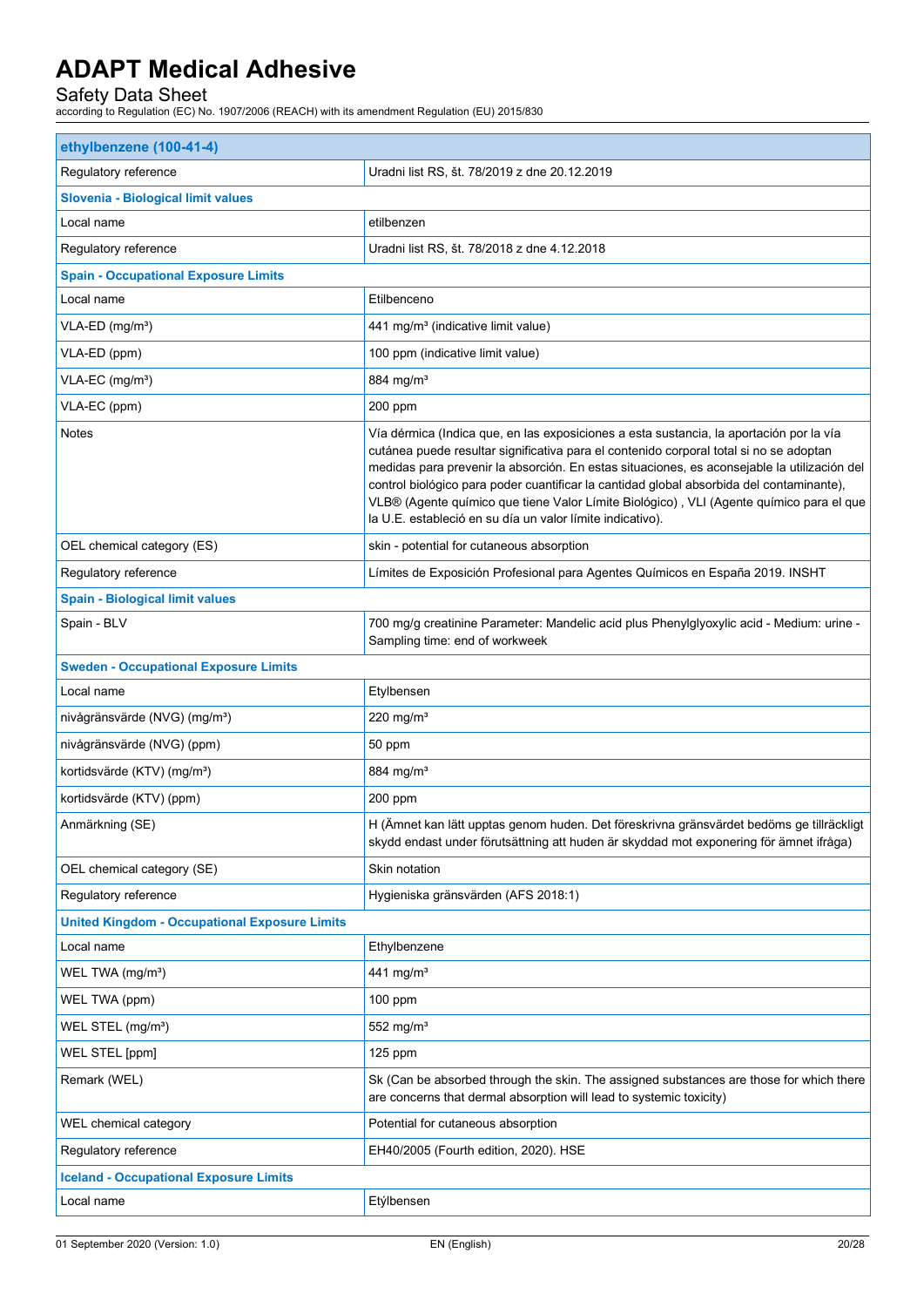Safety Data Sheet according to Regulation (EC) No. 1907/2006 (REACH) with its amendment Regulation (EU) 2015/830

| ethylbenzene (100-41-4)                           |                                                                                                                                                                 |  |
|---------------------------------------------------|-----------------------------------------------------------------------------------------------------------------------------------------------------------------|--|
| OEL (8 hours ref) (mg/m <sup>3</sup> )            | $200$ mg/m <sup>3</sup>                                                                                                                                         |  |
| OEL (8 hours ref) (ppm)                           | 50 ppm                                                                                                                                                          |  |
| OEL (15 min ref) (mg/m3)                          | 884 mg/ $m3$                                                                                                                                                    |  |
| OEL (15 min ref) (ppm)                            | 200 ppm                                                                                                                                                         |  |
| Notes (IS)                                        | H (efnið getur auðveldlega borist inn í líkamann gegnum húð)                                                                                                    |  |
| Regulatory reference                              | Reglugerð um mengunarmörk og aðgerðir til að draga úr mengun á vinnustöðum (Nr.<br>390/2009)                                                                    |  |
| <b>Norway - Occupational Exposure Limits</b>      |                                                                                                                                                                 |  |
| Local name                                        | Etylbenzen                                                                                                                                                      |  |
| Grenseverdier (AN) (mg/m <sup>3</sup> )           | $20 \text{ mg/m}^3$                                                                                                                                             |  |
| Grenseverdier (AN) (ppm)                          | 5 ppm                                                                                                                                                           |  |
| Grenseverdier (Korttidsverdi) (mg/m3)             | 30 mg/m <sup>3</sup> (value calculated)                                                                                                                         |  |
| Grenseverdier (Korttidsverdi) (ppm)               | 10 ppm (value calculated)                                                                                                                                       |  |
| Merknader (NO)                                    | H: Kjemikalier som kan tas opp gjennom huden; K: Kjemikalier som skal betraktes som<br>kreftfremkallende; E: EU har en veiledende grenseverdi for stoffet.      |  |
| OEL chemical category (NO)                        | Carcinogen, Skin notation                                                                                                                                       |  |
| Regulatory reference                              | FOR-2020-04-06-695                                                                                                                                              |  |
| <b>USA - ACGIH - Occupational Exposure Limits</b> |                                                                                                                                                                 |  |
| Local name                                        | Ethylbenzene                                                                                                                                                    |  |
| ACGIH TWA (ppm)                                   | 20 ppm                                                                                                                                                          |  |
| Remark (ACGIH)                                    | TLV® Basis: URT irr; kidney dam (nephropathy); cochlear impair. Notations: A3<br>(Confirmed Animal Carcinogen with Unknown Relevance to Humans); BEI            |  |
| ACGIH chemical category                           | Confirmed Animal Carcinogen with Unknown Relevance to Humans                                                                                                    |  |
| Regulatory reference                              | ACGIH 2020                                                                                                                                                      |  |
| <b>USA - ACGIH - Biological Exposure Indices</b>  |                                                                                                                                                                 |  |
| Local name                                        | <b>ETHYLBENZENE</b>                                                                                                                                             |  |
| <b>Biological Exposure Indices (BEI)</b>          | 0.15 g/g creatinine Parameter: Sum of mandelic acid and phenylglyoxylic acid (with<br>hydrolysis) - Medium: urine - Sampling time: End of shift - Notations: Ns |  |
| Regulatory reference                              | ACGIH 2020                                                                                                                                                      |  |

**8.2. Exposure controls**

### **Appropriate engineering controls:**

Good standard of general ventilation.

## **Personal protective equipment:**

Not required for normal conditions of use.

## **Eye protection:**

If there is a risk of eye contact: Use suitable eye protection

### **Environmental exposure controls:**

Avoid release to the environment.

## **Other information:**

Do not smoke while handling product.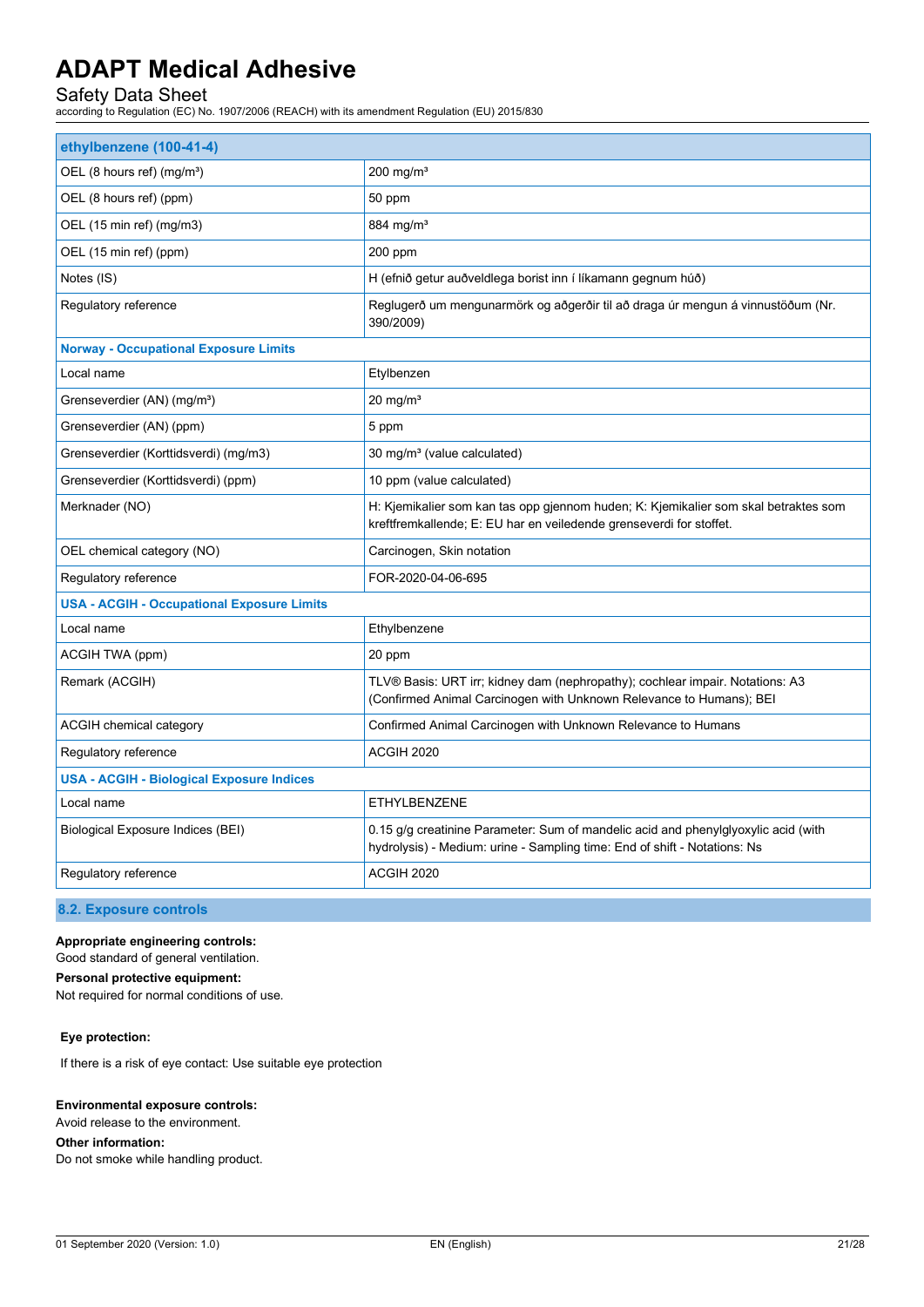Safety Data Sheet

according to Regulation (EC) No. 1907/2006 (REACH) with its amendment Regulation (EU) 2015/830

## **SECTION 9: Physical and chemical properties**

|  | 9.1. Information on basic physical and chemical properties |  |  |  |  |  |  |
|--|------------------------------------------------------------|--|--|--|--|--|--|
|--|------------------------------------------------------------|--|--|--|--|--|--|

| Physical state                                  | $:$ Liquid                                  |
|-------------------------------------------------|---------------------------------------------|
| Appearance                                      | Aerosol.                                    |
| Colour                                          | Colourless.                                 |
| Odour                                           | Characteristic.                             |
| Odour threshold                                 | No data available                           |
| рH                                              | No data available                           |
| Relative evaporation rate (butylacetate=1)      | No data available                           |
| Melting point                                   | $: -59 °C$                                  |
| Freezing point                                  | No data available                           |
| Boiling point                                   | 101 °C                                      |
| Flash point                                     | $\therefore$ -8 °C                          |
| Auto-ignition temperature                       | No data available                           |
| Decomposition temperature                       | No data available                           |
| Flammability (solid, gas)                       | Extremely flammable aerosol.                |
| Vapour pressure                                 | : 20 hPa ( 20 °C)                           |
| Vapour pressure at 50 °C                        | 175 hPa                                     |
| Relative vapour density at 20 °C                | No data available                           |
| Relative density                                | No data available                           |
| Density                                         | $0.76$ g/cm <sup>3</sup>                    |
| Solubility                                      | Insoluble.                                  |
| Partition coefficient n-octanol/water (Log Pow) | $\therefore$ > 4                            |
| Viscosity, kinematic                            | $: 0.658$ mm <sup>2</sup> /s                |
| Viscosity, dynamic                              | : $0.5$ mPa $\cdot$ s (25 $\degree$ C)      |
| <b>Explosive properties</b>                     | Pressurised container: May burst if heated. |
| Oxidising properties                            | No data available                           |
| Explosive limits                                | $: 0.5 - 21.8$ vol %                        |
| 9.2. Other information                          |                                             |

VOC content : 100 %

# **SECTION 10: Stability and reactivity**

## **10.1. Reactivity**

Extremely flammable aerosol.

## **10.2. Chemical stability**

Stable in use and storage conditions as recommended in item 7.

### **10.3. Possibility of hazardous reactions**

No dangerous reactions known under normal conditions of use. Pressurised container: May burst if heated.

### **10.4. Conditions to avoid**

Avoid contact with hot surfaces. Heat. No flames, no sparks. Eliminate all sources of ignition. Avoid static electricity discharges. Keep out of direct sunlight. Do not expose to temperatures exceeding 50 °C/ 122 °F.

**10.5. Incompatible materials**

Oxidizing materials. Reducing agents.

**10.6. Hazardous decomposition products**

Under normal conditions of storage and use, hazardous decomposition products should not be produced.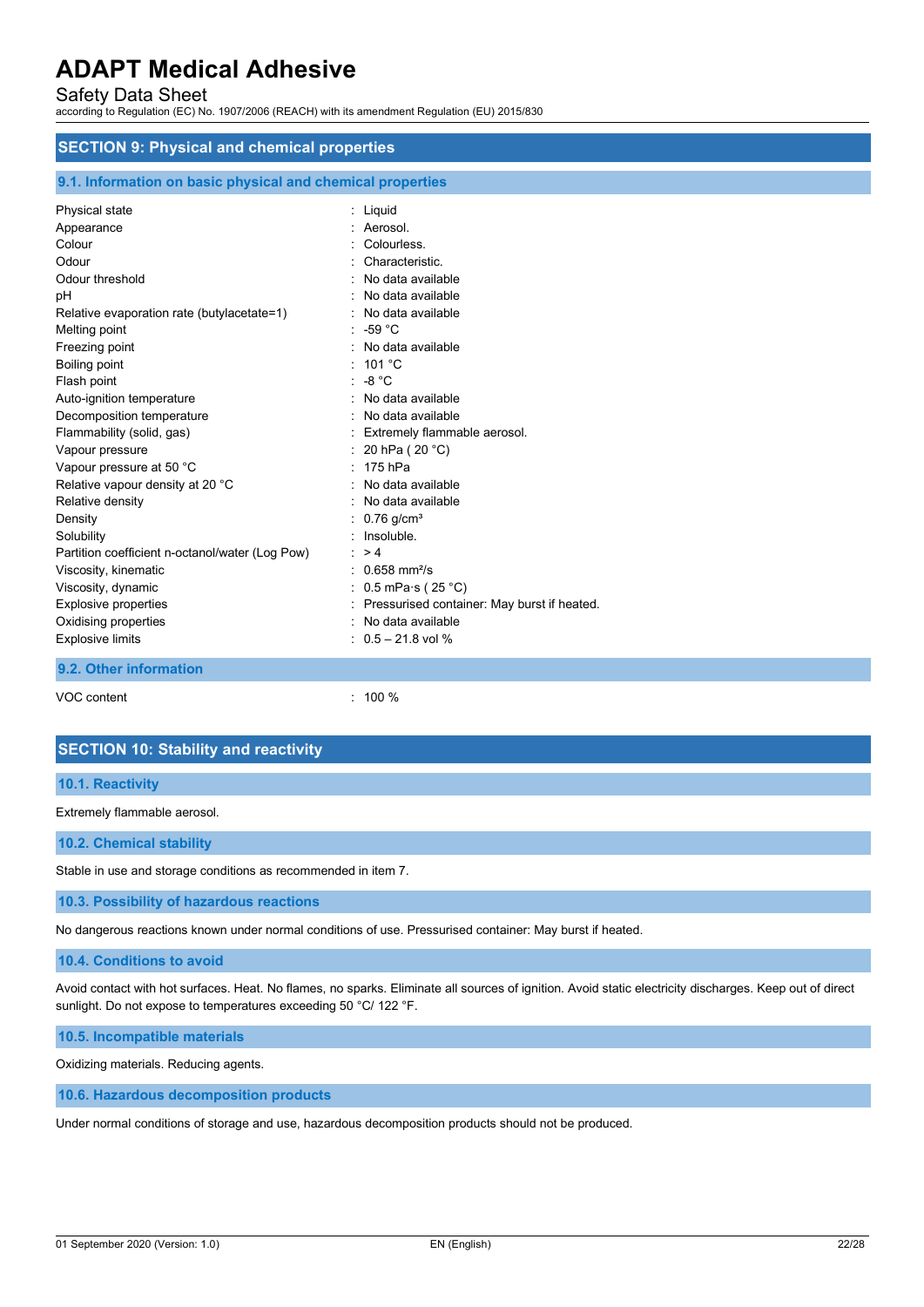## Safety Data Sheet

according to Regulation (EC) No. 1907/2006 (REACH) with its amendment Regulation (EU) 2015/830

## **SECTION 11: Toxicological information 11.1. Information on toxicological effects** Acute toxicity (oral) **Acute toxicity** (oral) **:** Not classified (On basis of test data) Acute toxicity (dermal) **Acute toxicity** (dermal) **in the classified** (On basis of test data) Acute toxicity (inhalation) : Not classified (Based on available data, the classification criteria are not met) Additional information : Not classified as acute orally toxic, on the basis of test data Not classified as acute dermally toxic, on the basis of test data **ADAPT Medical Adhesive**  LD50 oral rat  $\vert$  > 5000 mg/kg LD50 dermal rabbit  $\vert$  > 2000 mg/kg

| <b>xylene (1330-20-7)</b>   |               |  |
|-----------------------------|---------------|--|
| LD50 oral rat               | 3500 mg/kg    |  |
| LD50 dermal rabbit          | 1700 mg/kg    |  |
| LC50 Inhalation - Rat       | 29.08 mg/l/4h |  |
| LC50 Inhalation - Rat [ppm] | 5000 ppm/4h   |  |

| ethylbenzene (100-41-4)                                                                      |                                                                                                                                                                                                 |
|----------------------------------------------------------------------------------------------|-------------------------------------------------------------------------------------------------------------------------------------------------------------------------------------------------|
| LD50 oral rat                                                                                | 3500 mg/kg                                                                                                                                                                                      |
| LD50 dermal rabbit                                                                           | 15400 mg/kg                                                                                                                                                                                     |
| LD50 dermal                                                                                  | 15350 mg/kg bodyweight                                                                                                                                                                          |
| LC50 Inhalation - Rat                                                                        | 17.4 mg/l/4h                                                                                                                                                                                    |
| LC50 Inhalation - Rat [ppm]                                                                  | 1432 ppm                                                                                                                                                                                        |
| LC50 Inhalation - Rat (Dust/Mist)                                                            | 17200 mg/l                                                                                                                                                                                      |
| Skin corrosion/irritation<br>Additional information                                          | : Not classified (On basis of test data)<br>: Not classified as skin corrosive or irritating, on the basis of test data                                                                         |
| Serious eye damage/irritation<br>Respiratory or skin sensitisation<br>Additional information | Not classified (Based on available data, the classification criteria are not met)<br>: Not classified (On basis of test data)<br>: Not classified as skin sensitizer, on the basis of test data |
| Germ cell mutagenicity<br>Carcinogenicity                                                    | Not classified (Based on available data, the classification criteria are not met)<br>: Not classified (Based on available data, the classification criteria are not met)                        |
| <b>xylene (1330-20-7)</b>                                                                    |                                                                                                                                                                                                 |
| IARC group                                                                                   | 3 - Not classifiable                                                                                                                                                                            |

| ethylbenzene (100-41-4) |                                      |
|-------------------------|--------------------------------------|
| <b>IARC</b> group       | 2B - Possibly carcinogenic to humans |

| <b>xylene (1330-20-7)</b>                     |                                                                                                                    |
|-----------------------------------------------|--------------------------------------------------------------------------------------------------------------------|
| NOAEL (chronic, oral, animal/male, 2 years)   | 500 mg/kg bodyweight                                                                                               |
| NOAEL (chronic, oral, animal/female, 2 years) | 500 mg/kg bodyweight                                                                                               |
| Reproductive toxicity                         | : Not classified (Based on available data, the classification criteria are not met)                                |
| STOT-single exposure                          | Not classified (Based on available data, the classification criteria are not met)                                  |
| STOT-repeated exposure                        | Not classified (Based on available data, the classification criteria are not met)                                  |
| ethylbenzene (100-41-4)                       |                                                                                                                    |
| NOAEL (oral, rat, 90 days)                    | 75 mg/kg bodyweight Animal: rat, Guideline: OECD Guideline 408 (Repeated Dose 90-<br>Day Oral Toxicity in Rodents) |
| Aspiration hazard                             | : Not classified (Based on available data, the classification criteria are not met)                                |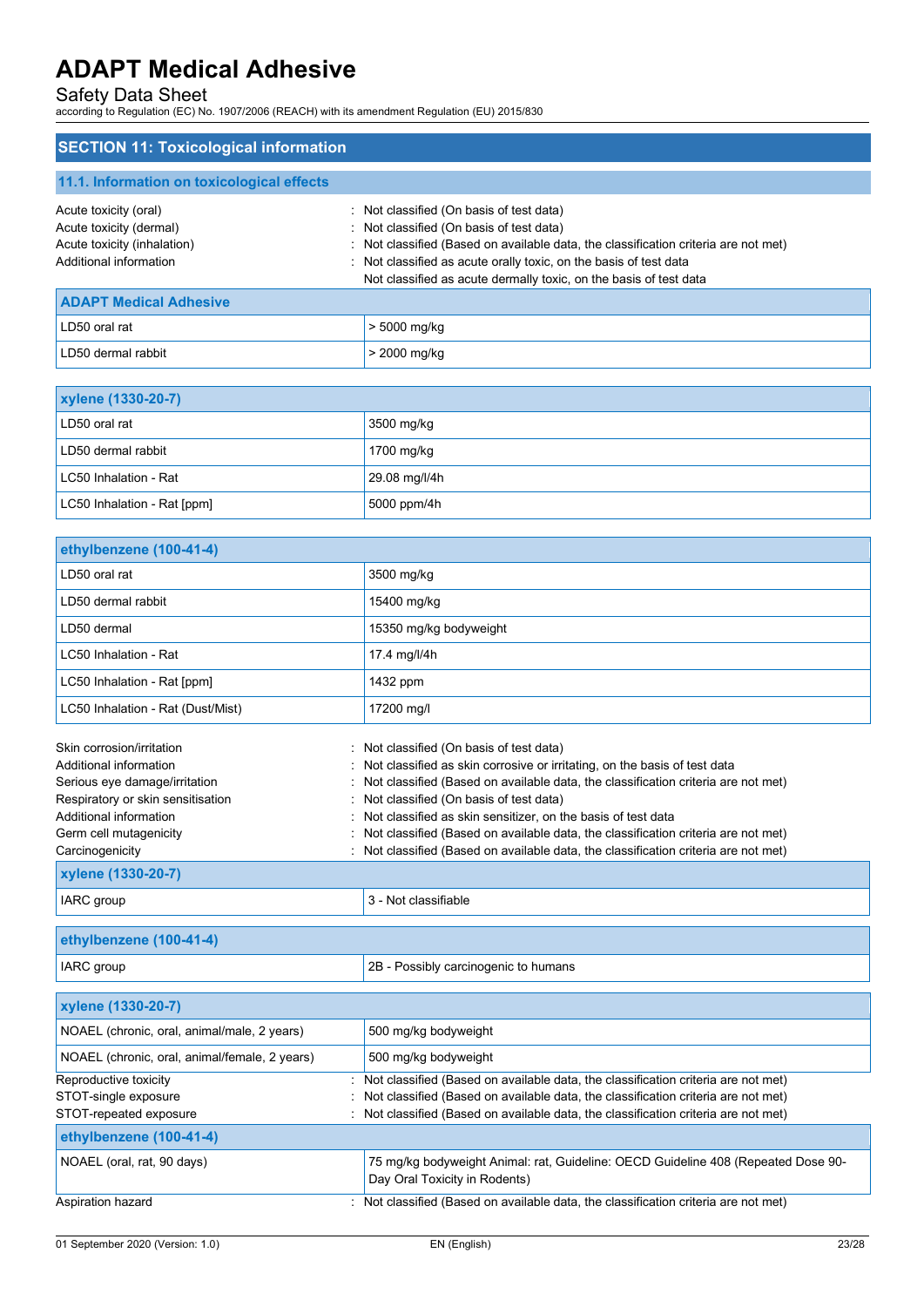Safety Data Sheet according to Regulation (EC) No. 1907/2006 (REACH) with its amendment Regulation (EU) 2015/830

| <b>ADAPT Medical Adhesive</b> |                                                                                            |
|-------------------------------|--------------------------------------------------------------------------------------------|
| Viscosity, kinematic          | $\frac{10.658 \text{ mm}^2}{\text{s}}$                                                     |
| Other information             | : Likely routes of exposure: inhalation, skin and eye. The test article showed evidence of |

causing slight cell lysis to the L-929 cells Using the ISO Direct Contact Method. The test article met the requirements of the test since the grade was less than a grade 2 (mild reactivity).

## **SECTION 12: Ecological information**

| <b>12.1. Toxicity</b>                                                            |                                                                                                            |
|----------------------------------------------------------------------------------|------------------------------------------------------------------------------------------------------------|
| Ecology - general<br>Hazardous to the aquatic environment, short-term<br>(acute) | : This material has not been tested for environmental effects.<br>$\therefore$ Very toxic to aquatic life. |
| Hazardous to the aquatic environment, long-term<br>(chronic)                     | : Very toxic to aguatic life with long lasting effects.                                                    |

| <b>xylene (1330-20-7)</b>                                                                    |                                                                                  |
|----------------------------------------------------------------------------------------------|----------------------------------------------------------------------------------|
| LC50 fish 1<br>13.4 mg/l (Exposure time: 96 h - Species: Pimephales promelas [flow-through]) |                                                                                  |
| LC50 fish 2                                                                                  | 2.661 – 4.093 mg/l (Exposure time: 96 h - Species: Oncorhynchus mykiss [static]) |
| EC50 Daphnia 1                                                                               | 3.82 mg/l (Exposure time: 48 h - Species: water flea)                            |
| NOEC (acute)                                                                                 | 0.44 mg/l 72 hours                                                               |
| NOEC (chronic)                                                                               | > 0.96 mg/l 7 days- daphnia                                                      |

| ethylbenzene (100-41-4) |                                                                             |
|-------------------------|-----------------------------------------------------------------------------|
| LC50 fish 1             | 11 - 18 mg/l (Exposure time: 96 h - Species: Oncorhynchus mykiss [static])  |
| LC50 fish 2             | 4.2 mg/l (Exposure time: 96 h - Species: Oncorhynchus mykiss [semi-static]) |
| EC50 Daphnia 1          | 1.8 - 2.4 mg/l (Exposure time: 48 h - Species: Daphnia magna)               |
| EC50 72h algae (1)      | 4.6 mg/l (Species: Pseudokirchneriella subcapitata)                         |
| EC50 72h algae (2)      | 2.6 - 11.3 mg/l (Species: Pseudokirchneriella subcapitata [static])         |
| EC50 96h algae (1)      | > 438 mg/l (Species: Pseudokirchneriella subcapitata)                       |
| EC50 96h algae (2)      | 1.7 - 7.6 mg/l (Species: Pseudokirchneriella subcapitata [static])          |
| LOEC (chronic)          | 1.7 mg/l Test organisms (species): Ceriodaphnia dubia Duration: '7 d'       |
| NOEC (chronic)          | 0.96 mg/l Test organisms (species): Ceriodaphnia dubia Duration: '7 d'      |

## **12.2. Persistence and degradability**

No additional information available

| 12.3. Bioaccumulative potential                 |    |  |
|-------------------------------------------------|----|--|
| <b>ADAPT Medical Adhesive</b>                   |    |  |
| Partition coefficient n-octanol/water (Log Pow) | >4 |  |

| <b>xylene (1330-20-7)</b>                       |                 |
|-------------------------------------------------|-----------------|
| BCF fish 1                                      | $10.6 - 15$     |
| Partition coefficient n-octanol/water (Log Pow) | $ 2.77 - 3.15 $ |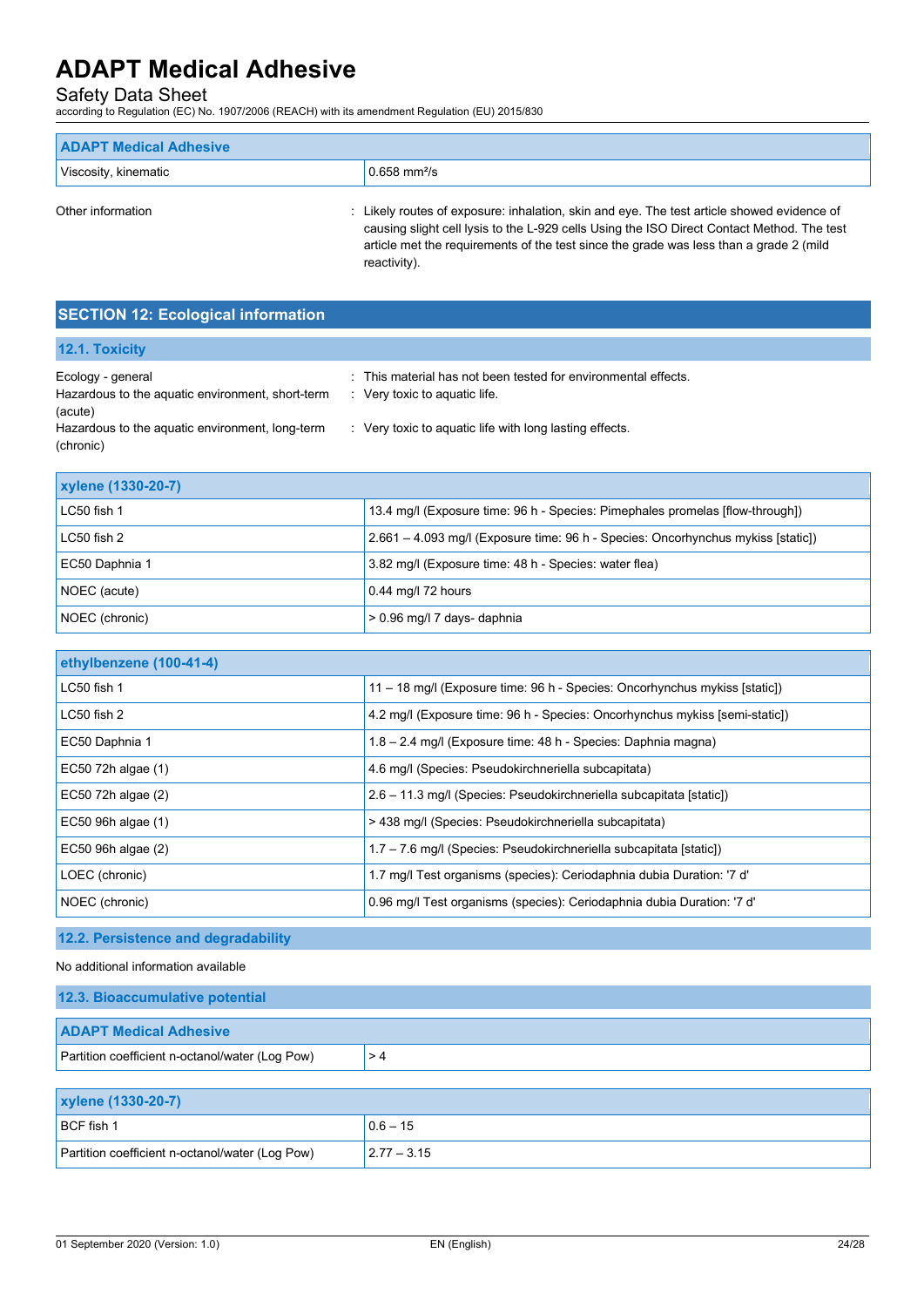Safety Data Sheet according to Regulation (EC) No. 1907/2006 (REACH) with its amendment Regulation (EU) 2015/830

| ethylbenzene (100-41-4)                         |     |  |
|-------------------------------------------------|-----|--|
| BCF fish 1                                      | 15  |  |
| Partition coefficient n-octanol/water (Log Pow) | 3.2 |  |
| 12.4. Mobility in soil                          |     |  |
|                                                 |     |  |
| No additional information available             |     |  |
| 12.5. Results of PBT and vPvB assessment        |     |  |
| No additional information available             |     |  |

## **12.6. Other adverse effects**

Additional information **interest in the environment** of the environment.

## **SECTION 13: Disposal considerations**

## **13.1. Waste treatment methods**

Product/Packaging disposal recommendations : Dispose of in accordance with relevant local regulations.

## **SECTION 14: Transport information**

| In accordance with ADR / RID / IMDG / IATA / ADN                   |                                                                                           |                                                                                    |                                                                      |                                                                      |
|--------------------------------------------------------------------|-------------------------------------------------------------------------------------------|------------------------------------------------------------------------------------|----------------------------------------------------------------------|----------------------------------------------------------------------|
| <b>ADR</b>                                                         | <b>IMDG</b>                                                                               | <b>IATA</b>                                                                        | <b>ADN</b>                                                           | <b>RID</b>                                                           |
| 14.1. UN number                                                    |                                                                                           |                                                                                    |                                                                      |                                                                      |
| <b>UN 1950</b>                                                     | <b>UN 1950</b>                                                                            | <b>UN 1950</b>                                                                     | <b>UN 1950</b>                                                       | <b>UN 1950</b>                                                       |
| 14.2. UN proper shipping name                                      |                                                                                           |                                                                                    |                                                                      |                                                                      |
| <b>AEROSOLS</b>                                                    | <b>AEROSOLS</b>                                                                           | Aerosols, flammable                                                                | <b>AEROSOLS</b>                                                      | <b>AEROSOLS</b>                                                      |
| <b>Transport document description</b>                              |                                                                                           |                                                                                    |                                                                      |                                                                      |
| UN 1950 AEROSOLS, 2.1,<br>(D), ENVIRONMENTALLY<br><b>HAZARDOUS</b> | UN 1950 AEROSOLS, 2.1,<br><b>MARINE</b><br>POLLUTANT/ENVIRONME<br><b>NTALLY HAZARDOUS</b> | UN 1950 Aerosols,<br>flammable, 2.1,<br><b>ENVIRONMENTALLY</b><br><b>HAZARDOUS</b> | UN 1950 AEROSOLS, 2.1,<br><b>ENVIRONMENTALLY</b><br><b>HAZARDOUS</b> | UN 1950 AEROSOLS, 2.1,<br><b>ENVIRONMENTALLY</b><br><b>HAZARDOUS</b> |
| 14.3. Transport hazard class(es)                                   |                                                                                           |                                                                                    |                                                                      |                                                                      |
| 2.1                                                                | 2.1                                                                                       | 2.1                                                                                | 2.1                                                                  | 2.1                                                                  |
|                                                                    | Ø                                                                                         |                                                                                    |                                                                      |                                                                      |
| 14.4. Packing group                                                |                                                                                           |                                                                                    |                                                                      |                                                                      |
| Not applicable                                                     | Not applicable                                                                            | Not applicable                                                                     | Not applicable                                                       | Not applicable                                                       |
| <b>14.5. Environmental hazards</b>                                 |                                                                                           |                                                                                    |                                                                      |                                                                      |
| Dangerous for the<br>environment: Yes                              | Dangerous for the<br>environment : Yes<br>Marine pollutant: Yes                           | Dangerous for the<br>environment : Yes                                             | Dangerous for the<br>environment : Yes                               | Dangerous for the<br>environment: Yes                                |
| No supplementary information available                             |                                                                                           |                                                                                    |                                                                      |                                                                      |
| 14.6. Special precautions for user                                 |                                                                                           |                                                                                    |                                                                      |                                                                      |

## **Overland transport**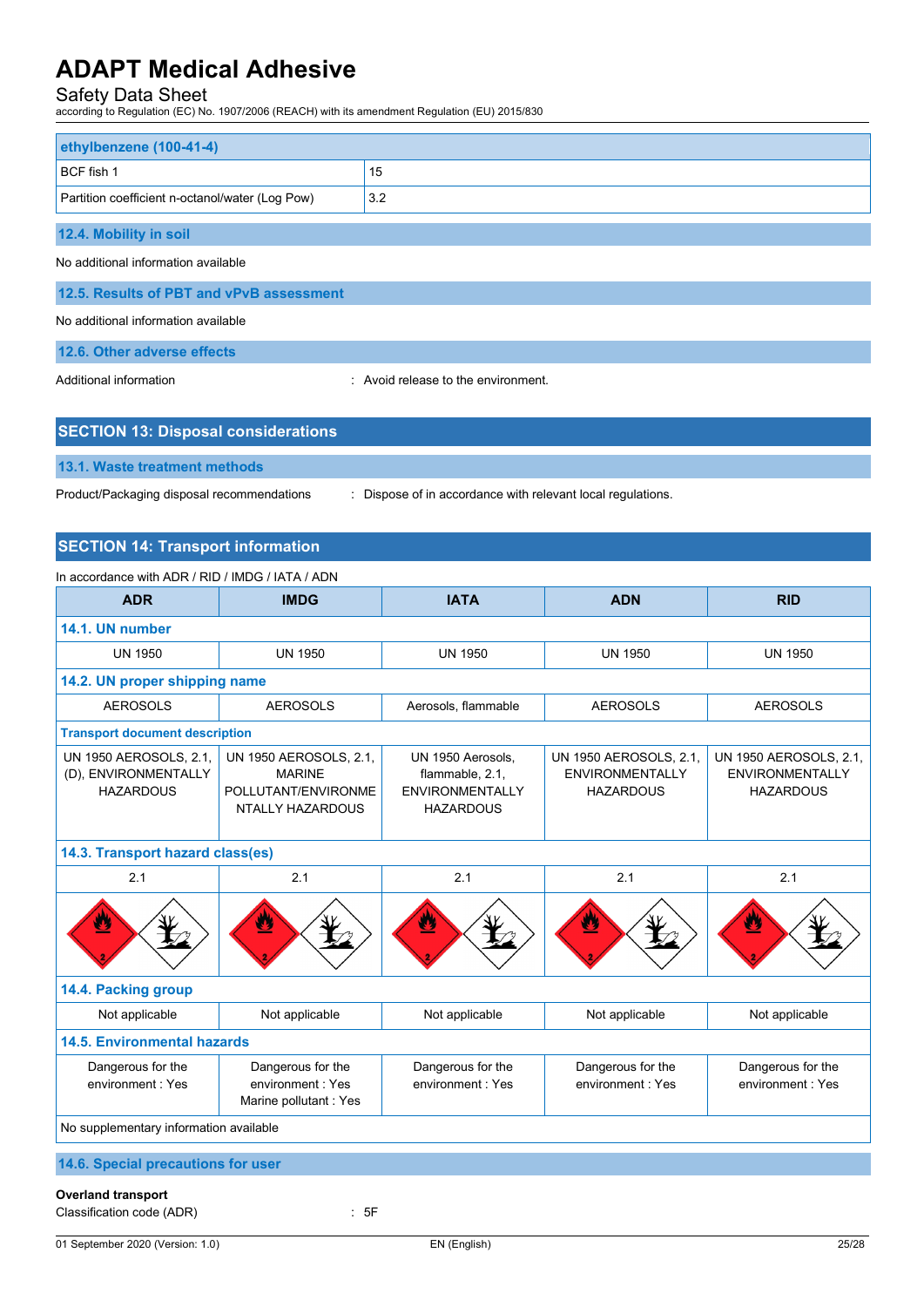Safety Data Sheet according to Regulation (EC) No. 1907/2006 (REACH) with its amendment Regulation (EU) 2015/830

| Special provisions (ADR)<br>Limited quantities (ADR)<br>Excepted quantities (ADR)<br>Packing instructions (ADR)<br>Special packing provisions (ADR)<br>Mixed packing provisions (ADR)<br>Transport category (ADR)<br>Special provisions for carriage - Packages (ADR)<br>Special provisions for carriage - Loading, unloading<br>and handling (ADR)<br>Special provisions for carriage - Operation (ADR)<br>Tunnel restriction code (ADR)                                                                            | 190, 327, 344, 625<br>11<br>$\mathbf{E}$ E0<br>$\therefore$ P207<br>: PP87, RR6, L2<br>: MP9<br>$\therefore$ 2<br>: V14<br>: CV9, CV12<br>$\therefore$ S2<br>D                                              |
|----------------------------------------------------------------------------------------------------------------------------------------------------------------------------------------------------------------------------------------------------------------------------------------------------------------------------------------------------------------------------------------------------------------------------------------------------------------------------------------------------------------------|-------------------------------------------------------------------------------------------------------------------------------------------------------------------------------------------------------------|
| <b>Transport by sea</b>                                                                                                                                                                                                                                                                                                                                                                                                                                                                                              |                                                                                                                                                                                                             |
| Special provisions (IMDG)<br>Packing instructions (IMDG)<br>Special packing provisions (IMDG)<br>EmS-No. (Fire)<br>EmS-No. (Spillage)<br>Stowage category (IMDG)<br>Stowage and handling (IMDG)                                                                                                                                                                                                                                                                                                                      | : 63, 190, 277, 327, 344, 381, 959<br>: P207, LP200<br>$:$ PP87, L2<br>$\therefore$ F-D<br>: S-U<br>: None<br>: SW1, SW22                                                                                   |
| Segregation (IMDG)                                                                                                                                                                                                                                                                                                                                                                                                                                                                                                   | : SG69                                                                                                                                                                                                      |
|                                                                                                                                                                                                                                                                                                                                                                                                                                                                                                                      |                                                                                                                                                                                                             |
| Air transport<br>PCA Excepted quantities (IATA)<br>PCA Limited quantities (IATA)<br>PCA limited quantity max net quantity (IATA)<br>PCA packing instructions (IATA)<br>PCA max net quantity (IATA)<br>CAO packing instructions (IATA)<br>CAO max net quantity (IATA)<br>Special provisions (IATA)<br>ERG code (IATA)<br>Inland waterway transport<br>Classification code (ADN)<br>Special provisions (ADN)<br>Limited quantities (ADN)<br>Excepted quantities (ADN)<br>Equipment required (ADN)<br>Ventilation (ADN) | $\mathbf{E}$ E0<br>: Y203<br>30kgG<br>203<br>$: 75$ kg<br>: 203<br>$: 150$ kg<br>$:$ A145, A167, A802<br>: 10L<br>: 5F<br>: 190, 327, 344, 625<br>: 1 L<br>$\mathbf{E}$ E0<br>$:$ PP, EX, A<br>: VE01, VE04 |
| Number of blue cones/lights (ADN)                                                                                                                                                                                                                                                                                                                                                                                                                                                                                    | t.<br>1                                                                                                                                                                                                     |
| <b>Rail transport</b><br>Classification code (RID)<br>Special provisions (RID)<br>Limited quantities (RID)<br>Excepted quantities (RID)<br>Packing instructions (RID)<br>Special packing provisions (RID)<br>Mixed packing provisions (RID)<br>Transport category (RID)<br>Special provisions for carriage - Packages (RID)<br>Special provisions for carriage - Loading, unloading                                                                                                                                  | 5F<br>190, 327, 344, 625<br>1L<br>E <sub>0</sub><br>$\mathbb{R}^3$<br>: P207, LP200<br>: PP87, RR6, L2<br>MP <sub>9</sub><br>2<br>W14<br>CW9, CW12                                                          |
| and handling (RID)<br>Colis express (express parcels) (RID)<br>Hazard identification number (RID)                                                                                                                                                                                                                                                                                                                                                                                                                    | CE2<br>23                                                                                                                                                                                                   |

**14.7. Transport in bulk according to Annex II of Marpol and the IBC Code**

Not applicable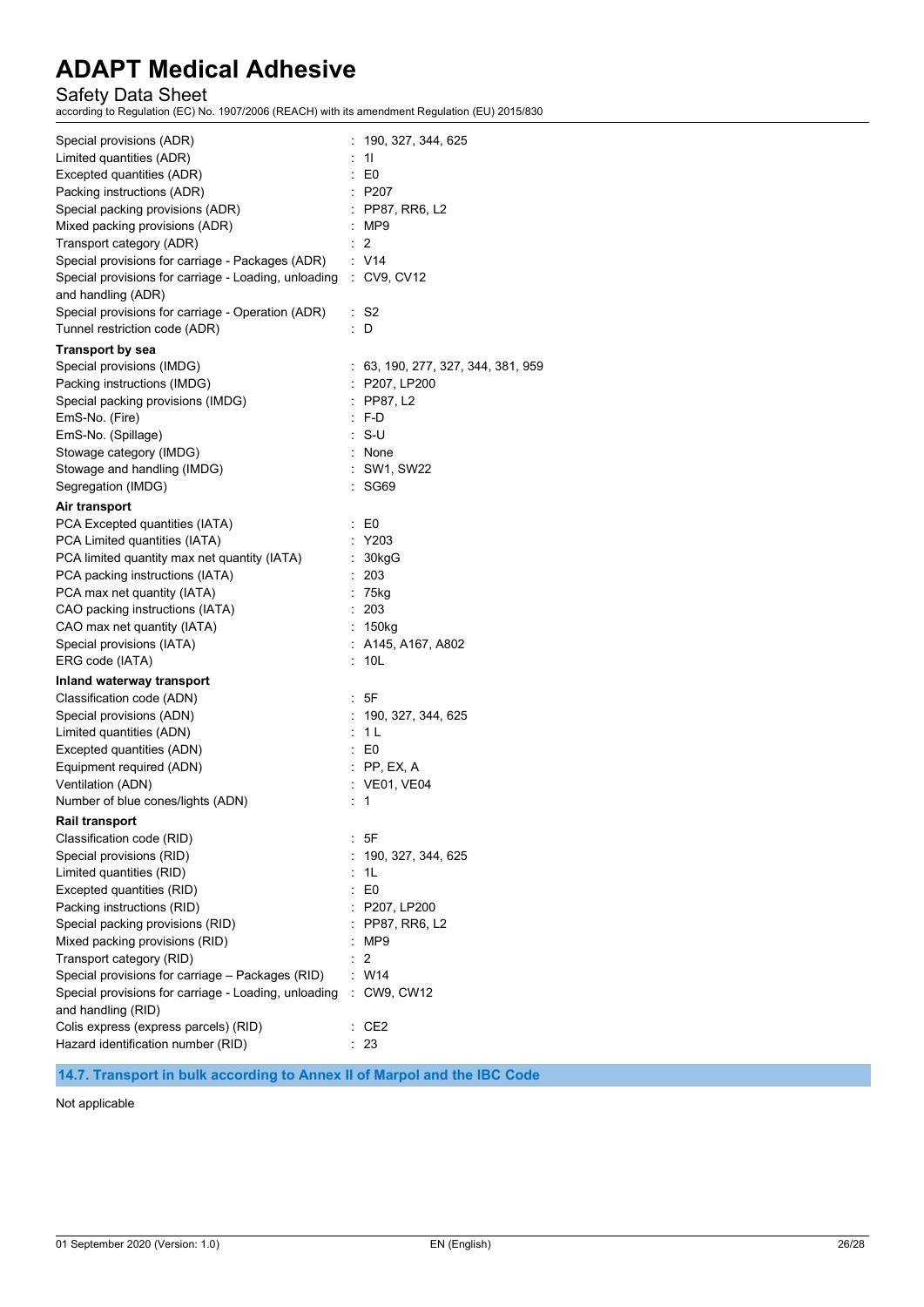Safety Data Sheet

according to Regulation (EC) No. 1907/2006 (REACH) with its amendment Regulation (EU) 2015/830

## **SECTION 15: Regulatory information**

**15.1. Safety, health and environmental regulations/legislation specific for the substance or mixture**

## **15.1.1. EU-Regulations**

Contains no REACH substances with Annex XVII restrictions

Contains no substance on the REACH candidate list

Contains no REACH Annex XIV substances

Contains no substance subject to Regulation (EU) No 649/2012 of the European Parliament and of the Council of 4 July 2012 concerning the export and import of hazardous chemicals.

Contains no substance subject to Regulation (EU) No 2019/1021 of the European Parliament and of the Council of 20 June 2019 on persistent organic pollutants

### VOC content : 100 %

## **15.1.2. National regulations**

### **Germany**

| <b>Employment restrictions</b>                   | : Observe restrictions according Act on the Protection of Working Mothers (MuSchG)<br>Observe restrictions according Act on the Protection of Young People in Employment<br>(JArbSchG) |
|--------------------------------------------------|----------------------------------------------------------------------------------------------------------------------------------------------------------------------------------------|
| Water hazard class (WGK)                         | : WGK 3, Highly hazardous to water (Classification according to AwSV, Annex 1)                                                                                                         |
| WGK remark                                       | : Most stringent classification due to insufficient data                                                                                                                               |
| Hazardous Incident Ordinance (12. BImSchV)       | : Is not subject of the Hazardous Incident Ordinance (12. BImSchV)                                                                                                                     |
| <b>Netherlands</b>                               |                                                                                                                                                                                        |
| SZW-lijst van kankerverwekkende stoffen          | : None of the components are listed                                                                                                                                                    |
| SZW-lijst van mutagene stoffen                   | : None of the components are listed                                                                                                                                                    |
| NIET-limitatieve lijst van voor de voortplanting | : None of the components are listed                                                                                                                                                    |
| giftige stoffen - Borstvoeding                   |                                                                                                                                                                                        |
| NIET-limitatieve lijst van voor de voortplanting | : None of the components are listed                                                                                                                                                    |
| giftige stoffen - Vruchtbaarheid                 |                                                                                                                                                                                        |
| NIET-limitatieve lijst van voor de voortplanting | $:$ xylene is listed                                                                                                                                                                   |
| giftige stoffen – Ontwikkeling                   |                                                                                                                                                                                        |
| <b>Denmark</b>                                   |                                                                                                                                                                                        |
| <b>Classification remarks</b>                    | : Emergency management guidelines for the storage of flammable liquids must be followed                                                                                                |
| Danish National Regulations                      | : Young people below the age of 18 years are not allowed to use the product<br>Pregnant/breastfeeding women working with the product must not be in direct contact with<br>the product |
|                                                  |                                                                                                                                                                                        |

## **15.2. Chemical safety assessment**

No chemical safety assessment has been carried out

## **SECTION 16: Other information**

| Sources of Key data | : Company information. |
|---------------------|------------------------|
| Other information   | : None.                |

| <b>Full text of H- and EUH-statements:</b> |                                                                   |  |
|--------------------------------------------|-------------------------------------------------------------------|--|
| Acute Tox. 4 (Dermal)                      | Acute toxicity (dermal), Category 4                               |  |
| Acute Tox. 4 (Inhalation)                  | Acute toxicity (inhal.), Category 4                               |  |
| Aquatic Acute 1                            | Hazardous to the aguatic environment - Acute Hazard, Category 1   |  |
| Aquatic Chronic 1                          | Hazardous to the aquatic environment - Chronic Hazard, Category 1 |  |
| Asp. Tox. 1                                | Aspiration hazard, Category 1                                     |  |
| Eye Irrit. 2                               | Serious eye damage/eye irritation, Category 2                     |  |
| Flam. Lig. 2                               | Flammable liquids, Category 2                                     |  |
| Flam. Liq. 3                               | Flammable liquids, Category 3                                     |  |
| Skin Irrit. 2                              | Skin corrosion/irritation, Category 2                             |  |